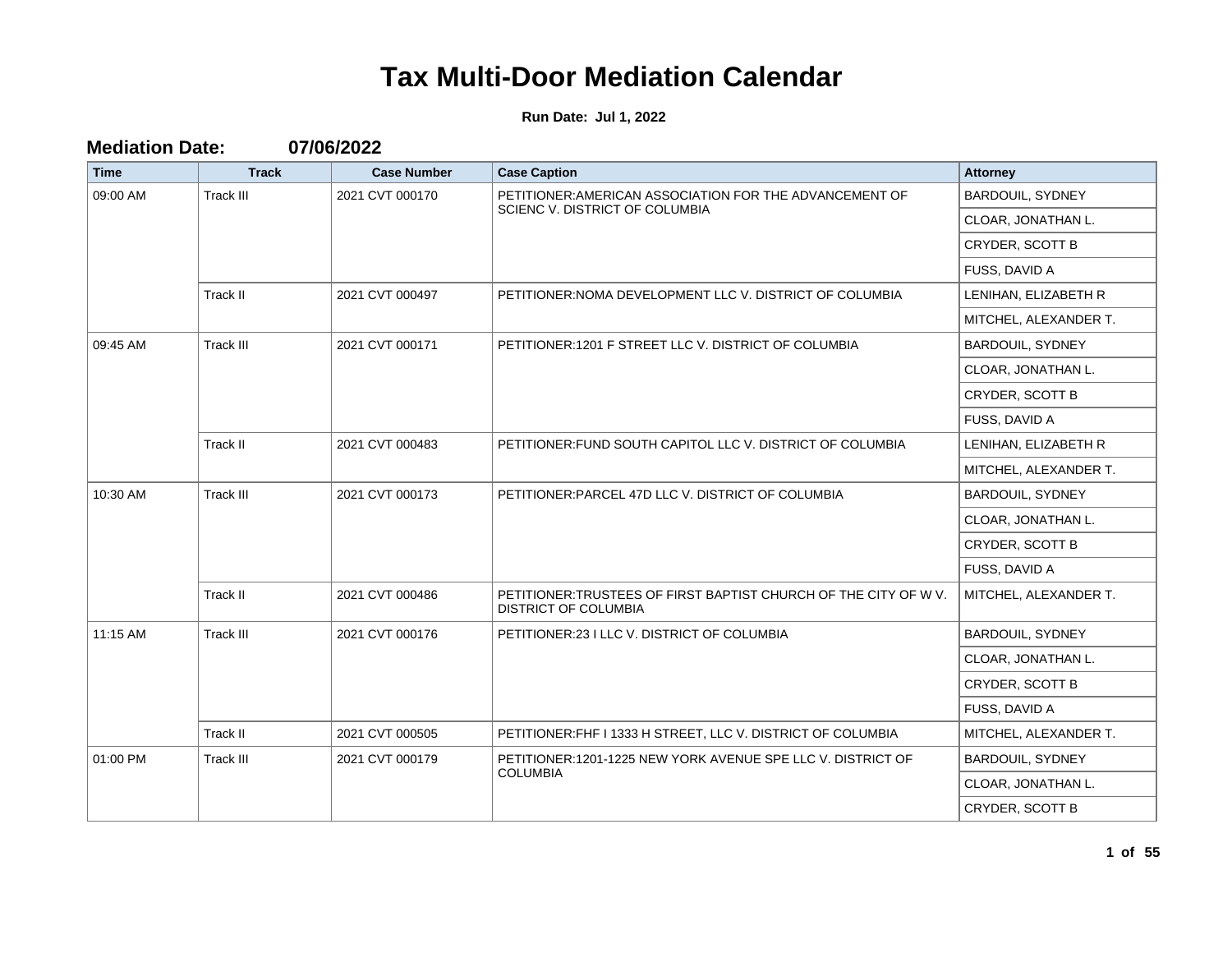| <b>Time</b> | <b>Track</b>     | <b>Case Number</b> | <b>Case Caption</b>                                                                      | <b>Attorney</b>         |
|-------------|------------------|--------------------|------------------------------------------------------------------------------------------|-------------------------|
| 01:00 PM    | Track III        | 2021 CVT 000179    | PETITIONER:1201-1225 NEW YORK AVENUE SPE LLC V. DISTRICT OF<br><b>COLUMBIA</b>           | FUSS, DAVID A           |
|             | Track II         | 2021 CVT 000444    | PETITIONER:1215 I STREET NW ASSOCIATES LTD PARTNERSHIP V.<br><b>DISTRICT OF COLUMBIA</b> | OKETUNJI, OLUFISAYO     |
| 01:45 PM    | Track III        | 2021 CVT 000180    | PETITIONER: 2033 K LP V, DISTRICT OF COLUMBIA                                            | <b>BARDOUIL, SYDNEY</b> |
|             |                  |                    |                                                                                          | CLOAR, JONATHAN L.      |
|             |                  |                    |                                                                                          | <b>CRYDER, SCOTT B</b>  |
|             |                  |                    |                                                                                          | FUSS, DAVID A           |
|             | Track II         | 2021 CVT 000464    | PETITIONER: GOVERNMENT PROPERTIES INCOME TRUST LLC V. DISTRICT<br>OF COLUMBIA            | OKETUNJI, OLUFISAYO     |
| 02:30 PM    | <b>Track III</b> | 2021 CVT 000181    | PETITIONER: 1250C CO LLC V. DISTRICT OF COLUMBIA                                         | <b>BARDOUIL, SYDNEY</b> |
|             |                  |                    |                                                                                          | CLOAR. JONATHAN L.      |
|             |                  |                    |                                                                                          | CRYDER, SCOTT B         |
|             |                  |                    |                                                                                          | FUSS, DAVID A           |
|             | Track II         | 2021 CVT 000432    | PETITIONER: AIRDOME LLC V. DISTRICT OF COLUMBIA                                          | OKETUNJI, OLUFISAYO     |
| 03:15 PM    | <b>Track III</b> | 2021 CVT 000182    | PETITIONER: 2029 K FEE L.L.C. V. DISTRICT OF COLUMBIA                                    | <b>BARDOUIL, SYDNEY</b> |
|             |                  |                    |                                                                                          | CLOAR. JONATHAN L.      |
|             |                  |                    |                                                                                          | <b>CRYDER, SCOTT B</b>  |
|             |                  |                    |                                                                                          | FUSS, DAVID A           |
|             | Track II         | 2021 CVT 000456    | PETITIONER: JBG - SHAY RETAIL LLC V. DISTRICT OF COLUMBIA                                | OKETUNJI, OLUFISAYO     |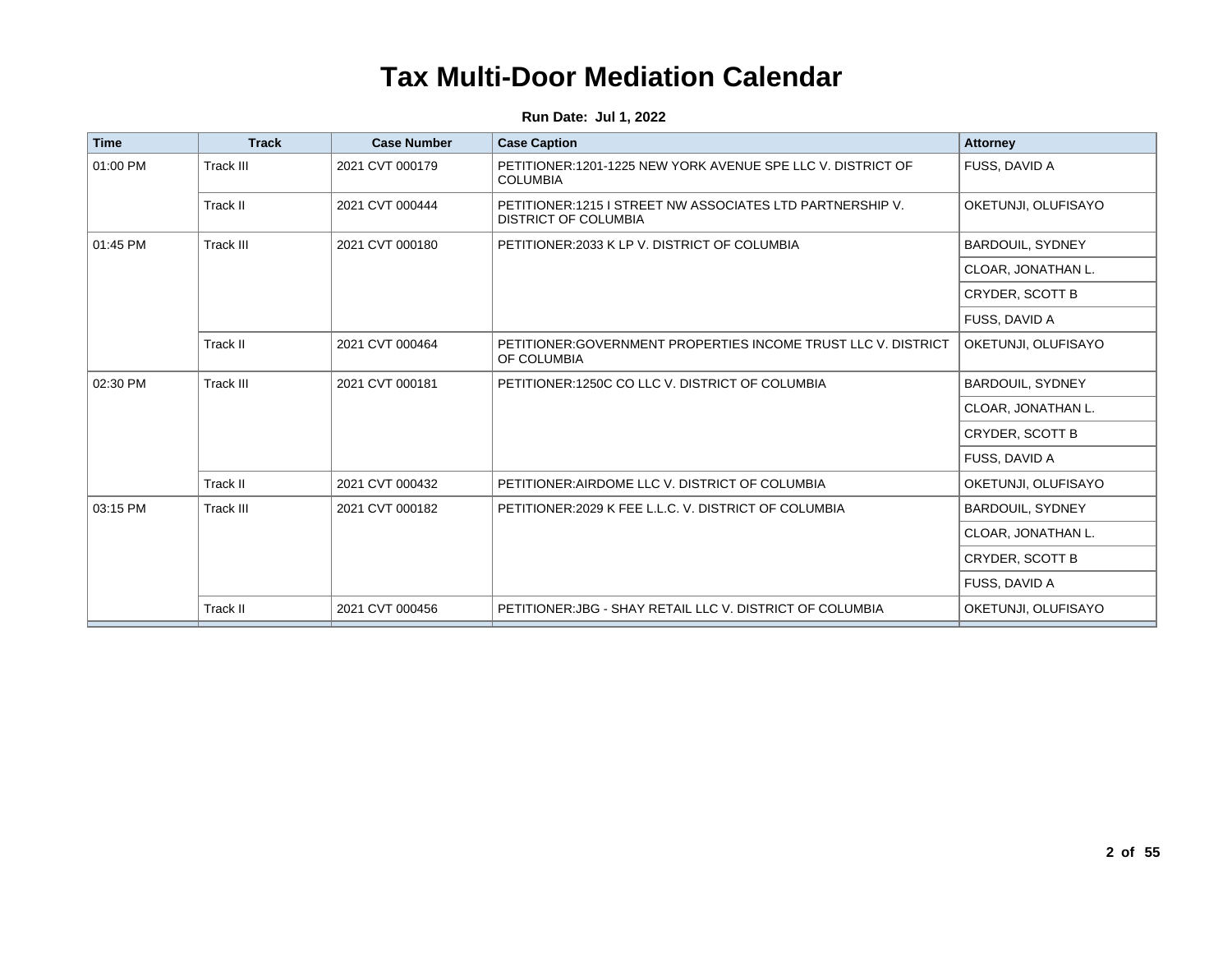| <b>Time</b> | <b>Track</b>     | <b>Case Number</b> | <b>Case Caption</b>                                                                | <b>Attorney</b>         |
|-------------|------------------|--------------------|------------------------------------------------------------------------------------|-------------------------|
| 09:00 AM    | Track II         | 2021 CVT 000281    | PETITIONER: CRC TUCKERMAN STREET LLC V. DISTRICT OF COLUMBIA                       | LENIHAN, ELIZABETH R    |
|             |                  |                    |                                                                                    | MITCHEL, ALEXANDER T.   |
|             | <b>Track III</b> | 2021 CVT 000697    | PETITIONER: JOHNSON, LOIS V. DISTRICT OF COLUMBIA                                  | PRO SE.                 |
| 09:45 AM    | Track II         | 2021 CVT 000332    | PETITIONER: DARO REALTY INC. V. DISTRICT OF COLUMBIA                               | LENIHAN, ELIZABETH R    |
|             |                  |                    |                                                                                    | MITCHEL, ALEXANDER T.   |
|             | <b>Track III</b> | 2021 CVT 000083    | PETITIONER: TREA 1401 LLC V. DISTRICT OF COLUMBIA                                  | <b>BARDOUIL, SYDNEY</b> |
|             |                  |                    |                                                                                    | CLOAR, JONATHAN L.      |
|             |                  |                    |                                                                                    | CRYDER, SCOTT B         |
|             |                  |                    |                                                                                    | FUSS, DAVID A           |
| 10:30 AM    | <b>Track III</b> | 2021 CVT 000085    | PETITIONER: FC 1331 LLC V. DISTRICT OF COLUMBIA                                    | CLOAR, JONATHAN L.      |
|             |                  |                    |                                                                                    | CRYDER, SCOTT B         |
|             |                  |                    |                                                                                    | FUSS, DAVID A           |
|             |                  |                    |                                                                                    | <b>BARDOUIL, SYDNEY</b> |
|             | Track II         | 2021 CVT 000333    | PETITIONER: WINSTON HOUSE ASSOCIATES LLC V. DISTRICT OF                            | LENIHAN, ELIZABETH R    |
|             |                  |                    | <b>COLUMBIA</b>                                                                    | MITCHEL, ALEXANDER T.   |
| 11:15 AM    | <b>Track III</b> | 2021 CVT 000086    | PETITIONER:TC 1101 PENNSYLVANIA AVENUE OWNER LLC V. DISTRICT OF<br><b>COLUMBIA</b> | <b>BARDOUIL, SYDNEY</b> |
|             |                  |                    |                                                                                    | CLOAR, JONATHAN L.      |
|             |                  |                    |                                                                                    | CRYDER, SCOTT B         |
|             |                  |                    |                                                                                    | FUSS, DAVID A           |
|             | Track II         | 2021 CVT 000229    | PETITIONER: BRISTOL ASSOCIATES LP V. DISTRICT OF COLUMBIA                          | LENIHAN, ELIZABETH R    |
|             |                  |                    |                                                                                    | MITCHEL, ALEXANDER T.   |
| 01:00 PM    | Track II         | 2021 CVT 000231    | PETITIONER: WOC LLC V. DISTRICT OF COLUMBIA                                        | LENIHAN, ELIZABETH R    |
|             |                  |                    |                                                                                    | MITCHEL, ALEXANDER T.   |
|             | Track III        | Space Available    |                                                                                    |                         |
| 01:45 PM    | <b>Track III</b> | 2021 CVT 000090    | PETITIONER: SQUARE 742 LLC V. DISTRICT OF COLUMBIA                                 | <b>BARDOUIL, SYDNEY</b> |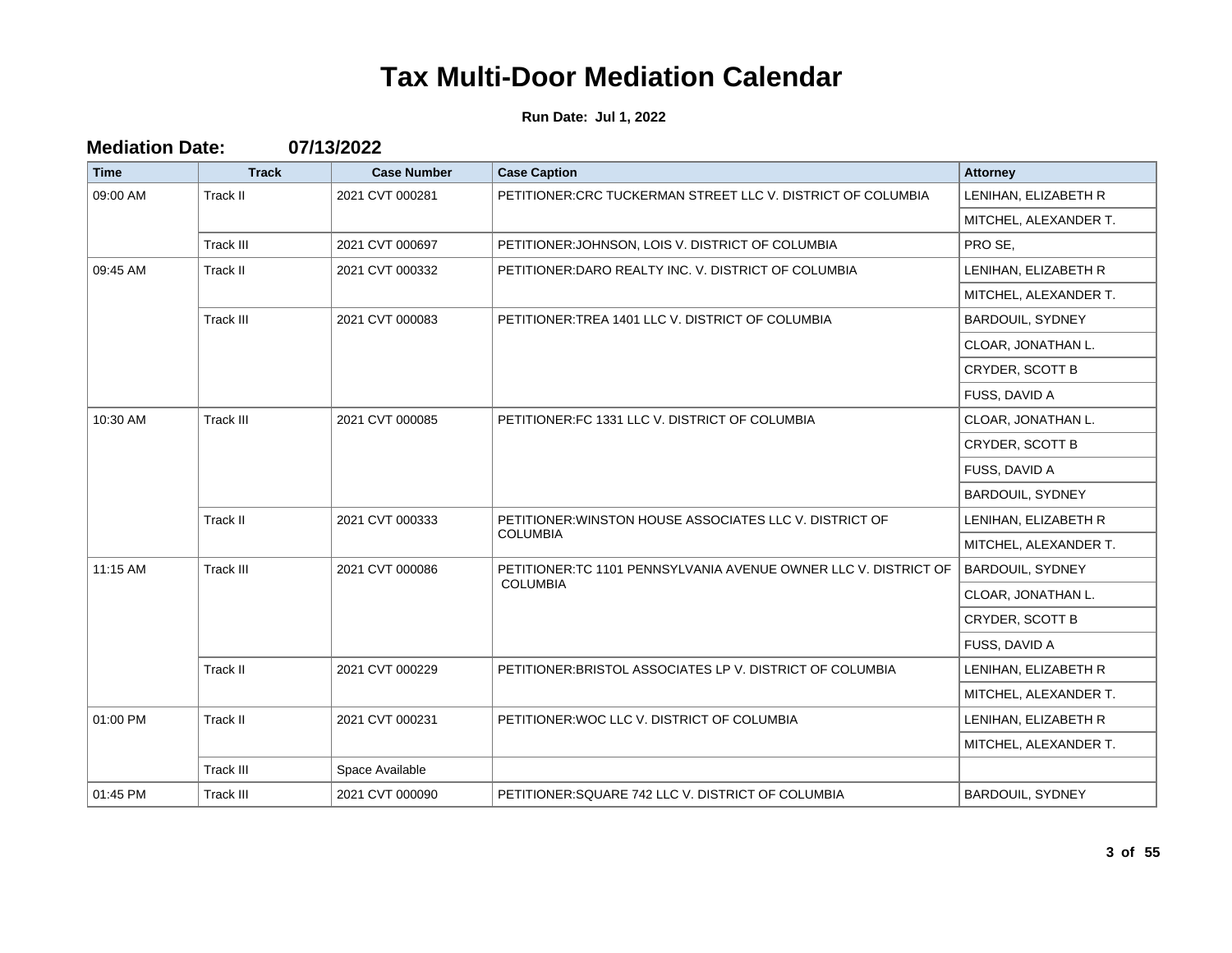| <b>Time</b> | <b>Track</b> | <b>Case Number</b> | <b>Case Caption</b>                                                                       | <b>Attorney</b>         |
|-------------|--------------|--------------------|-------------------------------------------------------------------------------------------|-------------------------|
| 01:45 PM    | Track III    | 2021 CVT 000090    | PETITIONER: SQUARE 742 LLC V. DISTRICT OF COLUMBIA                                        | CLOAR, JONATHAN L.      |
|             |              |                    |                                                                                           | CRYDER, SCOTT B         |
|             |              |                    |                                                                                           | FUSS, DAVID A           |
|             | Track II     | 2021 CVT 000009    | PETITIONER: WONG, AUDREY V. DISTRICT OF COLUMBIA                                          | SCHWARTZ, FREDERIC W    |
| 02:30 PM    | Track III    | 2021 CVT 000265    | PETITIONER: 1005 FIRST LLC V. DISTRICT OF COLUMBIA                                        | <b>BARDOUIL, SYDNEY</b> |
|             |              |                    |                                                                                           | CLOAR, JONATHAN L.      |
|             |              |                    |                                                                                           | CRYDER, SCOTT B         |
|             |              |                    |                                                                                           | FUSS, DAVID A           |
|             | Track II     | 2021 CVT 000536    | PETITIONER: WATERGATE EAST, INC. V. DISTRICT OF COLUMBIA                                  | MITCHEL, ALEXANDER T.   |
| 03:15 PM    | Track III    | 2021 CVT 000267    | PETITIONER: MCP II JEFFERSON LLC & 1225 19TH STREET GROUND OWN<br>V. DISTRICT OF COLUMBIA | <b>BARDOUIL, SYDNEY</b> |
|             |              |                    |                                                                                           | CLOAR, JONATHAN L.      |
|             |              |                    |                                                                                           | CRYDER, SCOTT B         |
|             |              |                    |                                                                                           | FUSS, DAVID A           |
|             | Track II     | 2016 CVT 000571    | PETITIONER:1100 15TH STREET LLC V. DISTRICT OF COLUMBIA                                   | MITCHEL, ALEXANDER T.   |
|             |              |                    |                                                                                           |                         |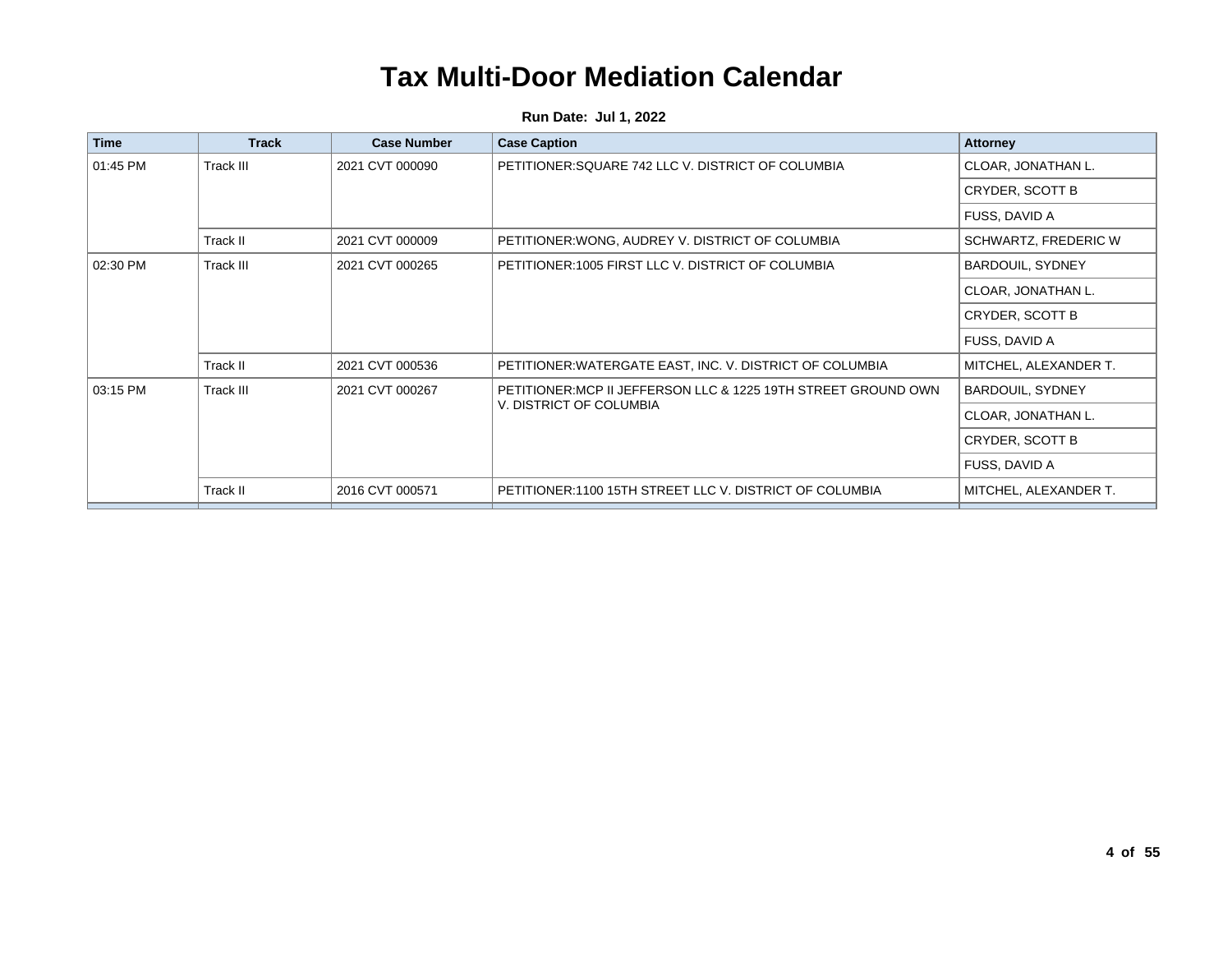| <b>Time</b> | <b>Track</b>     | <b>Case Number</b> | <b>Case Caption</b>                                                            | <b>Attorney</b>         |
|-------------|------------------|--------------------|--------------------------------------------------------------------------------|-------------------------|
| 09:00 AM    | Track III        | 2021 CVT 000105    | PETITIONER: 4000 MASSACHUSETTS AVENUE PARTNERS, LLC V. DISTRICT<br>OF COLUMBIA | <b>BARDOUIL, SYDNEY</b> |
|             |                  |                    |                                                                                | CLOAR, JONATHAN L.      |
|             |                  |                    |                                                                                | CRYDER, SCOTT B         |
|             |                  |                    |                                                                                | FUSS, DAVID A           |
|             | Track II         | 2021 CVT 000380    | PETITIONER:1700 CONNECTICUT, LLC V. DISTRICT OF COLUMBIA                       | LENIHAN, ELIZABETH R    |
|             |                  |                    |                                                                                | MITCHEL, ALEXANDER T.   |
| 09:45 AM    | <b>Track III</b> | 2021 CVT 000106    | PETITIONER: GARRISON ASSOCIATES LLC V. DISTRICT OF COLUMBIA                    | <b>BARDOUIL, SYDNEY</b> |
|             |                  |                    |                                                                                | CLOAR, JONATHAN L.      |
|             |                  |                    |                                                                                | CRYDER, SCOTT B         |
|             |                  |                    |                                                                                | FUSS, DAVID A           |
|             | Track II         | 2021 CVT 000284    | PETITIONER: JOHN R KLEIN II V. DISTRICT OF COLUMBIA                            | LENIHAN, ELIZABETH R    |
|             |                  |                    |                                                                                | MITCHEL, ALEXANDER T.   |
| 10:30 AM    | Track III        | 2021 CVT 000107    | PETITIONER: CLPF-CC PAVILION LP V. DISTRICT OF COLUMBIA                        | FUSS, DAVID A           |
|             | Track II         | 2021 CVT 000334    | PETITIONER: HP WEST END LLC V. DISTRICT OF COLUMBIA                            | LENIHAN, ELIZABETH R    |
|             |                  |                    |                                                                                | MITCHEL, ALEXANDER T.   |
| 11:15 AM    | <b>Track III</b> | 2021 CVT 000109    | PETITIONER: BHB LIMITED PARTNERSHIP V. DISTRICT OF COLUMBIA                    | BARDOUIL, SYDNEY        |
|             |                  |                    |                                                                                | CLOAR, JONATHAN L.      |
|             |                  |                    |                                                                                | CRYDER, SCOTT B         |
|             |                  |                    |                                                                                | FUSS, DAVID A           |
|             | Track II         | 2021 CVT 000382    | PETITIONER: CAROL HOLDER V. DISTRICT OF COLUMBIA                               | LENIHAN, ELIZABETH R    |
|             |                  |                    |                                                                                | MITCHEL, ALEXANDER T.   |
| 01:00 PM    | <b>Track III</b> | 2021 CVT 000268    | PETITIONER: ALONZO O BLISS PROPERTIES LLC V. DISTRICT OF                       | <b>BARDOUIL, SYDNEY</b> |
|             |                  |                    | <b>COLUMBIA</b>                                                                | CLOAR, JONATHAN L.      |
|             |                  |                    |                                                                                | CRYDER, SCOTT B         |
|             |                  |                    |                                                                                | FUSS, DAVID A           |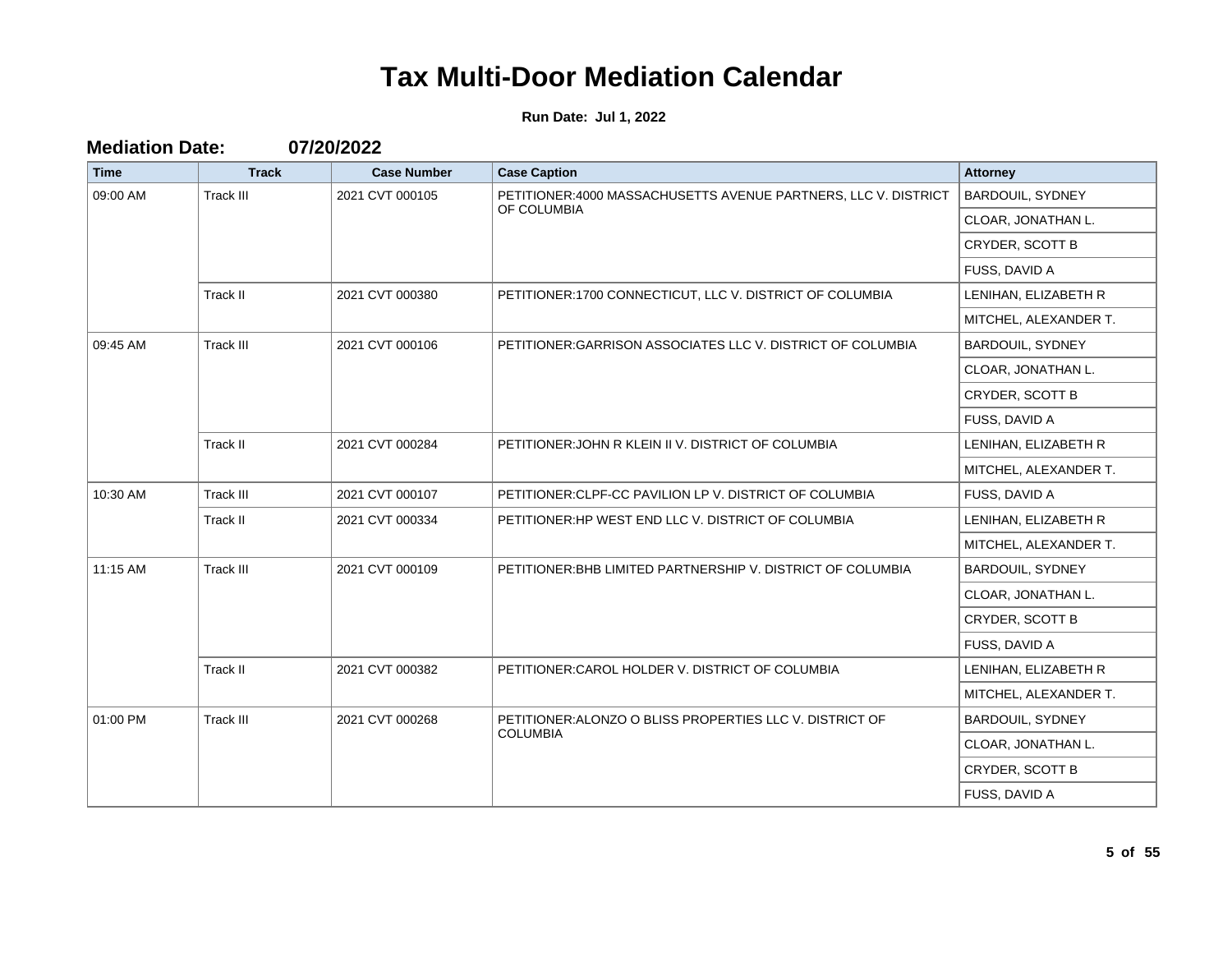| <b>Time</b> | <b>Track</b>     | <b>Case Number</b> | <b>Case Caption</b>                                                              | <b>Attorney</b>           |
|-------------|------------------|--------------------|----------------------------------------------------------------------------------|---------------------------|
| 01:00 PM    | Track II         | 2021 CVT 000557    | PETITIONER: LOWES HOME CENTERS LLC V. DISTRICT OF COLUMBIA                       | FERRUGGIA, FRANK E        |
| 01:45 PM    | <b>Track III</b> | 2021 CVT 000269    | PETITIONER: DOWEL-IRIS CAPHILL LLC V. DISTRICT OF COLUMBIA                       | BARDOUIL, SYDNEY          |
|             |                  |                    |                                                                                  | CLOAR, JONATHAN L.        |
|             |                  |                    |                                                                                  | CRYDER, SCOTT B           |
|             |                  |                    |                                                                                  | FUSS, DAVID A             |
|             | Track II         | 2021 CVT 000558    | PETITIONER: WASHINGTON H STREET ASSOCIATES LLC V. DISTRICT OF<br><b>COLUMBIA</b> | FERRUGGIA, FRANK E        |
| 02:30 PM    | <b>Track III</b> | 2021 CVT 000271    | PETITIONER: JEMALS HECHTS LLC V. DISTRICT OF COLUMBIA                            | BARDOUIL, SYDNEY          |
|             |                  |                    |                                                                                  | CLOAR, JONATHAN L.        |
|             |                  |                    |                                                                                  | CRYDER, SCOTT B           |
|             |                  |                    |                                                                                  | FUSS, DAVID A             |
|             | Track II         | 2021 CVT 000559    | PETITIONER: WASHINGTON H STREET ASSOCIATES LLC V. DISTRICT OF<br><b>COLUMBIA</b> | <b>FERRUGGIA, FRANK E</b> |
| 03:15 PM    | Track III        | 2021 CVT 000273    | PETITIONER:370 L'ENFANT OWNER LLC V. DISTRICT OF COLUMBIA                        | <b>BARDOUIL, SYDNEY</b>   |
|             |                  |                    |                                                                                  | CLOAR, JONATHAN L.        |
|             |                  |                    |                                                                                  | CRYDER, SCOTT B           |
|             |                  |                    |                                                                                  | FUSS, DAVID A             |
|             | <b>Track II</b>  | 2021 CVT 000677    | PETITIONER: ZAX, LEONARD et al V. DISTRICT OF COLUMBIA                           | PRO SE.                   |
|             |                  |                    |                                                                                  |                           |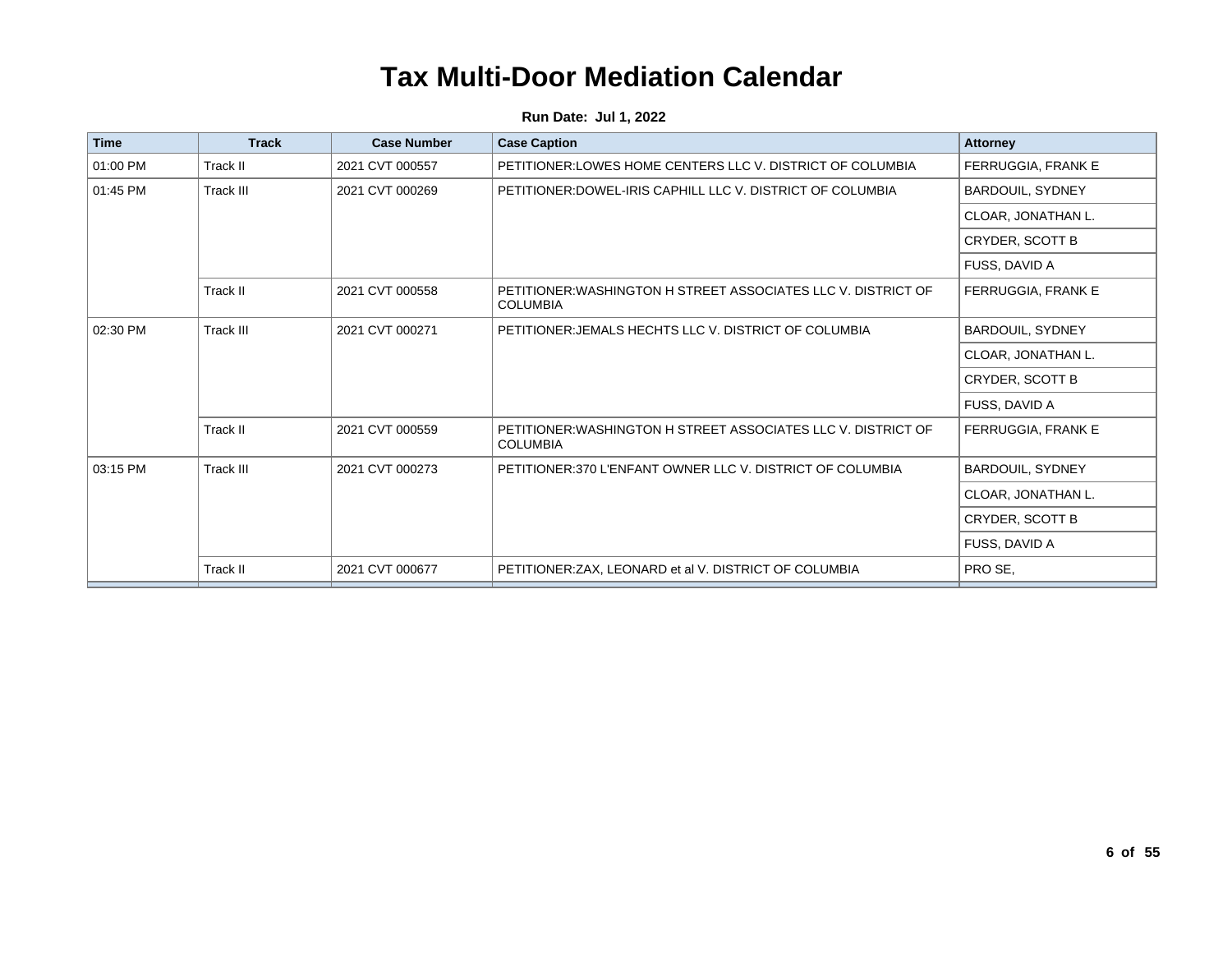| <b>Time</b> | <b>Track</b>     | <b>Case Number</b> | <b>Case Caption</b>                                                                              | <b>Attorney</b>         |
|-------------|------------------|--------------------|--------------------------------------------------------------------------------------------------|-------------------------|
| 09:00 AM    | <b>Track III</b> | 2021 CVT 000112    | PETITIONER: USPA 601 NEW JERSEY LLC V. DISTRICT OF COLUMBIA                                      | <b>BARDOUIL, SYDNEY</b> |
|             |                  |                    |                                                                                                  | CLOAR, JONATHAN L.      |
|             |                  |                    |                                                                                                  | CRYDER, SCOTT B         |
|             |                  |                    |                                                                                                  | FUSS, DAVID A           |
|             | Track II         | 2021 CVT 000509    | PETITIONER: WASHREIT 1220 19TH ST TRUSTEE LLC, TRUSTEE FOR THE V.<br><b>DISTRICT OF COLUMBIA</b> | MITCHEL, ALEXANDER T.   |
| 09:45 AM    | <b>Track III</b> | 2021 CVT 000115    | PETITIONER: SAUL SUBSIDIARY II LIMITED PARTNERSHIP V. DISTRICT OF                                | BARDOUIL, SYDNEY        |
|             |                  |                    | <b>COLUMBIA</b>                                                                                  | CLOAR, JONATHAN L.      |
|             |                  |                    |                                                                                                  | CRYDER, SCOTT B         |
|             |                  |                    |                                                                                                  | FUSS, DAVID A           |
|             | Track II         | 2021 CVT 000510    | PETITIONER: WRIT 1775 EYE STREET LLC V. DISTRICT OF COLUMBIA                                     | LENIHAN, ELIZABETH R    |
|             |                  |                    |                                                                                                  | MITCHEL, ALEXANDER T.   |
| 10:30 AM    | <b>Track III</b> | 2021 CVT 000117    | PETITIONER: JAMESTOWN PREMIER ONE METRO CENTER CORP. V.<br><b>DISTRICT OF COLUMBIA</b>           | <b>BARDOUIL, SYDNEY</b> |
|             |                  |                    |                                                                                                  | CLOAR, JONATHAN L.      |
|             |                  |                    |                                                                                                  | CRYDER, SCOTT B         |
|             |                  |                    |                                                                                                  | FUSS, DAVID A           |
|             | Track II         | 2021 CVT 000511    | PETITIONER: WASHREIT 1901 PENNSYLVANIA AVE TRUSTEE LLC, TRUST V.<br><b>DISTRICT OF COLUMBIA</b>  | MITCHEL, ALEXANDER T.   |
| 11:15 AM    | <b>Track III</b> | 2021 CVT 000119    | PETITIONER:700 THIRTEENTH STREET LLC V. DISTRICT OF COLUMBIA                                     | <b>BARDOUIL, SYDNEY</b> |
|             |                  |                    |                                                                                                  | CLOAR, JONATHAN L.      |
|             |                  |                    |                                                                                                  | CRYDER, SCOTT B         |
|             |                  |                    |                                                                                                  | FUSS, DAVID A           |
|             | <b>Track II</b>  | 2021 CVT 000490    | PETITIONER: CASTLE FAMILY LIMITED PARTNERSHIP V. DISTRICT OF<br><b>COLUMBIA</b>                  | MITCHEL, ALEXANDER T.   |
| 01:00 PM    | <b>Track III</b> | 2021 CVT 000320    | PETITIONER: DWF V 1133 15TH LLC V. DISTRICT OF COLUMBIA                                          | BARDOUIL, SYDNEY        |
|             |                  |                    |                                                                                                  | CLOAR, JONATHAN L.      |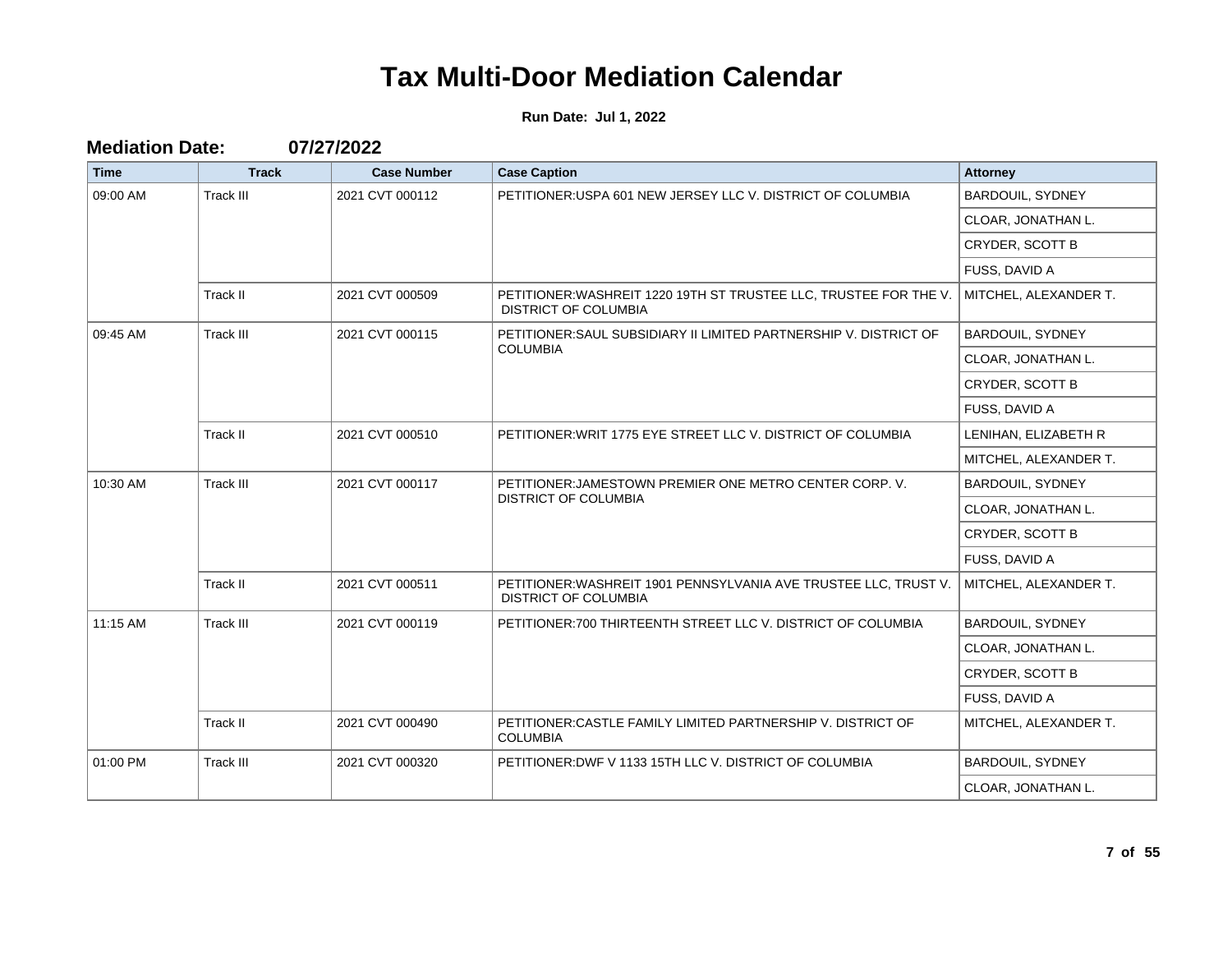| <b>Time</b> | <b>Track</b>     | <b>Case Number</b> | <b>Case Caption</b>                                                                      | <b>Attorney</b>         |
|-------------|------------------|--------------------|------------------------------------------------------------------------------------------|-------------------------|
| 01:00 PM    | Track III        | 2021 CVT 000320    | PETITIONER: DWF V 1133 15TH LLC V. DISTRICT OF COLUMBIA                                  | <b>CRYDER, SCOTT B</b>  |
|             |                  |                    |                                                                                          | <b>FUSS, DAVID A</b>    |
|             | <b>Track II</b>  | 2021 CVT 000512    | PETITIONER: WASHREIT 3801 CONNECTICUT AVE TRUSTEE LLC, TRUSTE<br>V. DISTRICT OF COLUMBIA | MITCHEL, ALEXANDER T.   |
| 01:45 PM    | <b>Track III</b> | 2021 CVT 000321    | PETITIONER:1250 EYE STREET OWNER LLC V. DISTRICT OF COLUMBIA                             | <b>BARDOUIL, SYDNEY</b> |
|             |                  |                    |                                                                                          | CLOAR, JONATHAN L.      |
|             |                  |                    |                                                                                          | <b>CRYDER, SCOTT B</b>  |
|             |                  |                    |                                                                                          | FUSS, DAVID A           |
|             | Track II         | 2021 CVT 000513    | PETITIONER: WASHREIT WATERGATE 600 OP LP V. DISTRICT OF COLUMBIA                         | MITCHEL, ALEXANDER T.   |
| 02:30 PM    | <b>Track III</b> | 2021 CVT 000322    | PETITIONER: CONNECTICUT AVENUE ASSOCIATES et al V. DISTRICT OF<br><b>COLUMBIA</b>        | <b>BARDOUIL, SYDNEY</b> |
|             |                  |                    |                                                                                          | CLOAR, JONATHAN L.      |
|             |                  |                    |                                                                                          | <b>CRYDER, SCOTT B</b>  |
|             |                  |                    |                                                                                          | FUSS, DAVID A           |
|             | Track II         | 2021 CVT 000491    | PETITIONER: WRIT ANC LLC V. DISTRICT OF COLUMBIA                                         | MITCHEL, ALEXANDER T.   |
| 03:15 PM    | <b>Track III</b> | 2021 CVT 000323    | PETITIONER: ALONZO O BLISS PROPERTIES V. DISTRICT OF COLUMBIA                            | <b>BARDOUIL, SYDNEY</b> |
|             |                  |                    |                                                                                          | CLOAR, JONATHAN L.      |
|             |                  |                    |                                                                                          | <b>CRYDER, SCOTT B</b>  |
|             |                  |                    |                                                                                          | FUSS, DAVID A           |
|             | Track II         | 2021 CVT 000507    | PETITIONER: DC CAP HOTELIER, LLC V. DISTRICT OF COLUMBIA                                 | MITCHEL, ALEXANDER T.   |
|             |                  |                    |                                                                                          |                         |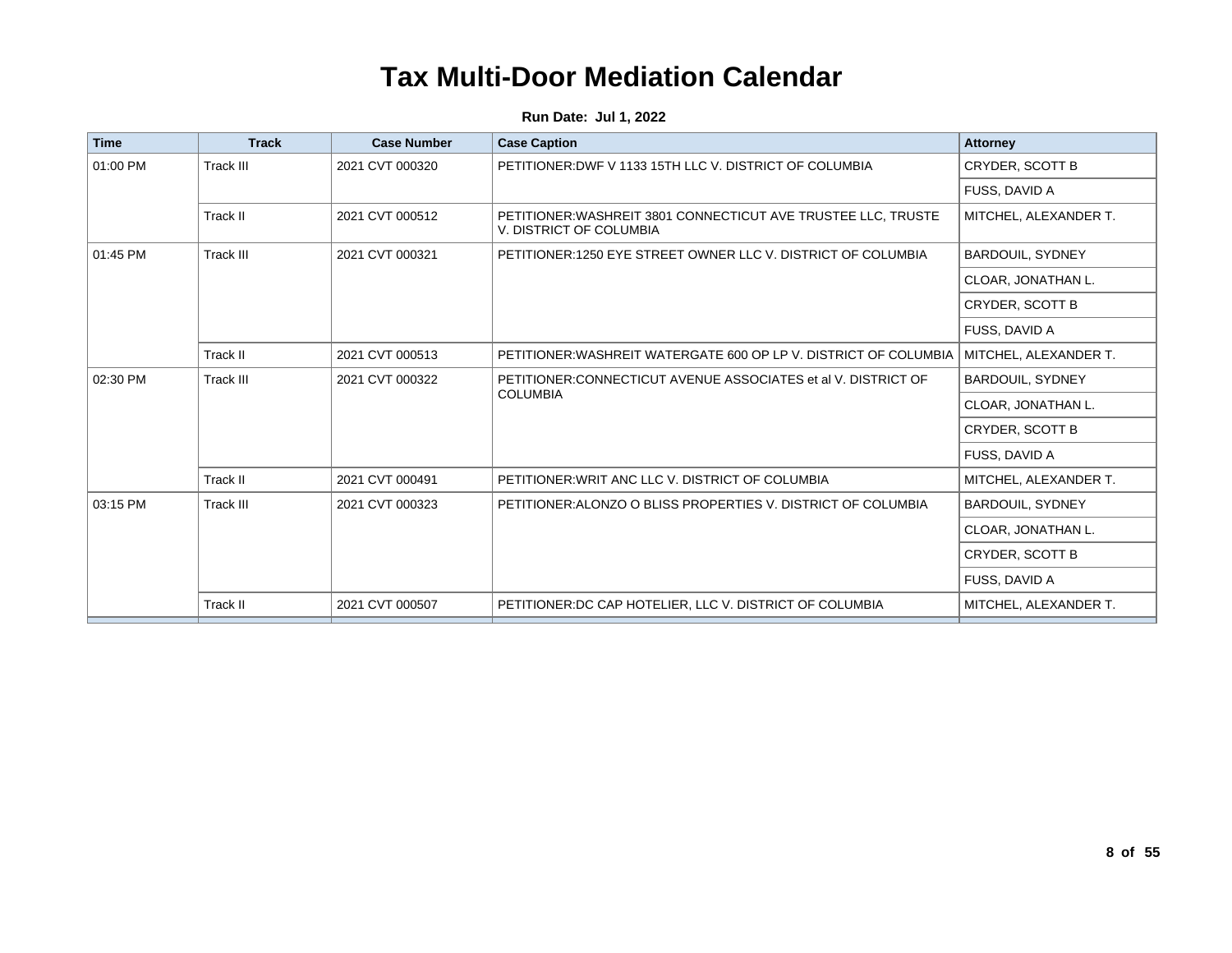| <b>Mediation Date:</b> | 08/03/2022 |
|------------------------|------------|
|                        |            |

| <b>Time</b> | <b>Track</b>     | <b>Case Number</b> | <b>Case Caption</b>                                                                      | <b>Attorney</b>         |
|-------------|------------------|--------------------|------------------------------------------------------------------------------------------|-------------------------|
| 09:00 AM    | Track III        | 2021 CVT 000183    | PETITIONER:1301 K STREET LIMITED PARTNERSHIP V. DISTRICT OF                              | BARDOUIL, SYDNEY        |
|             |                  |                    | <b>COLUMBIA</b>                                                                          | CLOAR, JONATHAN L.      |
|             |                  |                    |                                                                                          | CRYDER, SCOTT B         |
|             |                  |                    |                                                                                          | <b>FUSS, DAVID A</b>    |
|             | Track II         | 2021 CVT 000506    | PETITIONER: UNION PLACE PHASE I LLC V. DISTRICT OF COLUMBIA                              | MITCHEL, ALEXANDER T.   |
| 09:45 AM    | Track III        | 2021 CVT 000044    | PETITIONER: GALLO HOLDINGS LLC - SERIES 1 V. DISTRICT OF COLUMBIA                        | CASTRO, TANJA H         |
|             |                  |                    |                                                                                          | <b>HAASE, ALICE G</b>   |
|             | Track II         | 2021 CVT 000487    | PETITIONER:450 K CAP, LLC V. DISTRICT OF COLUMBIA                                        | MITCHEL, ALEXANDER T.   |
| 10:30 AM    | Track III        | 2021 CVT 000191    | PETITIONER: NATIONAL PLACE LAND COMPANY LLC et al V. DISTRICT OF                         | BARDOUIL, SYDNEY        |
|             |                  |                    | <b>COLUMBIA</b>                                                                          | CLOAR, JONATHAN L.      |
|             |                  |                    |                                                                                          | CRYDER, SCOTT B         |
|             |                  |                    |                                                                                          | FUSS, DAVID A           |
|             | Track II         | 2021 CVT 000488    | PETITIONER:REPUBLIC NATIONAL DISTRIBUTING COMPANY, LLC V.<br><b>DISTRICT OF COLUMBIA</b> | MITCHEL, ALEXANDER T.   |
| 11:15 AM    | <b>Track III</b> | 2021 CVT 000113    | PETITIONER: FAMILY FAITH & FREEDOM FOUNDATION V. DISTRICT OF<br><b>COLUMBIA</b>          | BARDOUIL, SYDNEY        |
|             |                  |                    |                                                                                          | CLOAR, JONATHAN L.      |
|             |                  |                    |                                                                                          | CRYDER, SCOTT B         |
|             |                  |                    |                                                                                          | FUSS, DAVID A           |
|             | Track II         | 2021 CVT 000508    | PETITIONER: GOOD HOPE MARKETPLACE, LLC V. DISTRICT OF COLUMBIA                           | MITCHEL, ALEXANDER T.   |
| 01:00 PM    | Track III        | 2021 CVT 000197    | PETITIONER: POST 1499 MASSACHUSETTS LLC V. DISTRICT OF COLUMBIA                          | <b>BARDOUIL, SYDNEY</b> |
|             |                  |                    |                                                                                          | CLOAR, JONATHAN L.      |
|             |                  |                    |                                                                                          | CRYDER, SCOTT B         |
|             |                  |                    |                                                                                          | FUSS, DAVID A           |
|             | Track II         | 2021 CVT 000441    | PETITIONER: SML INTERESTS LLC V. DISTRICT OF COLUMBIA                                    | OKETUNJI, OLUFISAYO     |
| 01:45 PM    | <b>Track III</b> | 2021 CVT 000198    | PETITIONER:17M ASSOCIATES V. DISTRICT OF COLUMBIA                                        | BARDOUIL, SYDNEY        |
|             |                  |                    |                                                                                          | CLOAR, JONATHAN L.      |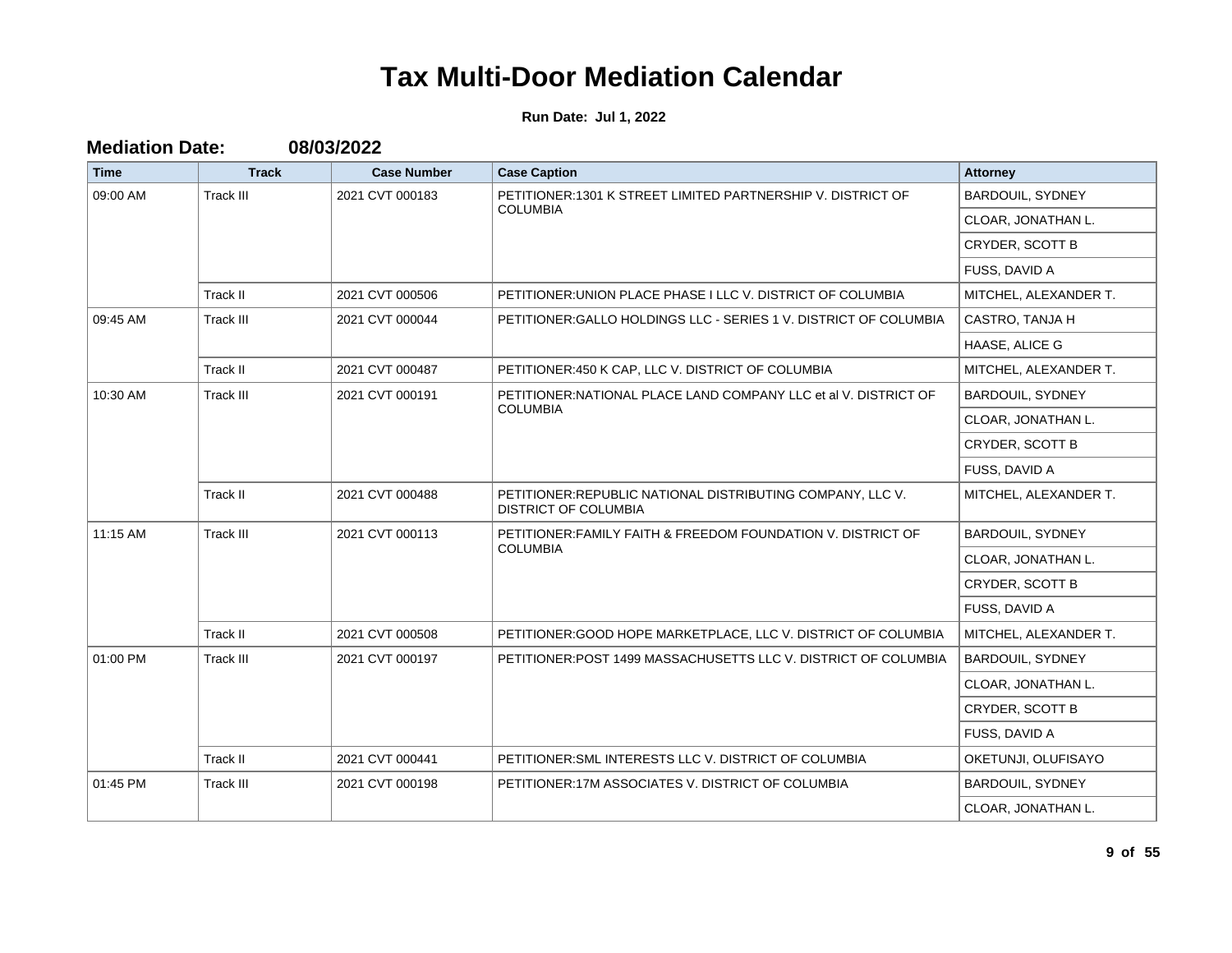| <b>Time</b> | <b>Track</b> | <b>Case Number</b> | <b>Case Caption</b>                                                              | <b>Attorney</b>         |
|-------------|--------------|--------------------|----------------------------------------------------------------------------------|-------------------------|
| 01:45 PM    | Track III    | 2021 CVT 000198    | PETITIONER:17M ASSOCIATES V. DISTRICT OF COLUMBIA                                | CRYDER, SCOTT B         |
|             |              |                    |                                                                                  | FUSS, DAVID A           |
|             | Track II     | 2021 CVT 000470    | PETITIONER: URBAN ADVENTURES OF WASHINGTON INC V. DISTRICT OF<br><b>COLUMBIA</b> | OKETUNJI, OLUFISAYO     |
| 02:30 PM    | Track III    | 2021 CVT 000199    | PETITIONER:1620 EYE L.L.C. V. DISTRICT OF COLUMBIA                               | <b>BARDOUIL, SYDNEY</b> |
|             |              |                    |                                                                                  | CLOAR, JONATHAN L.      |
|             |              |                    |                                                                                  | CRYDER, SCOTT B         |
|             |              |                    |                                                                                  | FUSS, DAVID A           |
|             | Track II     | 2021 CVT 000436    | PETITIONER: QOZB IA LLC V. DISTRICT OF COLUMBIA                                  | OKETUNJI, OLUFISAYO     |
| 03:15 PM    | Track III    | 2021 CVT 000201    | PETITIONER:1709 L STREET NW LLC et al V. DISTRICT OF COLUMBIA                    | <b>BARDOUIL, SYDNEY</b> |
|             |              |                    |                                                                                  | CLOAR, JONATHAN L.      |
|             |              |                    |                                                                                  | CRYDER, SCOTT B         |
|             |              |                    |                                                                                  | FUSS, DAVID A           |
|             | Track II     | Space Available    |                                                                                  |                         |
|             |              |                    |                                                                                  |                         |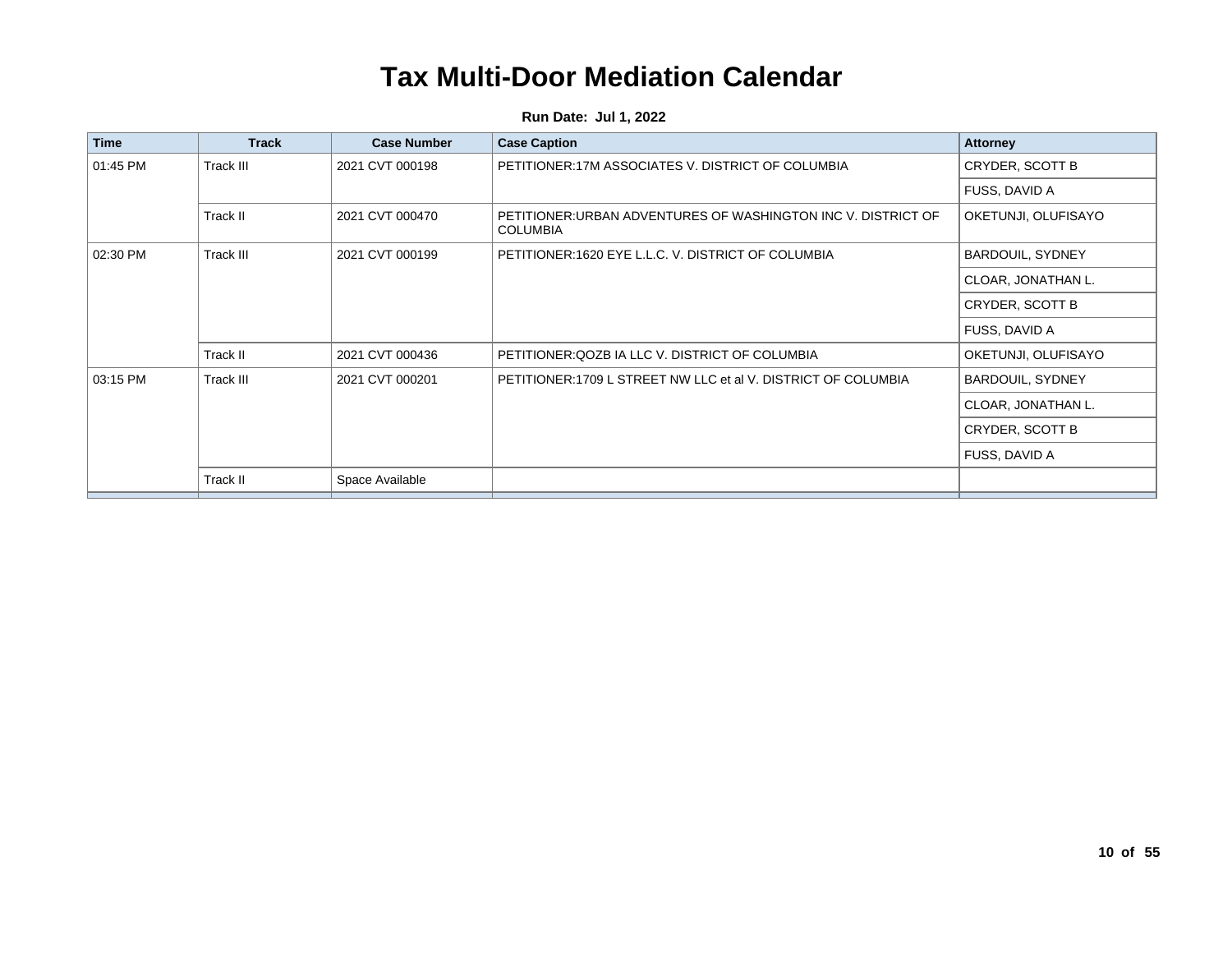| <b>Mediation Date:</b> | 08/10/2022 |
|------------------------|------------|
|                        |            |

| <b>Time</b> | <b>Track</b>     | <b>Case Number</b> | <b>Case Caption</b>                                                                             | <b>Attorney</b>         |
|-------------|------------------|--------------------|-------------------------------------------------------------------------------------------------|-------------------------|
| 09:00 AM    | Track III        | 2021 CVT 000121    | PETITIONER:810 SEVENTH AVENUE SPE LLC V. DISTRICT OF COLUMBIA                                   | <b>BARDOUIL, SYDNEY</b> |
|             |                  |                    |                                                                                                 | CLOAR, JONATHAN L.      |
|             |                  |                    |                                                                                                 | CRYDER, SCOTT B         |
|             |                  |                    |                                                                                                 | FUSS, DAVID A           |
|             | Track II         | 2021 CVT 000516    | PETITIONER: VAUGHAN MCLEAN LLC V. DISTRICT OF COLUMBIA                                          | MITCHEL, ALEXANDER T.   |
| 09:45 AM    | Track III        | 2021 CVT 000123    | PETITIONER: UNIZO REAL ESTATE DC THREE LLC V. DISTRICT OF                                       | <b>BARDOUIL, SYDNEY</b> |
|             |                  |                    | <b>COLUMBIA</b>                                                                                 | CLOAR, JONATHAN L.      |
|             |                  |                    |                                                                                                 | CRYDER, SCOTT B         |
|             |                  |                    |                                                                                                 | FUSS, DAVID A           |
|             | Track II         | 2021 CVT 000517    | PETITIONER: REINCE PRIEBUS, CHAIRMAN, AND ANTHONY PARKER, TRE V.<br><b>DISTRICT OF COLUMBIA</b> | MITCHEL, ALEXANDER T.   |
| 10:30 AM    | <b>Track III</b> | 2021 CVT 000211    | PETITIONER: CESC 1730 M STREET L.L.C. V. DISTRICT OF COLUMBIA                                   | <b>BARDOUIL, SYDNEY</b> |
|             |                  |                    |                                                                                                 | CLOAR, JONATHAN L.      |
|             |                  |                    |                                                                                                 | <b>CRYDER, SCOTT B</b>  |
|             |                  |                    |                                                                                                 | FUSS, DAVID A           |
|             | Track II         | 2021 CVT 000519    | PETITIONER: NATIONAL REPUBLICAN CLUB OF CAPITOL HILL V. DISTRICT<br>OF COLUMBIA                 | MITCHEL, ALEXANDER T.   |
| 11:15 AM    | <b>Track III</b> | 2021 CVT 000232    | PETITIONER:1001 CONNECTICUT AVENUE LLC V. DISTRICT OF COLUMBIA                                  | CLOAR, JONATHAN L.      |
|             |                  |                    |                                                                                                 | CRYDER, SCOTT B         |
|             |                  |                    |                                                                                                 | FUSS, DAVID A           |
|             | Track II         | 2021 CVT 000533    | PETITIONER: NATIONAL REPUBLICAN SENATORIAL COMMITTEE V.<br><b>DISTRICT OF COLUMBIA</b>          | MITCHEL, ALEXANDER T.   |
| 01:00 PM    | <b>Track III</b> | 2021 CVT 000233    | PETITIONER:1120 VERMONT AVENUE ASSOCIATES L.L.P., V. DISTRICT OF                                | BARDOUIL, SYDNEY        |
|             |                  |                    | <b>COLUMBIA</b>                                                                                 | CLOAR, JONATHAN L.      |
|             |                  |                    |                                                                                                 | CRYDER, SCOTT B         |
|             |                  |                    |                                                                                                 | FUSS, DAVID A           |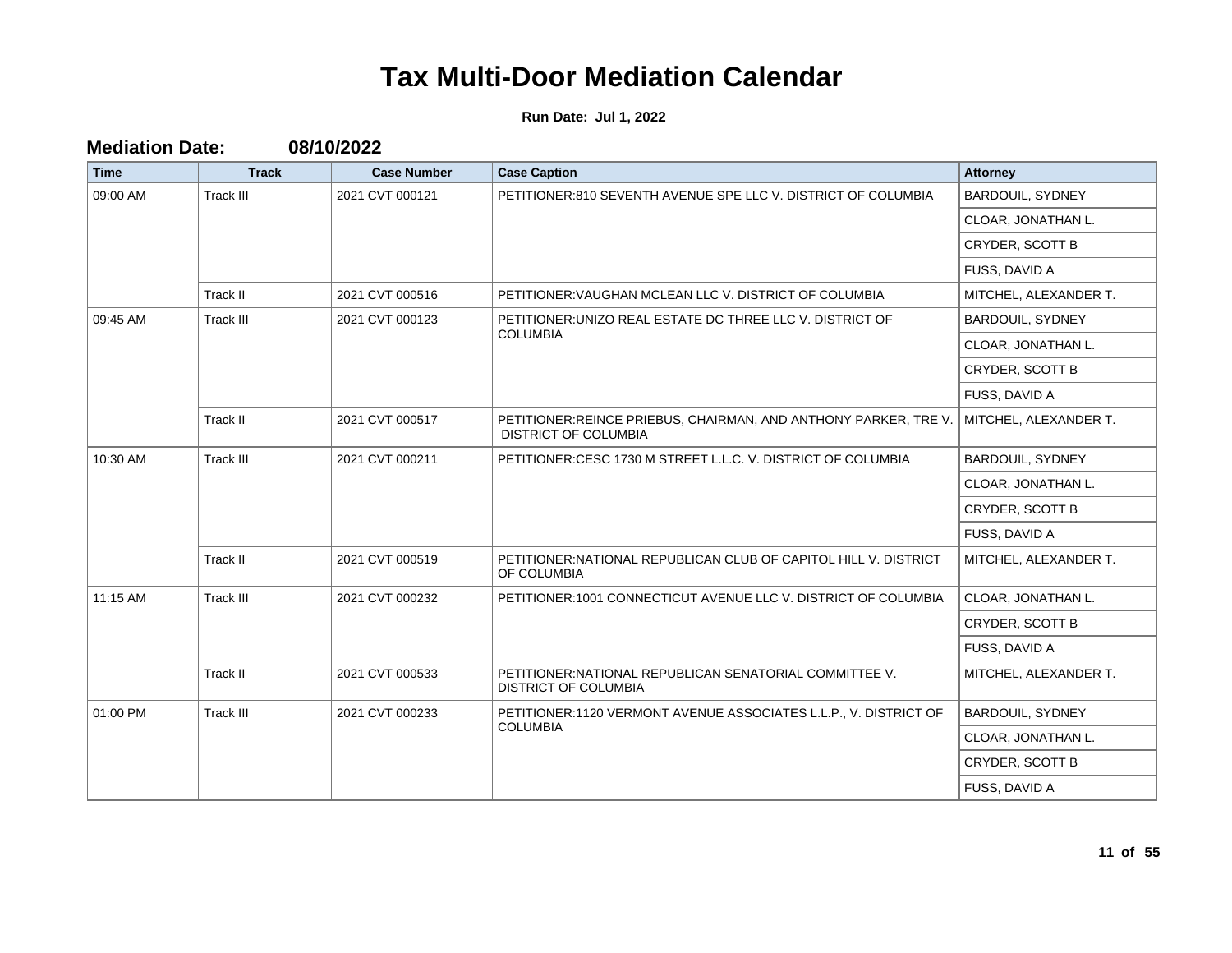| <b>Time</b> | <b>Track</b> | <b>Case Number</b> | <b>Case Caption</b>                                                                      | <b>Attorney</b>         |
|-------------|--------------|--------------------|------------------------------------------------------------------------------------------|-------------------------|
| 01:00 PM    | Track II     | 2021 CVT 000539    | PETITIONER:LEXINGTON-407 LLC V. DISTRICT OF COLUMBIA                                     | MITCHEL, ALEXANDER T.   |
| 01:45 PM    | Track II     | 2021 CVT 000545    | PETITIONER: CATO INSTITUTE INC. V. DISTRICT OF COLUMBIA                                  | AHRENS, MATTHEW G       |
|             |              |                    |                                                                                          | LENIHAN, ELIZABETH R    |
|             |              |                    |                                                                                          | ORLOVE, BRETT D D       |
|             | Track III    | Space Available    |                                                                                          |                         |
| 02:30 PM    | Track III    | 2021 CVT 000235    | PETITIONER:1301 NEW YORK OWNER LLC V. DISTRICT OF COLUMBIA                               | CLOAR, JONATHAN L.      |
|             |              |                    |                                                                                          | CRYDER, SCOTT B         |
|             |              |                    |                                                                                          | FUSS, DAVID A           |
|             | Track II     | 2021 CVT 000526    | PETITIONER: RESERVE OFFICERS ASSOCIATION OF THE UNITED STATES<br>V. DISTRICT OF COLUMBIA | MITCHEL, ALEXANDER T.   |
| 03:15 PM    | Track III    | 2021 CVT 000236    | PETITIONER:1441 L ASSOCIATES LLC V. DISTRICT OF COLUMBIA                                 | <b>BARDOUIL, SYDNEY</b> |
|             |              |                    |                                                                                          | CLOAR, JONATHAN L.      |
|             |              |                    |                                                                                          | CRYDER, SCOTT B         |
|             |              |                    |                                                                                          | FUSS, DAVID A           |
|             | Track II     | 2021 CVT 000540    | PETITIONER: AMERICAN POLITICAL SCIENCE ASSOCIATION V. DISTRICT OF<br><b>COLUMBIA</b>     | MITCHEL, ALEXANDER T.   |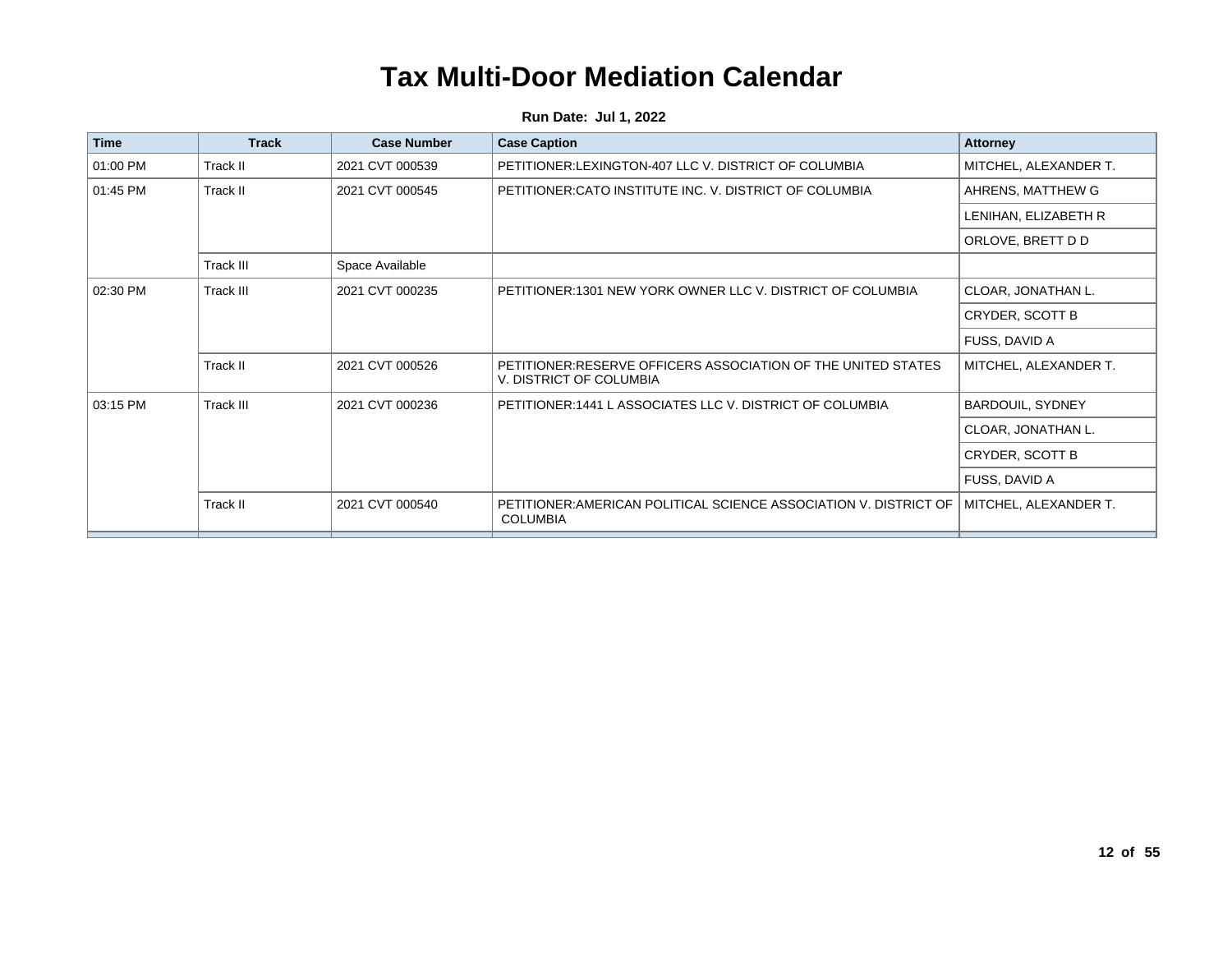| <b>Time</b> | <b>Track</b>     | <b>Case Number</b> | <b>Case Caption</b>                                                                | <b>Attorney</b>         |
|-------------|------------------|--------------------|------------------------------------------------------------------------------------|-------------------------|
| 09:00 AM    | <b>Track III</b> | 2021 CVT 000324    | PETITIONER: T-C REPUBLIC SQUARE OWNER LLC V. DISTRICT OF                           | BARDOUIL, SYDNEY        |
|             |                  |                    | <b>COLUMBIA</b>                                                                    | CLOAR, JONATHAN L.      |
|             |                  |                    |                                                                                    | CRYDER, SCOTT B         |
|             |                  |                    |                                                                                    | FUSS, DAVID A           |
|             | Track II         | 2021 CVT 000529    | PETITIONER: AFSCME BUILDING CORPORATION V. DISTRICT OF COLUMBIA                    | MITCHEL, ALEXANDER T.   |
| 09:45 AM    | <b>Track III</b> | 2021 CVT 000325    | PETITIONER: CREDIT UNION HOUSE LLC V. DISTRICT OF COLUMBIA                         | BARDOUIL, SYDNEY        |
|             |                  |                    |                                                                                    | CLOAR, JONATHAN L.      |
|             |                  |                    |                                                                                    | CRYDER, SCOTT B         |
|             |                  |                    |                                                                                    | FUSS, DAVID A           |
|             | Track II         | 2021 CVT 000530    | PETITIONER: AMERICAN UNIVERSITY V. DISTRICT OF COLUMBIA                            | MITCHEL, ALEXANDER T.   |
| 10:30 AM    | <b>Track III</b> | 2021 CVT 000327    | PETITIONER: T C 800 17TH STREET NW OWNER LLC V. DISTRICT OF<br><b>COLUMBIA</b>     | <b>BARDOUIL, SYDNEY</b> |
|             |                  |                    |                                                                                    | CLOAR, JONATHAN L.      |
|             |                  |                    |                                                                                    | CRYDER, SCOTT B         |
|             |                  |                    |                                                                                    | FUSS, DAVID A           |
|             | Track II         | 2021 CVT 000531    | PETITIONER: THE AMERICAN UNIVERSITY V. DISTRICT OF COLUMBIA                        | MITCHEL, ALEXANDER T.   |
| 11:15 AM    | <b>Track III</b> | 2021 CVT 000328    | PETITIONER:1933 MONTANA AVE LLC V. DISTRICT OF COLUMBIA                            | BARDOUIL, SYDNEY        |
|             |                  |                    |                                                                                    | CLOAR, JONATHAN L.      |
|             |                  |                    |                                                                                    | CRYDER, SCOTT B         |
|             |                  |                    |                                                                                    | FUSS, DAVID A           |
|             | Track II         | 2021 CVT 000532    | PETITIONER: THE AMERICAN INSTITUTE OF ARCHITECTS V. DISTRICT OF<br><b>COLUMBIA</b> | MITCHEL, ALEXANDER T.   |
| 01:00 PM    | Track II         | Space Available    |                                                                                    |                         |
|             | <b>Track III</b> | 2021 CVT 000237    | PETITIONER:NATIONAL ASSOC SECURITIES DEALERS INC V. DISTRICT OF                    | <b>BARDOUIL, SYDNEY</b> |
|             |                  |                    | <b>COLUMBIA</b>                                                                    | CLOAR, JONATHAN L.      |
|             |                  |                    |                                                                                    | CRYDER, SCOTT B         |
|             |                  |                    |                                                                                    | FUSS, DAVID A           |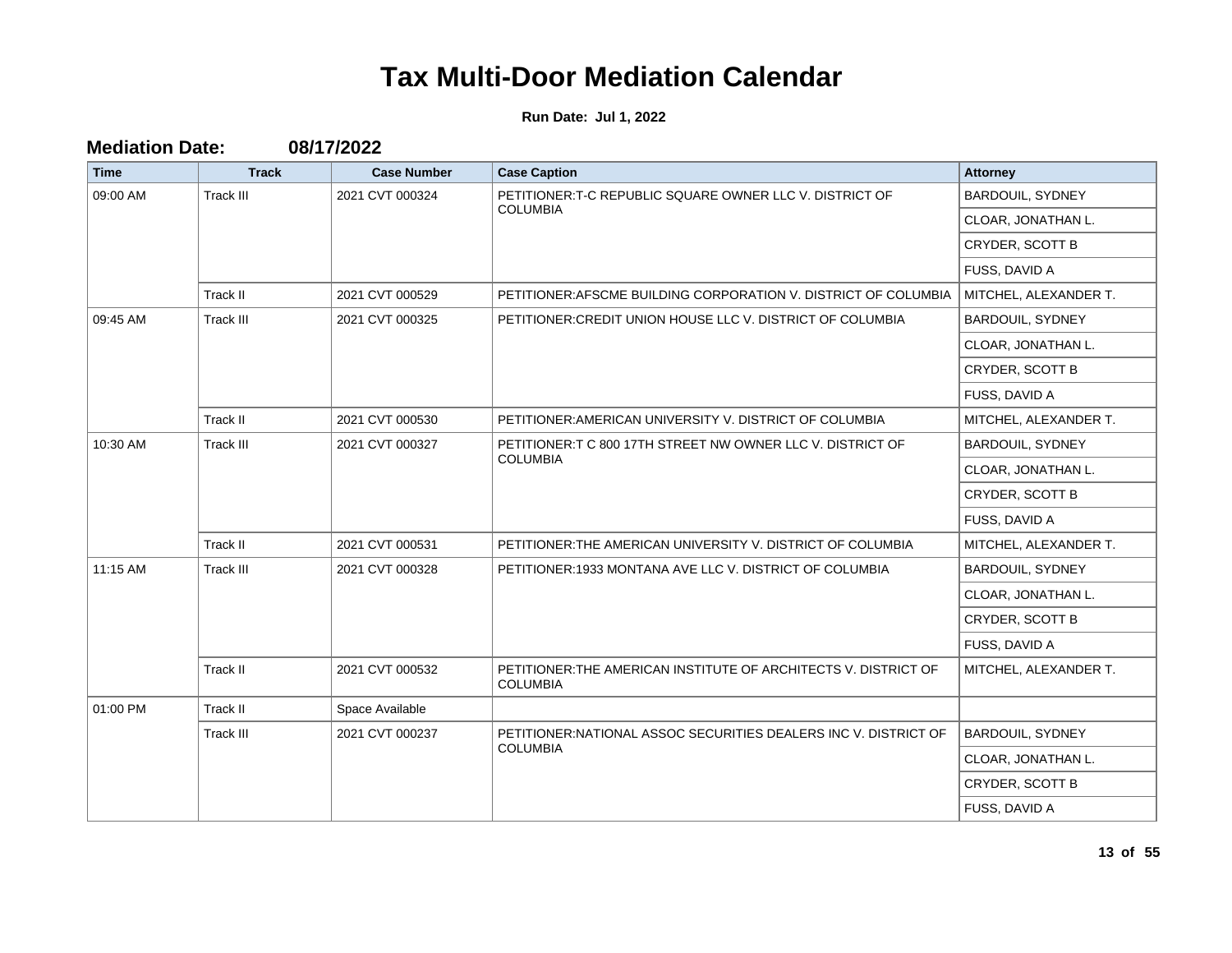| <b>Time</b> | <b>Track</b> | <b>Case Number</b> | <b>Case Caption</b>                                         | <b>Attorney</b>            |
|-------------|--------------|--------------------|-------------------------------------------------------------|----------------------------|
| 01:45 PM    | Track II     | Space Available    |                                                             |                            |
|             | Track III    | 2021 CVT 000238    | PETITIONER: ZG 1900 L STREET LLC V. DISTRICT OF COLUMBIA    | <b>BARDOUIL, SYDNEY</b>    |
|             |              |                    |                                                             | CLOAR, JONATHAN L.         |
|             |              |                    |                                                             | <b>CRYDER, SCOTT B</b>     |
|             |              |                    |                                                             | FUSS, DAVID A              |
| 02:30 PM    | Track II     | Space Available    |                                                             |                            |
|             | Track III    | 2021 CVT 000240    | PETITIONER: STEUART 40TH STREET LLC V. DISTRICT OF COLUMBIA | <b>BARDOUIL, SYDNEY</b>    |
|             |              |                    |                                                             | CLOAR, JONATHAN L.         |
|             |              |                    |                                                             | CRYDER, SCOTT B            |
|             |              |                    |                                                             | FUSS, DAVID A              |
| 03:15 PM    | Track III    | 2021 CVT 000702    | PETITIONER:WOOD JR, KENNETH S V. DISTRICT OF COLUMBIA       | <b>BETANCOURT, LISSA L</b> |
|             | Track II     | Space Available    |                                                             |                            |
|             |              |                    |                                                             |                            |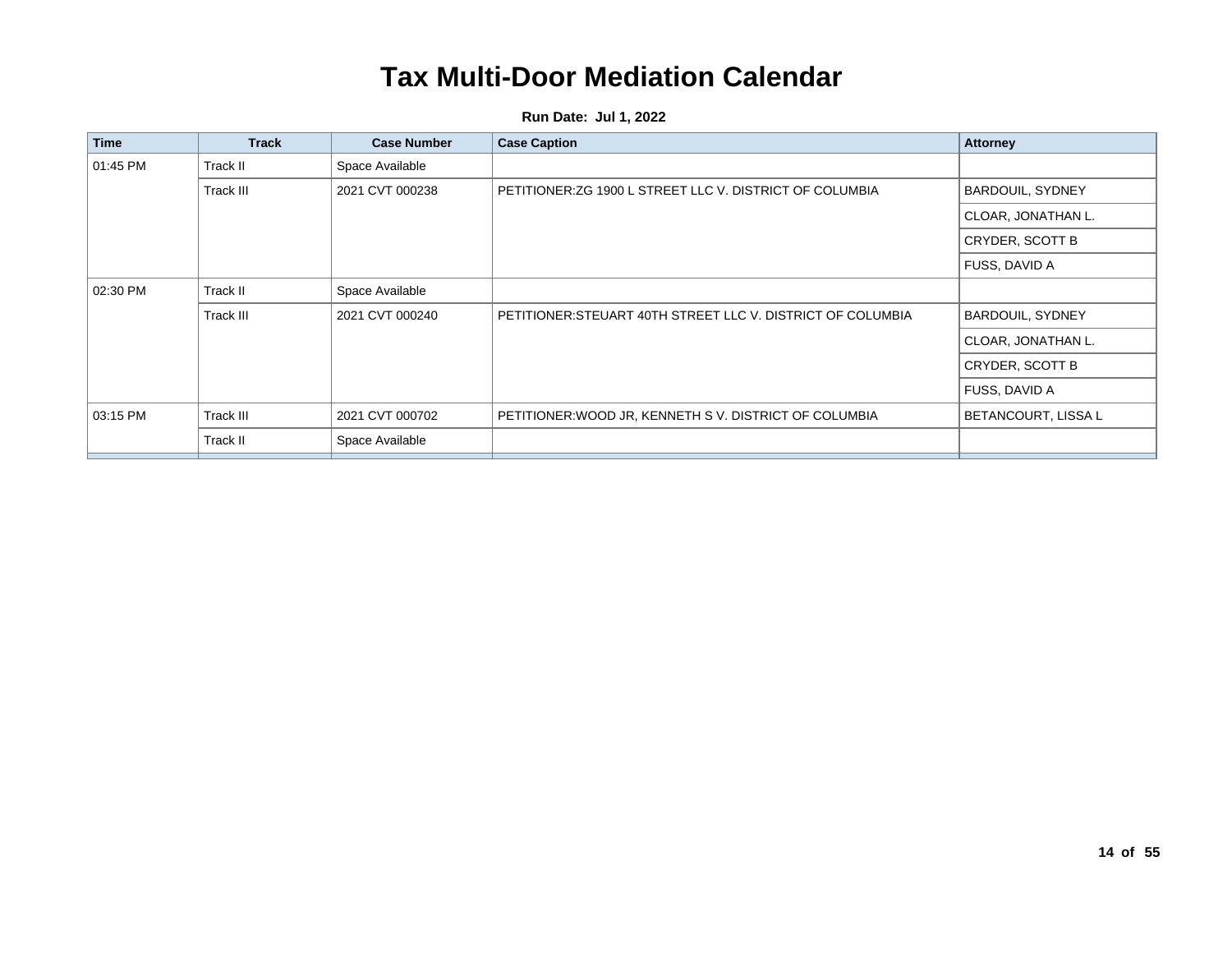| <b>Time</b> | <b>Track</b>     | <b>Case Number</b> | <b>Case Caption</b>                                                                          | <b>Attorney</b>         |
|-------------|------------------|--------------------|----------------------------------------------------------------------------------------------|-------------------------|
| 09:00 AM    | Track III        | 2021 CVT 000372    | PETITIONER:NEW HAMPSHIRE AVENUE OWNER LLC V. DISTRICT OF                                     | BARDOUIL, SYDNEY        |
|             |                  |                    | <b>COLUMBIA</b>                                                                              | CLOAR, JONATHAN L.      |
|             |                  |                    |                                                                                              | CRYDER, SCOTT B         |
|             |                  |                    |                                                                                              | FUSS, DAVID A           |
|             | Track II         | 2021 CVT 000527    | PETITIONER: GAEDEKE HOLDINGS III LTD V. DISTRICT OF COLUMBIA                                 | MITCHEL, ALEXANDER T.   |
| 09:45 AM    | <b>Track III</b> | 2021 CVT 000373    | PETITIONER: DRAWBRIDGE L STREET, LLC V. DISTRICT OF COLUMBIA                                 | <b>BARDOUIL, SYDNEY</b> |
|             |                  |                    |                                                                                              | CLOAR, JONATHAN L.      |
|             |                  |                    |                                                                                              | CRYDER, SCOTT B         |
|             |                  |                    |                                                                                              | FUSS, DAVID A           |
|             | Track II         | 2021 CVT 000518    | PETITIONER: GCCFC 2006-GG7 MARYLAND AVENUE SOUTHWEST, LLC V.<br><b>DISTRICT OF COLUMBIA</b>  | MITCHEL, ALEXANDER T.   |
| 10:30 AM    | <b>Track III</b> | 2021 CVT 000374    | PETITIONER: THREE SISTERS, LLC V. DISTRICT OF COLUMBIA                                       | <b>BARDOUIL, SYDNEY</b> |
|             |                  |                    |                                                                                              | CLOAR, JONATHAN L.      |
|             |                  |                    |                                                                                              | CRYDER, SCOTT B         |
|             |                  |                    |                                                                                              | FUSS, DAVID A           |
|             | Track II         | 2021 CVT 000528    | PETITIONER: COMM 2013-CCRE12 K STREET NW, LLC V. DISTRICT OF<br><b>COLUMBIA</b>              | MITCHEL, ALEXANDER T.   |
| 11:15 AM    | <b>Track III</b> | 2021 CVT 000375    | PETITIONER: 2100 M STREET PROPERTY OWNER LLC V. DISTRICT OF<br><b>COLUMBIA</b>               | BARDOUIL, SYDNEY        |
|             |                  |                    |                                                                                              | CLOAR, JONATHAN L.      |
|             |                  |                    |                                                                                              | CRYDER, SCOTT B         |
|             |                  |                    |                                                                                              | FUSS, DAVID A           |
|             | Track II         | 2021 CVT 000534    | PETITIONER: UNITED FOOD & COMMERCIAL WORKERS INTERNATIONAL V.<br><b>DISTRICT OF COLUMBIA</b> | MITCHEL, ALEXANDER T.   |
| 01:00 PM    | <b>Track III</b> | 2021 CVT 000241    | PETITIONER: AMSQ LP V. DISTRICT OF COLUMBIA                                                  | CLOAR, JONATHAN L.      |
|             |                  |                    |                                                                                              | CRYDER, SCOTT B         |
|             |                  |                    |                                                                                              | FUSS, DAVID A           |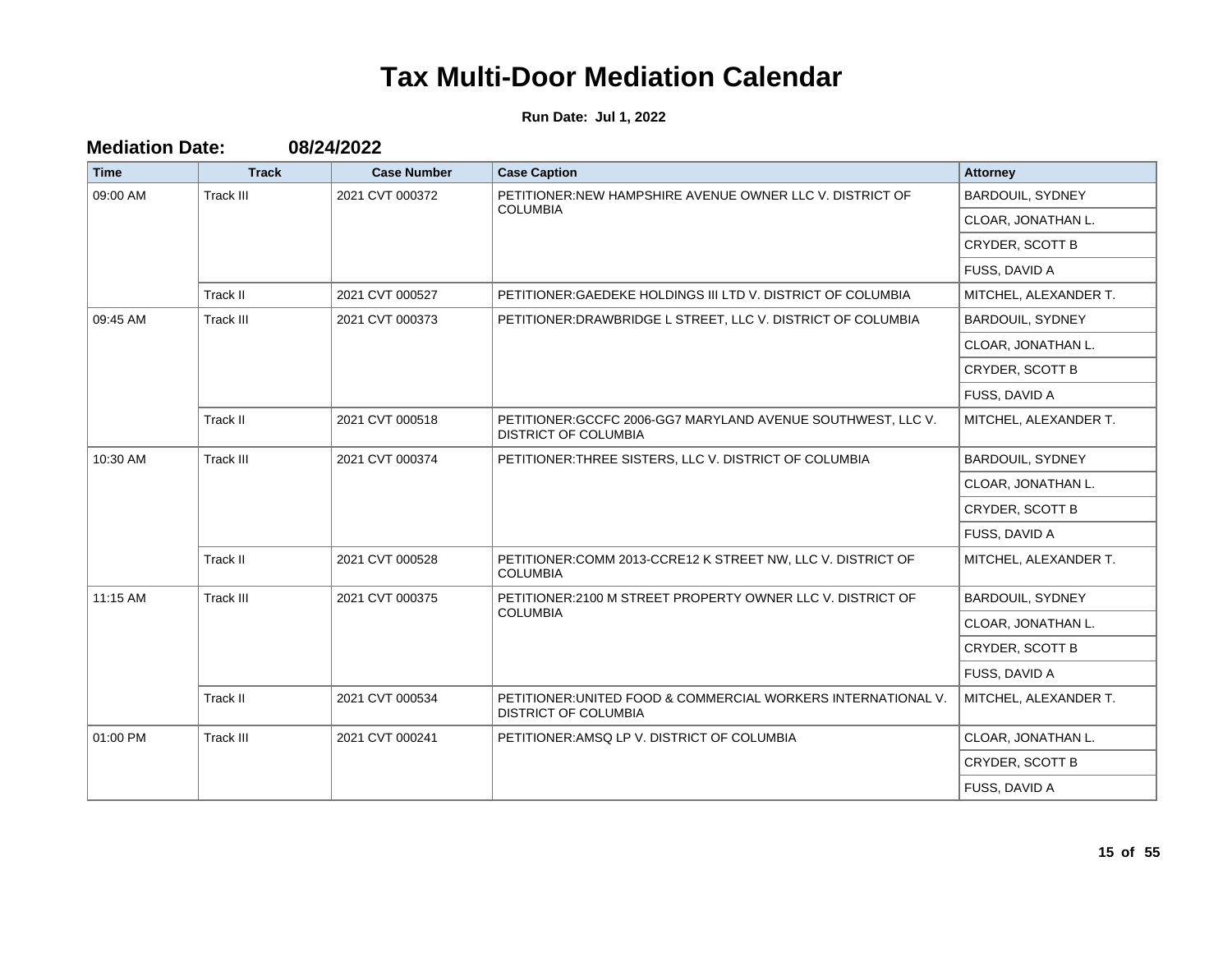| <b>Time</b> | <b>Track</b> | <b>Case Number</b> | <b>Case Caption</b>                                                                                                                                                                                                                                                                                                                                                                                                                                                                                                                                                                                                                                  | <b>Attorney</b>    |
|-------------|--------------|--------------------|------------------------------------------------------------------------------------------------------------------------------------------------------------------------------------------------------------------------------------------------------------------------------------------------------------------------------------------------------------------------------------------------------------------------------------------------------------------------------------------------------------------------------------------------------------------------------------------------------------------------------------------------------|--------------------|
| 01:00 PM    | Track II     | Space Available    |                                                                                                                                                                                                                                                                                                                                                                                                                                                                                                                                                                                                                                                      |                    |
| 01:45 PM    | Track II     | 2021 CVT 000202    | PETITIONER:1730 PENNSYLVANIA AVENUE LP V. DISTRICT OF COLUMBIA                                                                                                                                                                                                                                                                                                                                                                                                                                                                                                                                                                                       | BARDOUIL, SYDNEY   |
|             |              |                    |                                                                                                                                                                                                                                                                                                                                                                                                                                                                                                                                                                                                                                                      | CLOAR, JONATHAN L. |
|             |              |                    |                                                                                                                                                                                                                                                                                                                                                                                                                                                                                                                                                                                                                                                      | CRYDER, SCOTT B    |
|             |              |                    |                                                                                                                                                                                                                                                                                                                                                                                                                                                                                                                                                                                                                                                      | FUSS, DAVID A      |
|             | Track III    | 2021 CVT 000242    | PETITIONER: THE JOHNS HOPKINS UNIVERSITY V. DISTRICT OF COLUMBIA                                                                                                                                                                                                                                                                                                                                                                                                                                                                                                                                                                                     | BARDOUIL, SYDNEY   |
|             |              |                    | CLOAR, JONATHAN L.<br>CRYDER, SCOTT B<br>FUSS, DAVID A<br>PETITIONER:1747 PENNSYLVANIA AVENUE ASSOCIATES, L.P. V. DISTRICT<br>BARDOUIL, SYDNEY<br>OF COLUMBIA<br>CLOAR, JONATHAN L.<br>CRYDER, SCOTT B<br>FUSS, DAVID A<br>PETITIONER: GNAREI 1 FARRAGUT LLC V. DISTRICT OF COLUMBIA<br><b>BARDOUIL, SYDNEY</b><br>CLOAR, JONATHAN L.<br>CRYDER, SCOTT B<br>FUSS, DAVID A<br>PETITIONER: CARR CRHP PROPERTIES LLC V. DISTRICT OF COLUMBIA<br>BARDOUIL, SYDNEY<br>CLOAR, JONATHAN L.<br>CRYDER, SCOTT B<br>FUSS, DAVID A<br>PETITIONER: ZG 1020 19TH STREET, LLC V. DISTRICT OF COLUMBIA<br>BARDOUIL, SYDNEY<br>CLOAR, JONATHAN L.<br>CRYDER, SCOTT B |                    |
|             |              |                    |                                                                                                                                                                                                                                                                                                                                                                                                                                                                                                                                                                                                                                                      |                    |
|             |              |                    |                                                                                                                                                                                                                                                                                                                                                                                                                                                                                                                                                                                                                                                      |                    |
| 02:30 PM    | Track II     | 2021 CVT 000203    |                                                                                                                                                                                                                                                                                                                                                                                                                                                                                                                                                                                                                                                      |                    |
|             |              |                    |                                                                                                                                                                                                                                                                                                                                                                                                                                                                                                                                                                                                                                                      |                    |
|             |              |                    |                                                                                                                                                                                                                                                                                                                                                                                                                                                                                                                                                                                                                                                      |                    |
|             |              |                    |                                                                                                                                                                                                                                                                                                                                                                                                                                                                                                                                                                                                                                                      |                    |
|             | Track III    | 2021 CVT 000243    |                                                                                                                                                                                                                                                                                                                                                                                                                                                                                                                                                                                                                                                      |                    |
|             |              |                    |                                                                                                                                                                                                                                                                                                                                                                                                                                                                                                                                                                                                                                                      |                    |
|             |              |                    |                                                                                                                                                                                                                                                                                                                                                                                                                                                                                                                                                                                                                                                      |                    |
|             |              |                    |                                                                                                                                                                                                                                                                                                                                                                                                                                                                                                                                                                                                                                                      |                    |
| 03:15 PM    | Track II     | 2021 CVT 000206    |                                                                                                                                                                                                                                                                                                                                                                                                                                                                                                                                                                                                                                                      |                    |
|             |              |                    |                                                                                                                                                                                                                                                                                                                                                                                                                                                                                                                                                                                                                                                      |                    |
|             |              |                    |                                                                                                                                                                                                                                                                                                                                                                                                                                                                                                                                                                                                                                                      |                    |
|             |              |                    |                                                                                                                                                                                                                                                                                                                                                                                                                                                                                                                                                                                                                                                      |                    |
|             | Track III    | 2021 CVT 000287    |                                                                                                                                                                                                                                                                                                                                                                                                                                                                                                                                                                                                                                                      |                    |
|             |              |                    |                                                                                                                                                                                                                                                                                                                                                                                                                                                                                                                                                                                                                                                      |                    |
|             |              |                    |                                                                                                                                                                                                                                                                                                                                                                                                                                                                                                                                                                                                                                                      |                    |
|             |              |                    |                                                                                                                                                                                                                                                                                                                                                                                                                                                                                                                                                                                                                                                      | FUSS, DAVID A      |
|             |              |                    |                                                                                                                                                                                                                                                                                                                                                                                                                                                                                                                                                                                                                                                      |                    |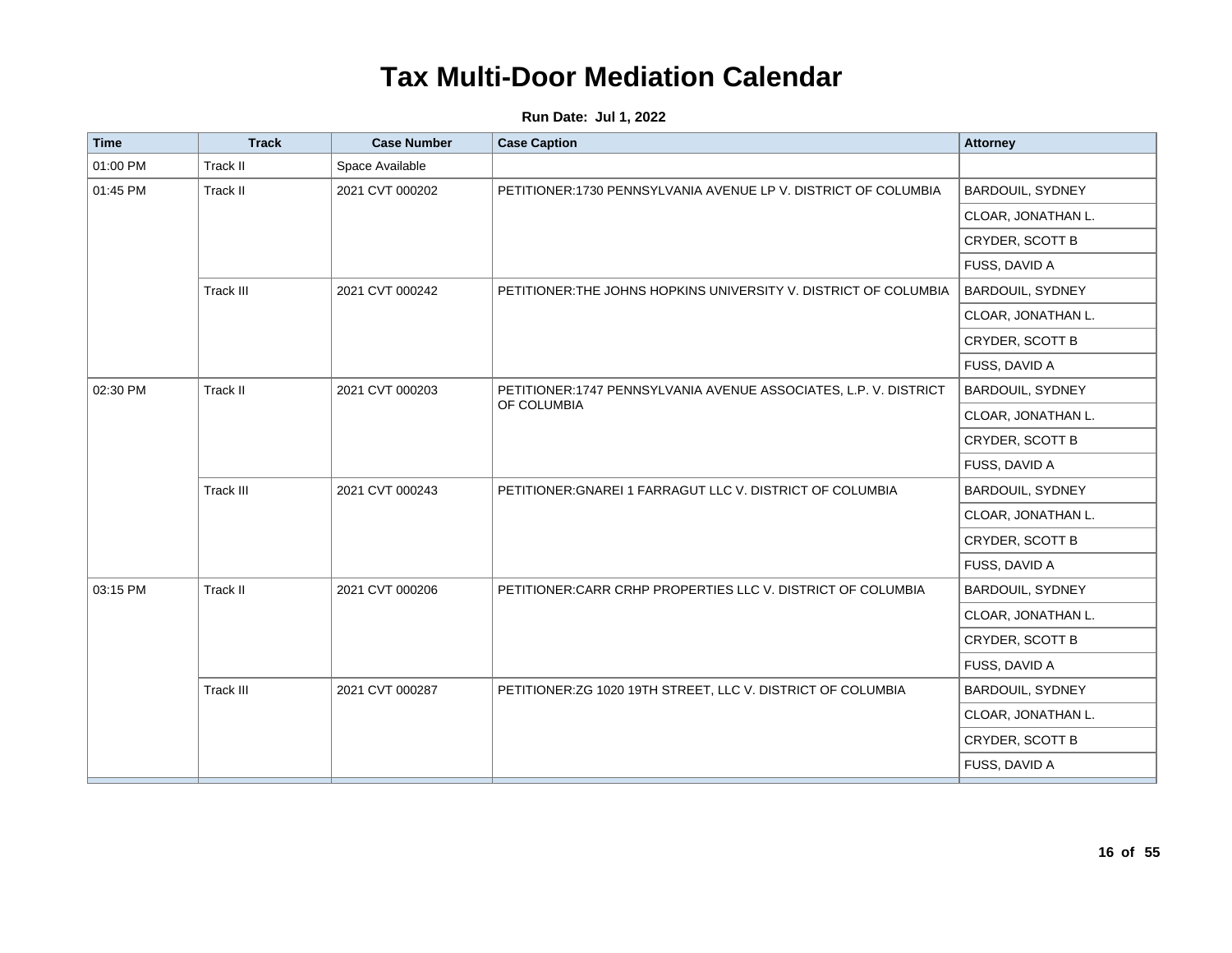| <b>Time</b> | <b>Track</b>     | <b>Case Number</b> | <b>Case Caption</b>                                                            | <b>Attorney</b>         |
|-------------|------------------|--------------------|--------------------------------------------------------------------------------|-------------------------|
| 09:00 AM    | Track III        | 2021 CVT 000443    | PETITIONER: MIRV HOLDINGS LLC V. DISTRICT OF COLUMBIA                          | OKETUNJI, OLUFISAYO     |
|             | Track II         | 2021 CVT 000551    | PETITIONER: CARR PROPERTIES 901 K STREET LLC V. DISTRICT OF<br><b>COLUMBIA</b> | MITCHEL, ALEXANDER T.   |
| 09:45 AM    | <b>Track III</b> | 2021 CVT 000458    | PETITIONER: AREPII CC HOTEL LLC V. DISTRICT OF COLUMBIA                        | OKETUNJI, OLUFISAYO     |
|             | Track II         | 2021 CVT 000549    | PETITIONER: 1700 NEW YORK AVENUE LLC V. DISTRICT OF COLUMBIA                   | MITCHEL, ALEXANDER T.   |
| 10:30 AM    | <b>Track III</b> | 2021 CVT 000442    | PETITIONER: MDP 2631 CT AVE LLC V. DISTRICT OF COLUMBIA                        | OKETUNJI, OLUFISAYO     |
|             | Track II         | 2021 CVT 000548    | PETITIONER: 2001 PENNSYLVANIA AVENUE, LLC V. DISTRICT OF COLUMBIA              | MITCHEL, ALEXANDER T.   |
| 11:15 AM    | <b>Track III</b> | 2021 CVT 000428    | PETITIONER: ACADIA CONNECTICUT AVENUE LLC V. DISTRICT OF<br><b>COLUMBIA</b>    | OKETUNJI, OLUFISAYO     |
|             | Track II         | 2021 CVT 000521    | PETITIONER: 1152 15TH STREET GROUND LLC V. DISTRICT OF COLUMBIA                | MITCHEL, ALEXANDER T.   |
| 01:00 PM    | Track II         | 2021 CVT 000230    | PETITIONER: HIGHVIEW TOWERS V. DISTRICT OF COLUMBIA                            | LENIHAN, ELIZABETH R    |
|             |                  |                    |                                                                                | MITCHEL, ALEXANDER T.   |
|             | <b>Track III</b> | 2021 CVT 000668    | PETITIONER: FEDERAL DEPOSIT INSURANCE CORPORATION V. DISTRICT<br>OF COLUMBIA   | NAGY, BRANDON R         |
|             |                  |                    |                                                                                | <b>TUCCI. MICHAEL E</b> |
| 01:45 PM    | Track II         | 2021 CVT 000383    | PETITIONER:320 MASSACHUSETTS AVENUE ASSOCIATES LLC V. DISTRICT                 | LENIHAN, ELIZABETH R    |
|             |                  |                    | OF COLUMBIA                                                                    | MITCHEL, ALEXANDER T.   |
|             | <b>Track III</b> | 2021 CVT 000672    | PETITIONER: FEDERAL DEPOSIT INSURANCE CORPORATION V. DISTRICT<br>OF COLUMBIA   | NAGY, BRANDON R         |
|             |                  |                    |                                                                                | <b>TUCCI, MICHAEL E</b> |
| 02:30 PM    | Track II         | 2021 CVT 000212    | PETITIONER: PARCEL ONE PHASE ONE ASSOCIATES, L.L.P. V. DISTRICT OF             | LENIHAN, ELIZABETH R    |
|             |                  |                    | <b>COLUMBIA</b>                                                                | MITCHEL, ALEXANDER T.   |
|             | <b>Track III</b> | Space Available    |                                                                                |                         |
| 03:15 PM    | Track II         | 2021 CVT 000286    | PETITIONER: DANNY TSUN HING CHEUNG V. DISTRICT OF COLUMBIA                     | LENIHAN, ELIZABETH R    |
|             |                  |                    |                                                                                | MITCHEL, ALEXANDER T.   |
|             | <b>Track III</b> | Space Available    |                                                                                |                         |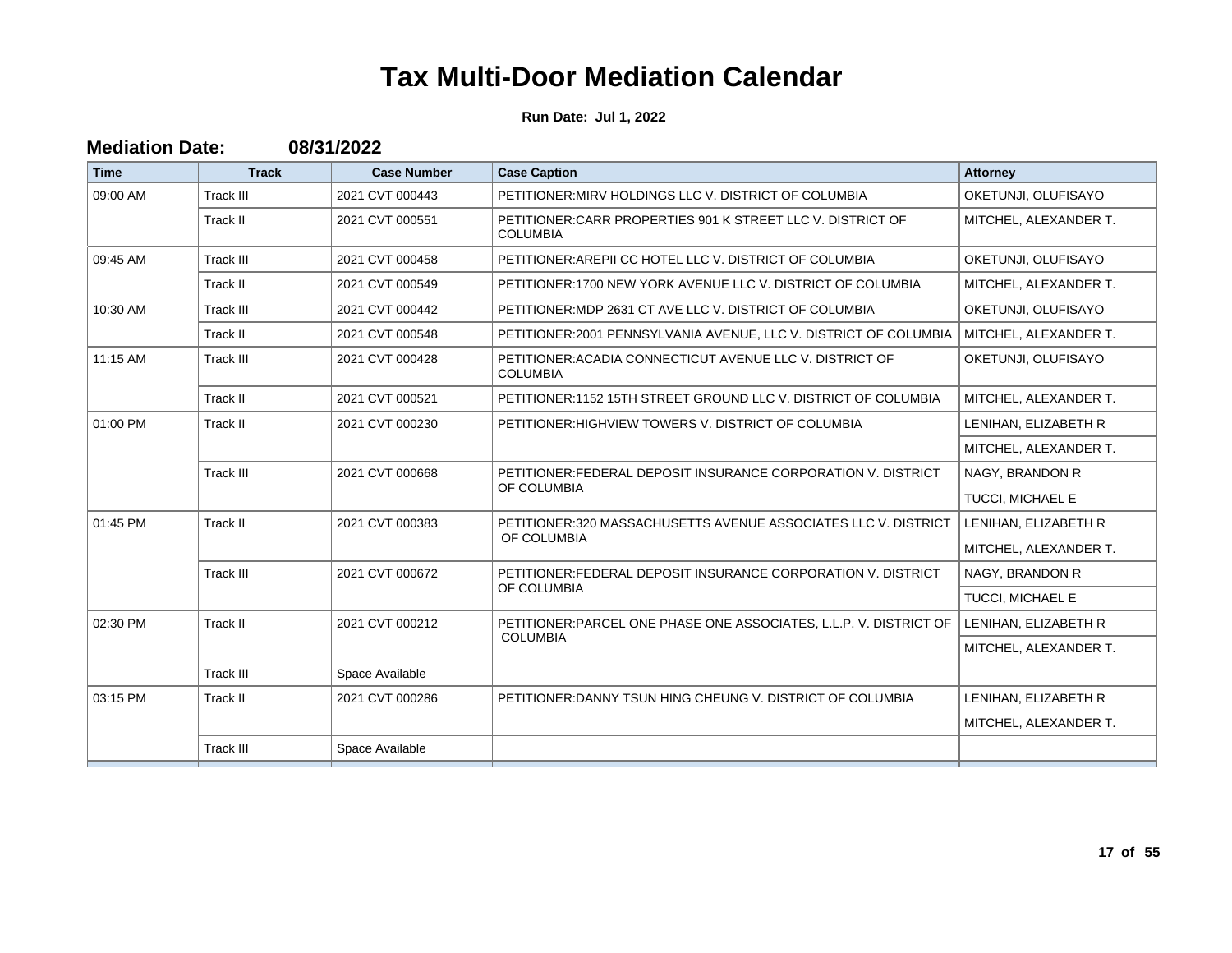**Run Date: Jul 1, 2022**

#### **Mediation Date: 09/07/2022 Time Track Case Number Case Caption Attorney** 09:00 AM Track II 2021 CVT 000535 PETITIONER:2129 S STREET LLC V. DISTRICT OF COLUMBIA MITCHEL, ALEXANDER T. Track III Space Available 09:45 AM Track II 2021 CVT 000546 PETITIONER:THE METROPOLITAN CLUB OF THE CITY OF WASHINGTON V. DISTRICT OF COLUMBIA MITCHEL, ALEXANDER T. Track III Space Available AM 10:30 AM Track II 2021 CVT 000524 PETITIONER:SQUARE 374 LLC V. DISTRICT OF COLUMBIA MITCHEL, ALEXANDER T. Track III Space Available 11:15 AM Track II 2021 CVT 000547 PETITIONER:CP 1875 K STREET LLC V. DISTRICT OF COLUMBIA MITCHEL, ALEXANDER T. Track III Boace Available 01:00 PM | Track II | 2021 CVT 000591 | PETITIONER:VWNH HOSPITALITY LLC V. DISTRICT OF COLUMBIA | AHRENS, MATTHEW G LENIHAN, ELIZABETH R ORLOVE, BRETT D D Track III | Space Available 01:45 PM Track II 2021 CVT 000592 PETITIONER:BW HOSPITALITY LLC V. DISTRICT OF COLUMBIA MITCHEL, ALEXANDER T. Track III | Space Available 02:30 PM Track II 2021 CVT 000564 PETITIONER:GAHC3 WASHINGTON DC SNF LLC V. DISTRICT OF COLUMBIA PETRO GATELY, CAROLINE Track III | Space Available 03:15 PM Track II 2021 CVT 000565 PETITIONER:1380 SOUTHERN AVENUE RE LLC V. DISTRICT OF COLUMBIA PETRO GATELY, CAROLINE Track III | Space Available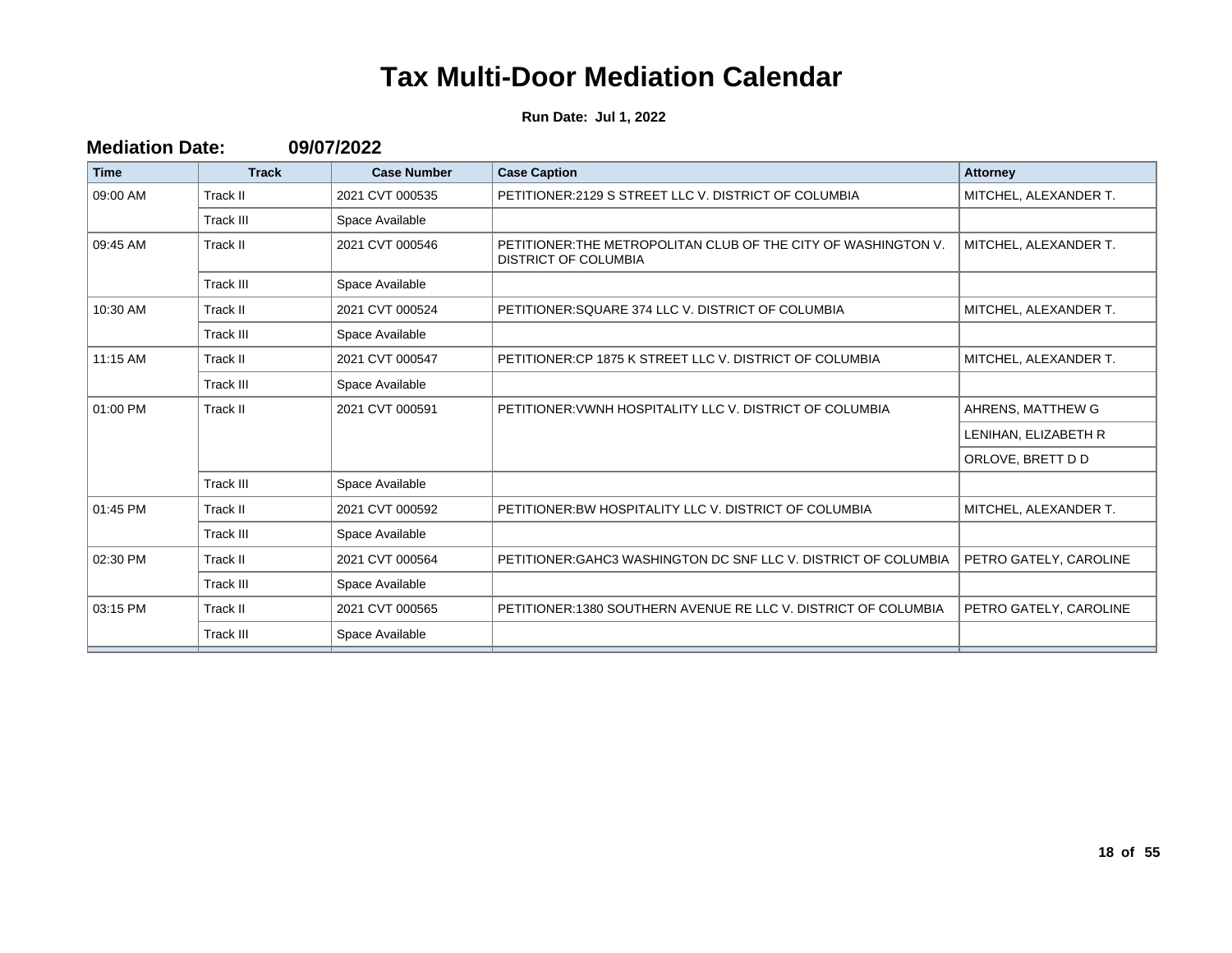| <b>Time</b> | <b>Track</b>     | <b>Case Number</b> | <b>Case Caption</b>                                                                     | <b>Attorney</b>        |
|-------------|------------------|--------------------|-----------------------------------------------------------------------------------------|------------------------|
| 09:00 AM    | Track II         | 2021 CVT 000525    | PETITIONER: REEP-OFC WESTORY DC LLC V. DISTRICT OF COLUMBIA                             | MITCHEL, ALEXANDER T.  |
|             | Track III        | Space Available    |                                                                                         |                        |
| 09:45 AM    | Track II         | 2021 CVT 000537    | PETITIONER: FORT TOTTEN NORTH LLC V. DISTRICT OF COLUMBIA                               | MITCHEL, ALEXANDER T.  |
|             | Track III        | Space Available    |                                                                                         |                        |
| 10:30 AM    | Track II         | 2021 CVT 000542    | PETITIONER: WHARF FISH MARKET REIT LEASEHOLDER, LLC V. DISTRICT<br>OF COLUMBIA          | MITCHEL, ALEXANDER T.  |
|             | <b>Track III</b> | Space Available    |                                                                                         |                        |
| 11:15 AM    | Track II         | 2021 CVT 000541    | PETITIONER: WHARF PHASE 1 RETAIL REIT LEASEHOLDER LLC V.<br><b>DISTRICT OF COLUMBIA</b> | MITCHEL, ALEXANDER T.  |
|             | <b>Track III</b> | Space Available    |                                                                                         |                        |
| 01:00 PM    | Track II         | 2021 CVT 000604    | PETITIONER:1401 MARYLAND AVE NE LLC V. DISTRICT OF COLUMBIA                             | PETRO GATELY, CAROLINE |
|             | Track III        | Space Available    |                                                                                         |                        |
| 01:45 PM    | Track II         | Space Available    |                                                                                         |                        |
|             | <b>Track III</b> | Space Available    |                                                                                         |                        |
| 02:30 PM    | Track II         | 2021 CVT 000605    | PETITIONER:1250 U STREET CAPITAL LP V. DISTRICT OF COLUMBIA                             | PETRO GATELY, CAROLINE |
|             | Track III        | Space Available    |                                                                                         |                        |
| 03:15 PM    | Track II         | 2021 CVT 000610    | PETITIONER: MEPT ANTHOLOGY LLC V. DISTRICT OF COLUMBIA                                  | PETRO GATELY, CAROLINE |
|             | <b>Track III</b> | Space Available    |                                                                                         |                        |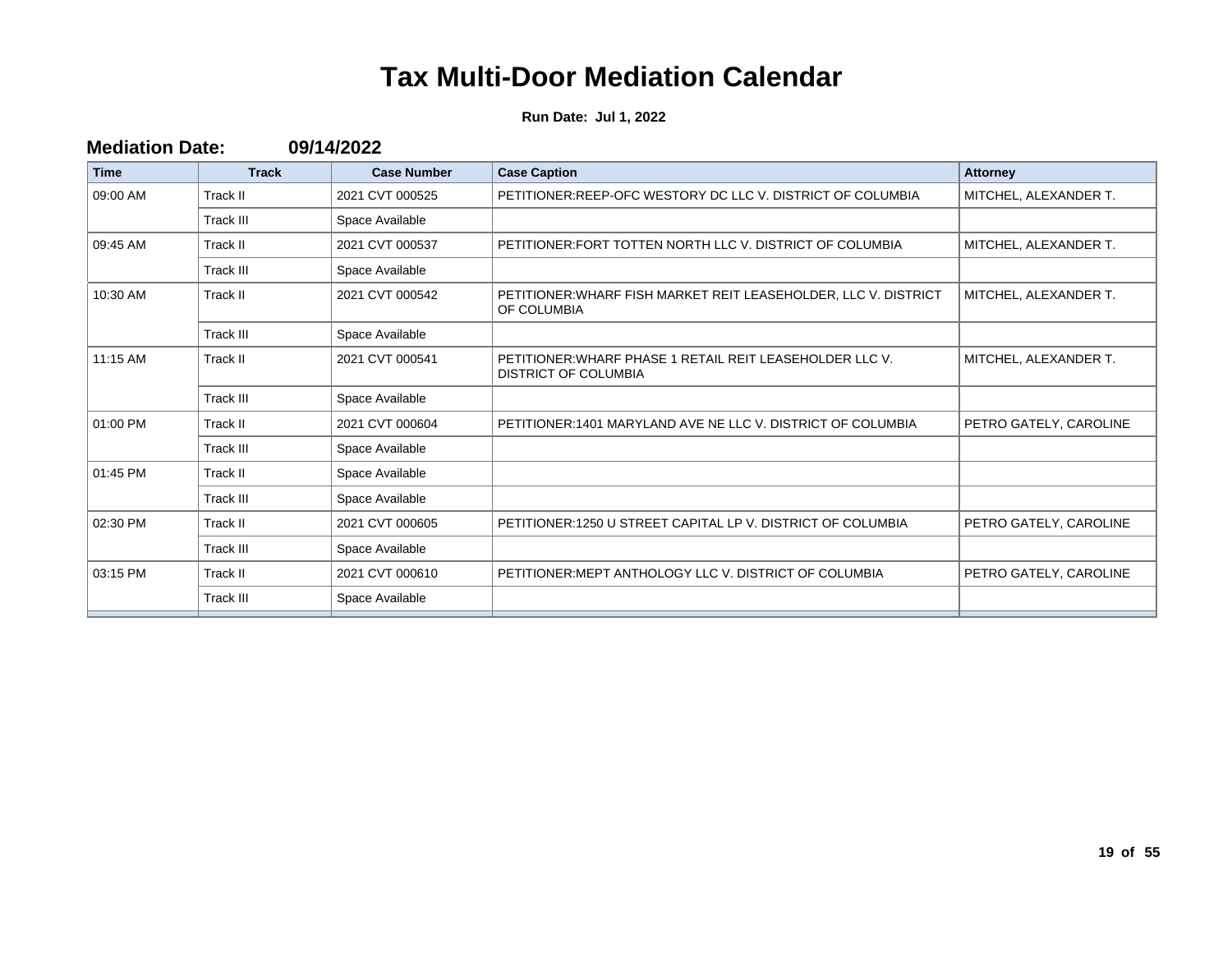| <b>Time</b> | <b>Track</b>     | <b>Case Number</b> | <b>Case Caption</b>                                                                          | <b>Attorney</b>         |
|-------------|------------------|--------------------|----------------------------------------------------------------------------------------------|-------------------------|
| 09:00 AM    | <b>Track III</b> | 2021 CVT 000288    | PETITIONER: DEFENDERS OF WILDLIFE V. DISTRICT OF COLUMBIA                                    | CLOAR, JONATHAN L.      |
|             |                  |                    |                                                                                              | <b>CRYDER, SCOTT B</b>  |
|             |                  |                    |                                                                                              | <b>FUSS, DAVID A</b>    |
|             | Track II         | 2021 CVT 000544    | PETITIONER: WHARF HORIZONTAL REIT LEASEHOLDER LLC V. DISTRICT<br>OF COLUMBIA                 | MITCHEL, ALEXANDER T.   |
| 09:45 AM    | Track II         | 2021 CVT 000675    | PETITIONER: NAKAJIMA, TOMOKO V. DISTRICT OF COLUMBIA                                         | PRO SE,                 |
|             | <b>Track III</b> | 2021 CVT 000289    | PETITIONER:1201-1225 NEW YORK AVE SPE LLC V. DISTRICT OF                                     | <b>BARDOUIL, SYDNEY</b> |
|             |                  |                    | <b>COLUMBIA</b>                                                                              | CLOAR, JONATHAN L.      |
|             |                  |                    |                                                                                              | CRYDER, SCOTT B         |
|             |                  |                    |                                                                                              | FUSS, DAVID A           |
| 10:30 AM    | <b>Track III</b> | 2021 CVT 000290    | PETITIONER: C M LAND LLC et al V. DISTRICT OF COLUMBIA                                       | <b>BARDOUIL, SYDNEY</b> |
|             |                  |                    |                                                                                              | CLOAR, JONATHAN L.      |
|             |                  |                    |                                                                                              | CRYDER, SCOTT B         |
|             |                  |                    |                                                                                              | FUSS, DAVID A           |
|             | <b>Track II</b>  | 2021 CVT 000543    | PETITIONER: WHARF PHASE 1 APARTMENT REIT LEASEHOLDER B LLC V.<br><b>DISTRICT OF COLUMBIA</b> | MITCHEL, ALEXANDER T.   |
| 11:15 AM    | <b>Track III</b> | 2021 CVT 000291    | PETITIONER:1602 IS LLC V. DISTRICT OF COLUMBIA                                               | CLOAR, JONATHAN L.      |
|             |                  |                    |                                                                                              | <b>CRYDER, SCOTT B</b>  |
|             |                  |                    |                                                                                              | FUSS, DAVID A           |
|             | Track II         | 2021 CVT 000523    | PETITIONER: WHARF 1 OFFICE REIT LEASEHOLDER LLC V. DISTRICT OF<br><b>COLUMBIA</b>            | MITCHEL, ALEXANDER T.   |
| 01:00 PM    | <b>Track III</b> | 2021 CVT 000207    | PETITIONER: HANCOCK REIT 1850M LLC V. DISTRICT OF COLUMBIA                                   | <b>BARDOUIL, SYDNEY</b> |
|             |                  |                    |                                                                                              | CLOAR, JONATHAN L.      |
|             |                  |                    |                                                                                              | CRYDER, SCOTT B         |
|             |                  |                    |                                                                                              | <b>FUSS, DAVID A</b>    |
|             | Track II         | 2021 CVT 000611    | PETITIONER: BELL FUND VI CAPITOL HILL LLC V. DISTRICT OF COLUMBIA                            | PETRO GATELY, CAROLINE  |
|             |                  |                    |                                                                                              |                         |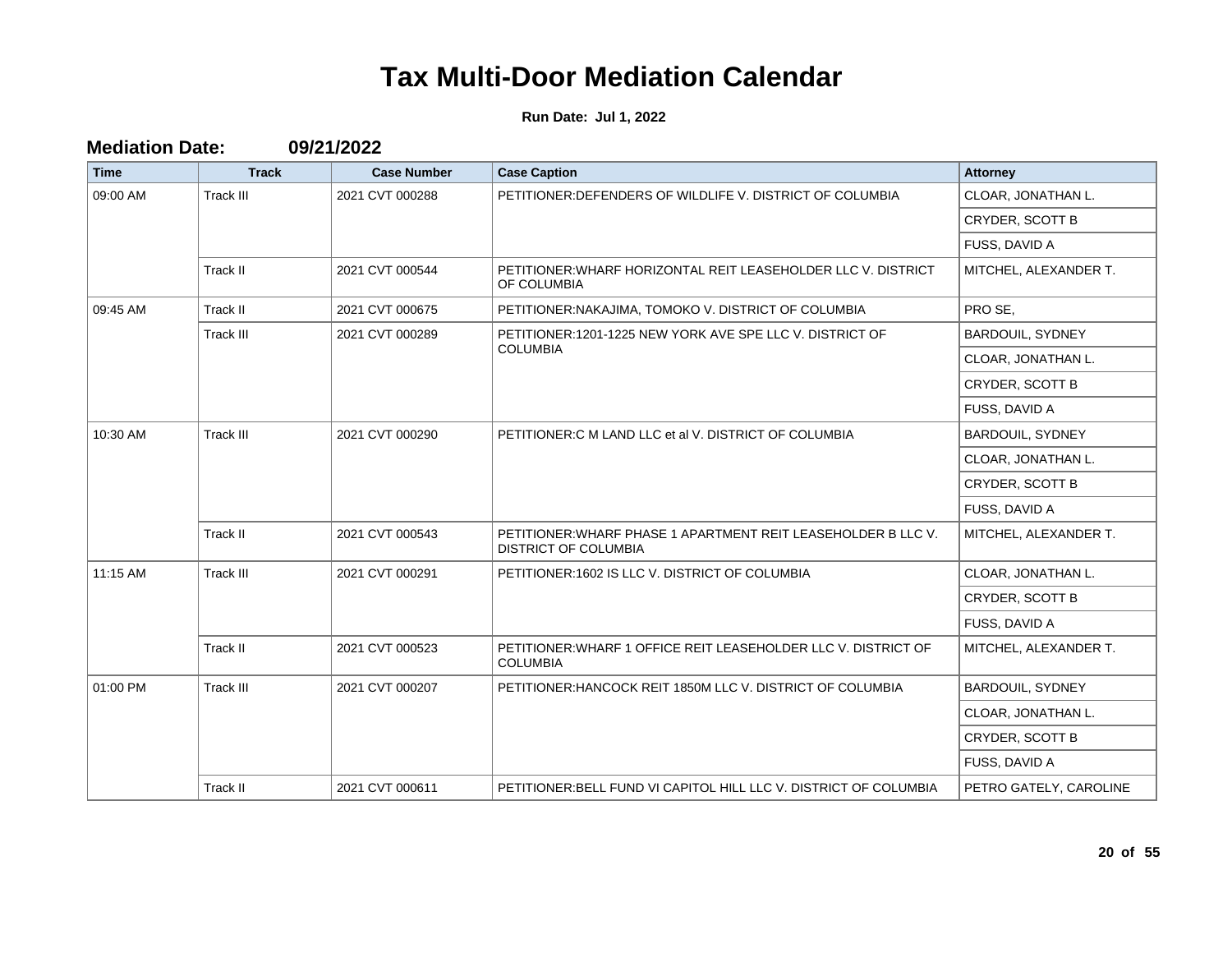| <b>Time</b> | <b>Track</b> | <b>Case Number</b> | <b>Case Caption</b>                                                             | Attorney                |
|-------------|--------------|--------------------|---------------------------------------------------------------------------------|-------------------------|
| 01:45 PM    | Track III    | 2021 CVT 000209    | PETITIONER: AMERICAN COLLEGE OF SURGEONS V. DISTRICT OF                         | <b>BARDOUIL, SYDNEY</b> |
|             |              |                    | <b>COLUMBIA</b>                                                                 | CLOAR, JONATHAN L.      |
|             |              |                    |                                                                                 | CRYDER, SCOTT B         |
|             |              |                    |                                                                                 | FUSS, DAVID A           |
|             | Track II     | 2021 CVT 000612    | PETITIONER: TFG 1717 R.I. AVENUE PROPERTY LLC V. DISTRICT OF<br><b>COLUMBIA</b> | PETRO GATELY, CAROLINE  |
| 02:30 PM    | Track III    | 2021 CVT 000210    | PETITIONER: SOUTHEAST REALTY, LLC V. DISTRICT OF COLUMBIA                       | BARDOUIL, SYDNEY        |
|             |              |                    |                                                                                 | CLOAR, JONATHAN L.      |
|             |              |                    |                                                                                 | CRYDER, SCOTT B         |
|             |              |                    |                                                                                 | FUSS, DAVID A           |
|             | Track II     | 2021 CVT 000619    | PETITIONER: DEKA USA PROPERTY FOUR LP V. DISTRICT OF COLUMBIA                   | PETRO GATELY, CAROLINE  |
| 03:15 PM    | Track II     | 2021 CVT 000648    | PETITIONER: SQUASH ON FIRE REAL ESTATE LLC V. DISTRICT OF<br><b>COLUMBIA</b>    | PETRO GATELY, CAROLINE  |
|             | Track III    | 2021 CVT 000250    | PETITIONER:1025 VERMONT INVESTORS LLC V. DISTRICT OF COLUMBIA                   | BARDOUIL, SYDNEY        |
|             |              |                    |                                                                                 | CLOAR, JONATHAN L.      |
|             |              |                    |                                                                                 | CRYDER, SCOTT B         |
|             |              |                    |                                                                                 | FUSS, DAVID A           |
|             |              |                    |                                                                                 |                         |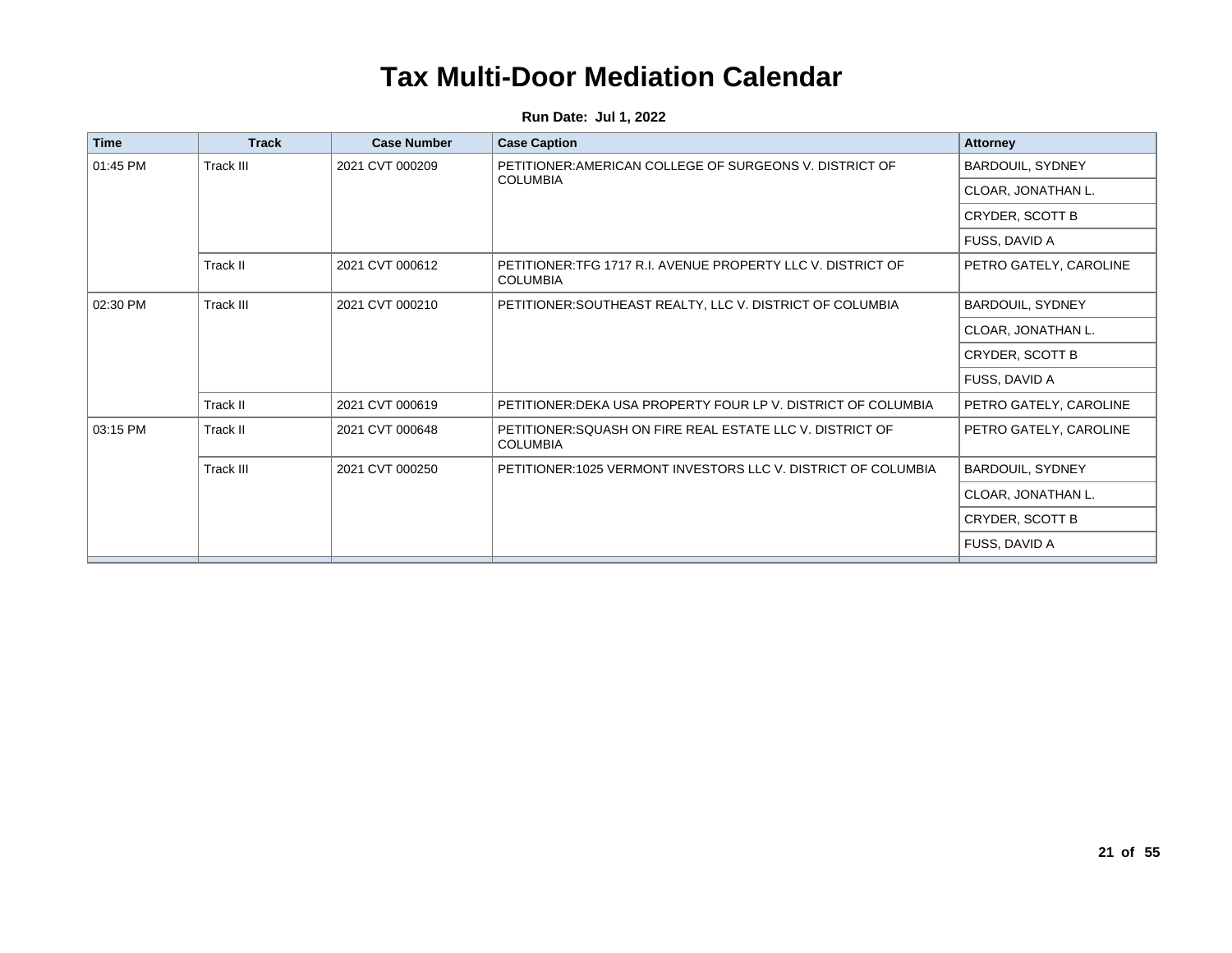**Run Date: Jul 1, 2022**

**Mediation Date: 09/28/2022**

| <b>Time</b> | <b>Track</b>     | <b>Case Number</b> | <b>Case Caption</b>                                                                  | <b>Attorney</b>        |
|-------------|------------------|--------------------|--------------------------------------------------------------------------------------|------------------------|
| 09:00 AM    | Track III        | 2021 CVT 000292    | PETITIONER:1776 K STREET ASSOCIATES LIMITED PARTNERSHIP V.                           | BARDOUIL, SYDNEY       |
|             |                  |                    | <b>DISTRICT OF COLUMBIA</b>                                                          | CLOAR, JONATHAN L.     |
|             |                  |                    |                                                                                      | CRYDER, SCOTT B        |
|             |                  |                    |                                                                                      | FUSS, DAVID A          |
|             | Track II         | Space Available    |                                                                                      |                        |
| 09:45 AM    | <b>Track III</b> | 2021 CVT 000293    | PETITIONER:1919 M STREET ASSOCIATES LP V. DISTRICT OF COLUMBIA                       | BARDOUIL, SYDNEY       |
|             |                  |                    |                                                                                      | CLOAR, JONATHAN L.     |
|             |                  |                    |                                                                                      | CRYDER, SCOTT B        |
|             |                  |                    |                                                                                      | FUSS, DAVID A          |
|             | Track II         | Space Available    |                                                                                      |                        |
| 10:30 AM    | <b>Track III</b> | 2021 CVT 000294    | PETITIONER: AMSQ LP V. DISTRICT OF COLUMBIA                                          | BARDOUIL, SYDNEY       |
|             |                  |                    |                                                                                      | CLOAR, JONATHAN L.     |
|             |                  |                    |                                                                                      | CRYDER, SCOTT B        |
|             |                  |                    |                                                                                      | FUSS, DAVID A          |
|             | Track II         | 2021 CVT 000649    | PETITIONER:99 M DC OFFICE LLC V. DISTRICT OF COLUMBIA                                | PETRO GATELY, CAROLINE |
| 11:15 AM    | <b>Track III</b> | 2021 CVT 000295    | PETITIONER: BOYD DC II GSA LLC V. DISTRICT OF COLUMBIA                               | BARDOUIL, SYDNEY       |
|             |                  |                    |                                                                                      | CLOAR, JONATHAN L.     |
|             |                  |                    |                                                                                      | CRYDER, SCOTT B        |
|             |                  |                    |                                                                                      | FUSS, DAVID A          |
|             | Track II         | 2021 CVT 000654    | PETITIONER: WEST END RESIDENTIAL PROPERTIES I, LLC V. DISTRICT OF<br><b>COLUMBIA</b> | PETRO GATELY, CAROLINE |
| 01:00 PM    | <b>Track III</b> | 2021 CVT 000376    | PETITIONER: RICHMAN APARTMENT CORPORATION V. DISTRICT OF                             | BARDOUIL, SYDNEY       |
|             |                  |                    | <b>COLUMBIA</b>                                                                      | CLOAR, JONATHAN L.     |
|             |                  |                    |                                                                                      | <b>CRYDER, SCOTT B</b> |
|             |                  |                    |                                                                                      | FUSS, DAVID A          |
|             | Track II         | Space Available    |                                                                                      |                        |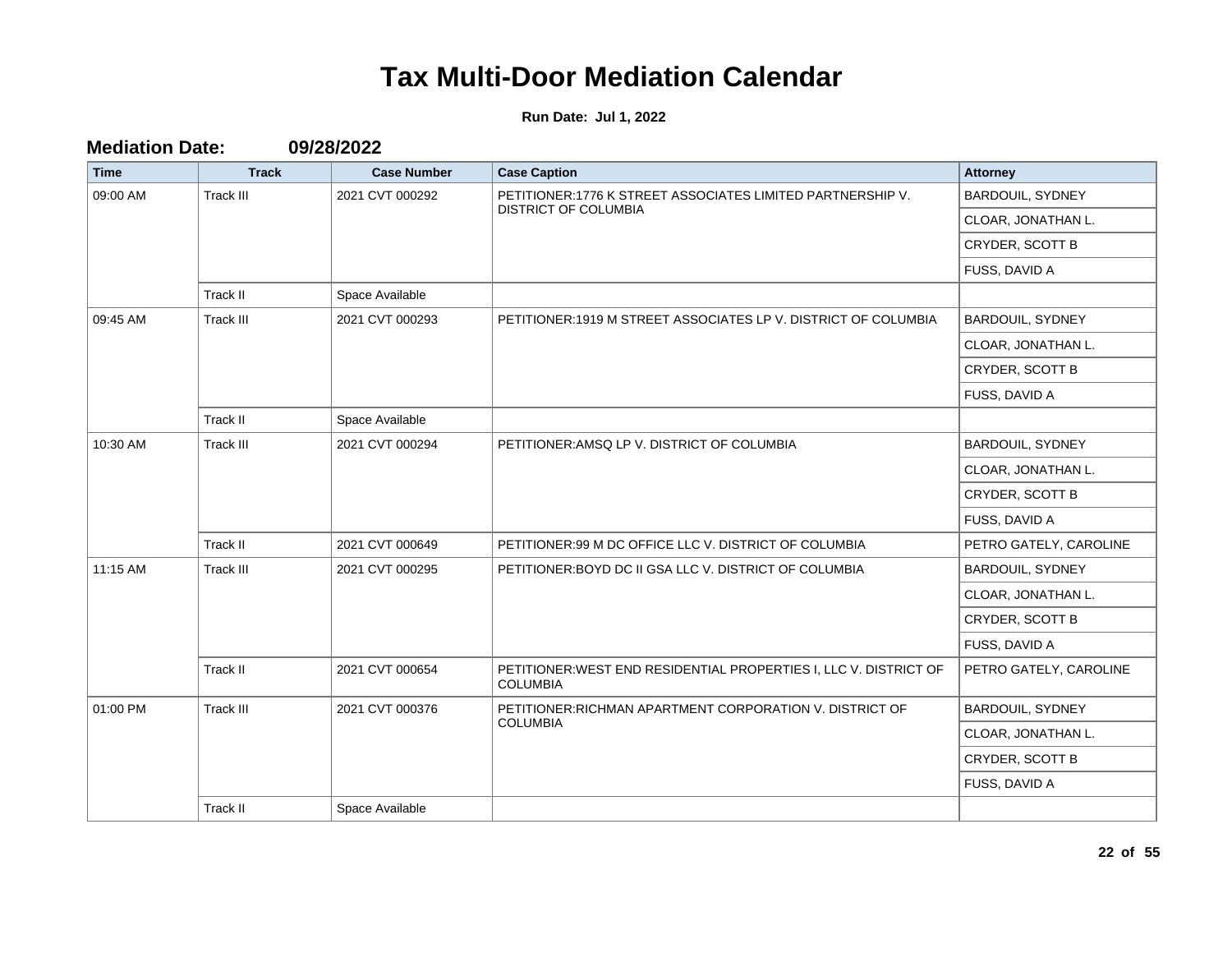| <b>Time</b> | <b>Track</b> | <b>Case Number</b> | <b>Case Caption</b>                                                          | Attorney           |
|-------------|--------------|--------------------|------------------------------------------------------------------------------|--------------------|
| 01:45 PM    | Track III    | 2021 CVT 000377    | PETITIONER: JEMALS HECHTS LLC V. DISTRICT OF COLUMBIA                        | BARDOUIL, SYDNEY   |
|             |              |                    |                                                                              | CLOAR, JONATHAN L. |
|             |              |                    |                                                                              | CRYDER, SCOTT B    |
|             |              |                    |                                                                              | FUSS, DAVID A      |
|             | Track II     | Space Available    |                                                                              |                    |
| 02:30 PM    | Track III    | 2021 CVT 000378    | PETITIONER: ALONZO O. BLISS PROPERTIES LLC V. DISTRICT OF<br><b>COLUMBIA</b> | BARDOUIL, SYDNEY   |
|             |              |                    |                                                                              | CLOAR, JONATHAN L. |
|             |              |                    |                                                                              | CRYDER, SCOTT B    |
|             |              |                    |                                                                              | FUSS, DAVID A      |
|             | Track II     | Space Available    |                                                                              |                    |
| 03:15 PM    | Track III    | 2021 CVT 000379    | PETITIONER: JETU INC V. DISTRICT OF COLUMBIA                                 | BARDOUIL, SYDNEY   |
|             |              |                    |                                                                              | CLOAR, JONATHAN L. |
|             |              |                    |                                                                              | CRYDER, SCOTT B    |
|             |              |                    |                                                                              | FUSS, DAVID A      |
|             | Track II     | Space Available    |                                                                              |                    |
|             |              |                    |                                                                              |                    |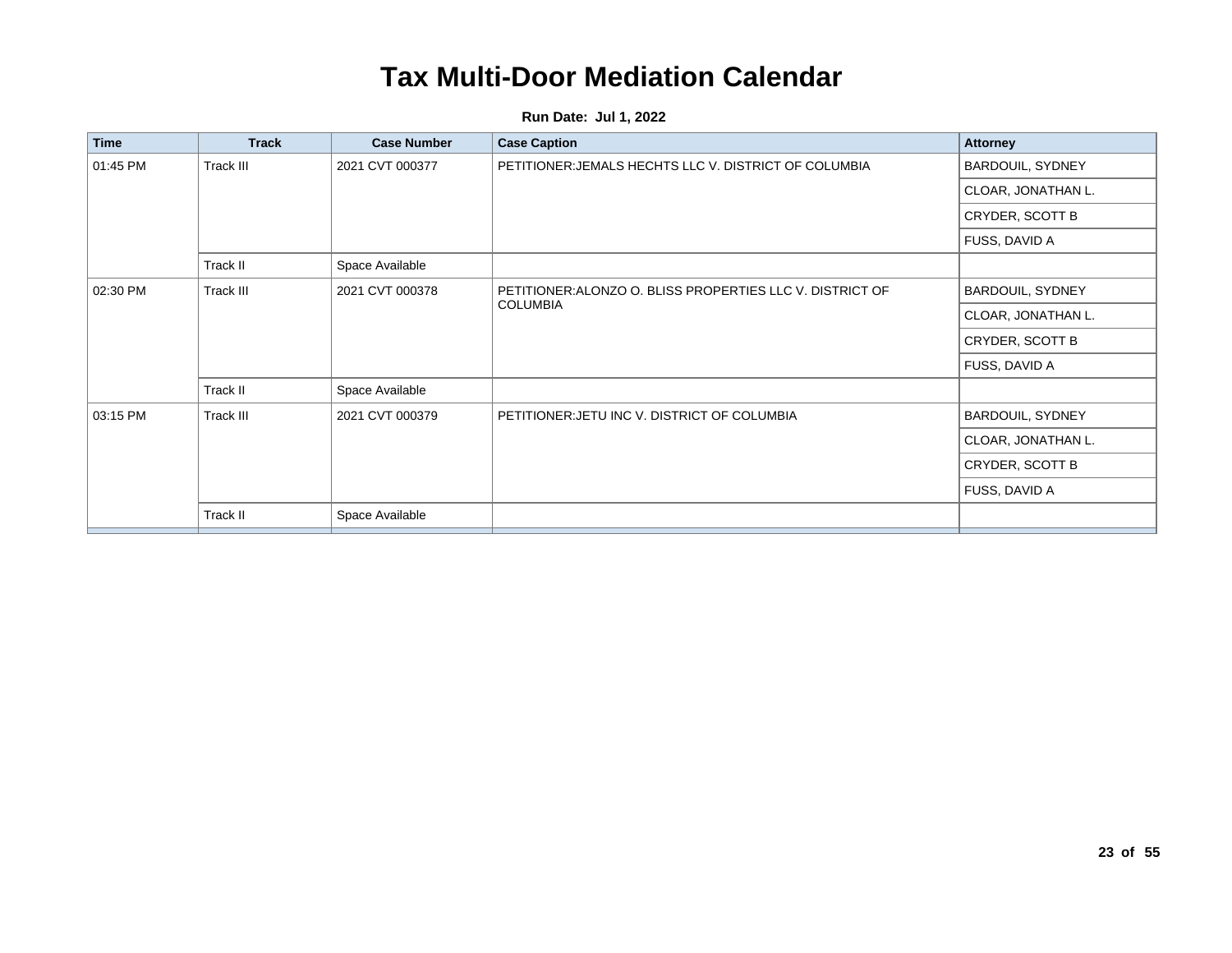| <b>Time</b>                  | <b>Track</b>     | <b>Case Number</b>                               | <b>Case Caption</b>                                                           | <b>Attorney</b>      |
|------------------------------|------------------|--------------------------------------------------|-------------------------------------------------------------------------------|----------------------|
| 09:00 AM                     | <b>Track III</b> | 2021 CVT 000296                                  | PETITIONER: URBAN RETAIL LLC V. DISTRICT OF COLUMBIA                          | BARDOUIL, SYDNEY     |
|                              |                  |                                                  |                                                                               | CLOAR, JONATHAN L.   |
|                              |                  |                                                  |                                                                               | CRYDER, SCOTT B      |
|                              |                  |                                                  |                                                                               | FUSS, DAVID A        |
|                              | Track II         | 2021 CVT 000587                                  | PETITIONER: AVALONBAY COMMUNITIES, INC. V. DISTRICT OF COLUMBIA               | AHRENS, MATTHEW G    |
|                              |                  |                                                  |                                                                               | LENIHAN, ELIZABETH R |
|                              |                  |                                                  |                                                                               | ORLOVE, BRETT D D    |
| 09:45 AM                     | <b>Track III</b> | 2021 CVT 000297                                  | PETITIONER: INDIANA ASSOCIATES V. DISTRICT OF COLUMBIA                        | BARDOUIL, SYDNEY     |
|                              |                  |                                                  |                                                                               | CLOAR, JONATHAN L.   |
|                              |                  |                                                  |                                                                               | CRYDER, SCOTT B      |
|                              |                  |                                                  |                                                                               | FUSS, DAVID A        |
|                              | Track II         | 2021 CVT 000588                                  | PETITIONER: ARCHSTONE NORTH CAPITOL HILL LP V. DISTRICT OF<br><b>COLUMBIA</b> | AHRENS, MATTHEW G    |
|                              |                  |                                                  |                                                                               | LENIHAN, ELIZABETH R |
|                              |                  |                                                  |                                                                               | ORLOVE, BRETT D D    |
| 10:30 AM<br><b>Track III</b> | 2021 CVT 000298  | PETITIONER: EPIC 919 LLC V. DISTRICT OF COLUMBIA | BARDOUIL, SYDNEY                                                              |                      |
|                              |                  |                                                  |                                                                               | CLOAR, JONATHAN L.   |
|                              |                  |                                                  |                                                                               | CRYDER, SCOTT B      |
|                              |                  |                                                  |                                                                               | FUSS, DAVID A        |
|                              | Track II         | 2021 CVT 000589                                  | PETITIONER: AVALON AT 318 I ST LLC V. DISTRICT OF COLUMBIA                    | AHRENS, MATTHEW G    |
|                              |                  |                                                  |                                                                               | LENIHAN, ELIZABETH R |
|                              |                  |                                                  |                                                                               | ORLOVE, BRETT D D    |
| 11:15 AM                     | <b>Track III</b> | 2021 CVT 000337                                  | PETITIONER: UNIZO REAL ESTATE DC NINE LLC V. DISTRICT OF COLUMBIA             | BARDOUIL, SYDNEY     |
|                              |                  |                                                  |                                                                               | CLOAR, JONATHAN L.   |
|                              |                  |                                                  |                                                                               | CRYDER, SCOTT B      |
|                              |                  |                                                  |                                                                               | FUSS, DAVID A        |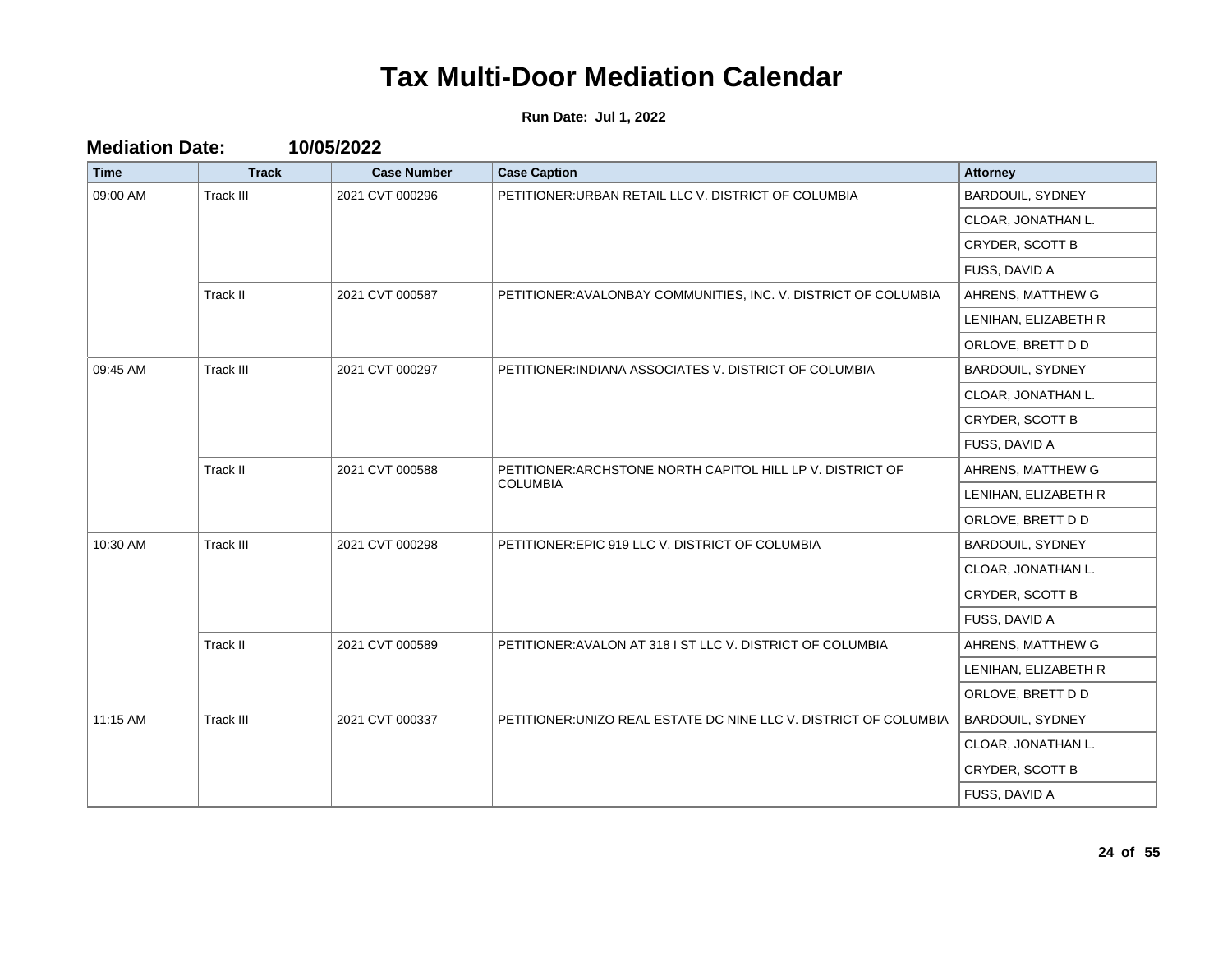| <b>Time</b> | <b>Track</b>     | <b>Case Number</b> | <b>Case Caption</b>                                            | <b>Attorney</b>      |
|-------------|------------------|--------------------|----------------------------------------------------------------|----------------------|
| 11:15 AM    | Track II         | 2021 CVT 000590    | PETITIONER:4100 MASSACHUSETTS AVENUE ASSOCIATES V. DISTRICT OF | AHRENS, MATTHEW G    |
|             |                  |                    | <b>COLUMBIA</b>                                                | LENIHAN, ELIZABETH R |
|             |                  |                    |                                                                | ORLOVE, BRETT D D    |
| 01:00 PM    | Track II         | 2021 CVT 000251    | PETITIONER:1140 19TH LLC V. DISTRICT OF COLUMBIA               | BARDOUIL, SYDNEY     |
|             |                  |                    |                                                                | CLOAR, JONATHAN L.   |
|             |                  |                    |                                                                | CRYDER, SCOTT B      |
|             |                  |                    |                                                                | FUSS, DAVID A        |
|             | Track III        | 2021 CVT 000418    | PETITIONER: AB MADISON PROPCO LLC V. DISTRICT OF COLUMBIA      | BARDOUIL, SYDNEY     |
|             |                  |                    |                                                                | CLOAR, JONATHAN L.   |
|             |                  |                    |                                                                | CRYDER, SCOTT B      |
|             |                  |                    |                                                                | FUSS, DAVID A        |
| 01:45 PM    | Track II         | 2021 CVT 000252    | PETITIONER:1200 NINETEENTH STREET LLC V. DISTRICT OF COLUMBIA  | BARDOUIL, SYDNEY     |
|             |                  |                    |                                                                | CLOAR, JONATHAN L.   |
|             |                  |                    |                                                                | CRYDER, SCOTT B      |
|             |                  |                    |                                                                | FUSS, DAVID A        |
|             | Track III        | 2021 CVT 000419    | PETITIONER: CAPITOL 50 ASSOCIATES V. DISTRICT OF COLUMBIA      | BARDOUIL, SYDNEY     |
|             |                  |                    |                                                                | CLOAR, JONATHAN L.   |
|             |                  |                    |                                                                | CRYDER, SCOTT B      |
|             |                  |                    |                                                                | FUSS, DAVID A        |
| 02:30 PM    | Track II         | 2021 CVT 000253    | PETITIONER: BP 1330 CONNECTICUT AVENUE LLC V. DISTRICT OF      | BARDOUIL, SYDNEY     |
|             |                  |                    | <b>COLUMBIA</b>                                                | CLOAR, JONATHAN L.   |
|             |                  |                    |                                                                | CRYDER, SCOTT B      |
|             |                  |                    |                                                                | FUSS, DAVID A        |
|             | <b>Track III</b> | 2021 CVT 000420    | PETITIONER:1629 COLUMBIA RD (DC) LLC CIM GROUP V. DISTRICT OF  | BARDOUIL, SYDNEY     |
|             |                  |                    | <b>COLUMBIA</b>                                                | CLOAR, JONATHAN L.   |
|             |                  |                    |                                                                | CRYDER, SCOTT B      |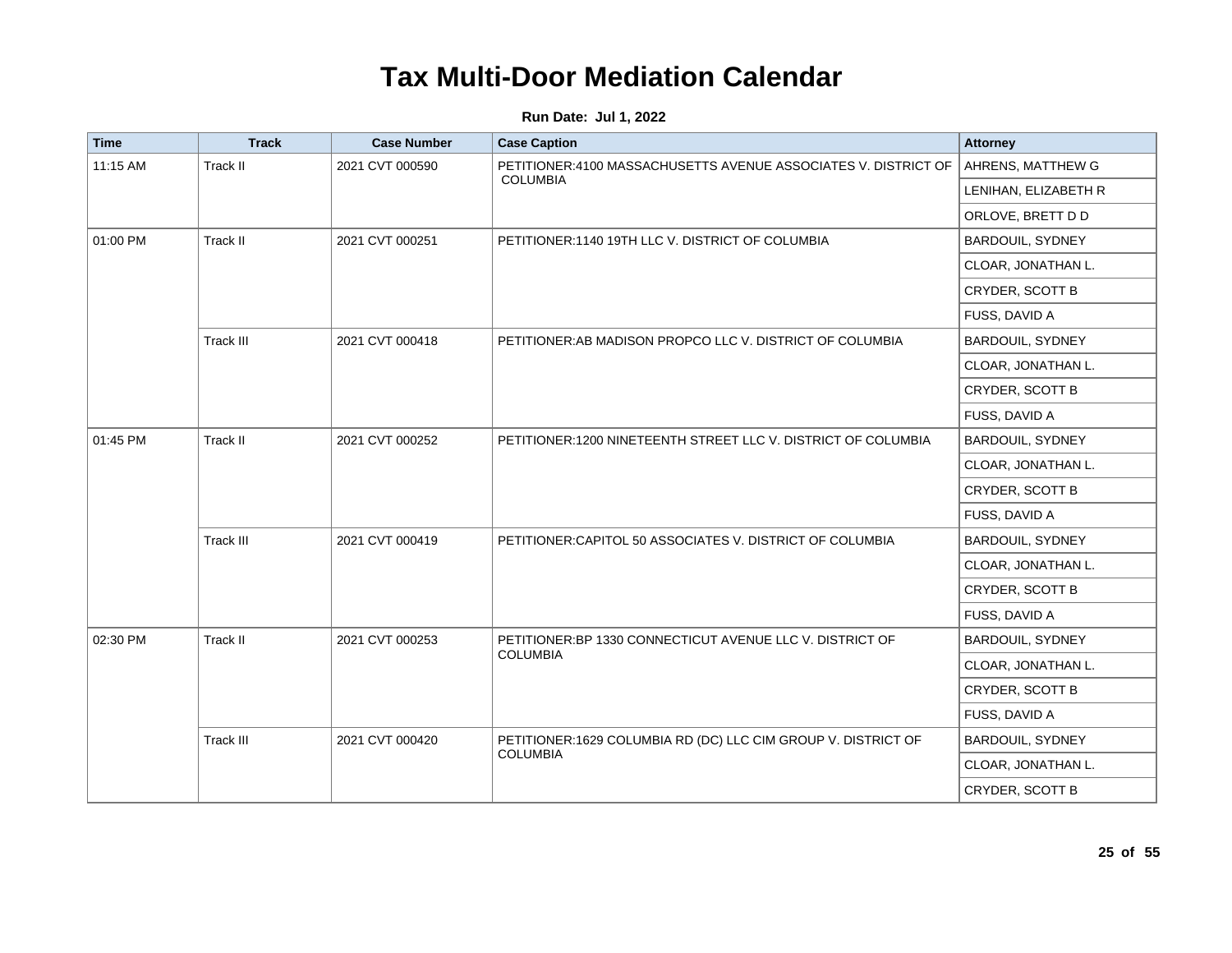| <b>Time</b> | <b>Track</b> | <b>Case Number</b> | <b>Case Caption</b>                                                         | <b>Attorney</b>         |
|-------------|--------------|--------------------|-----------------------------------------------------------------------------|-------------------------|
| 02:30 PM    | Track III    | 2021 CVT 000420    | PETITIONER:1629 COLUMBIA RD (DC) LLC CIM GROUP V. DISTRICT OF<br>  COLUMBIA | <b>FUSS, DAVID A</b>    |
| 03:15 PM    | Track II     | 2021 CVT 000254    | PETITIONER:LIVE OAK REALTY INC V. DISTRICT OF COLUMBIA                      | <b>BARDOUIL, SYDNEY</b> |
|             |              |                    |                                                                             | CLOAR, JONATHAN L.      |
|             |              |                    |                                                                             | CRYDER, SCOTT B         |
|             |              |                    |                                                                             | <b>FUSS, DAVID A</b>    |
|             | Track III    | 2021 CVT 000421    | PETITIONER:JEMALS 2029 P STREET LLC V. DISTRICT OF COLUMBIA                 | <b>BARDOUIL, SYDNEY</b> |
|             |              |                    |                                                                             | CLOAR, JONATHAN L.      |
|             |              |                    |                                                                             | CRYDER, SCOTT B         |
|             |              |                    |                                                                             | FUSS, DAVID A           |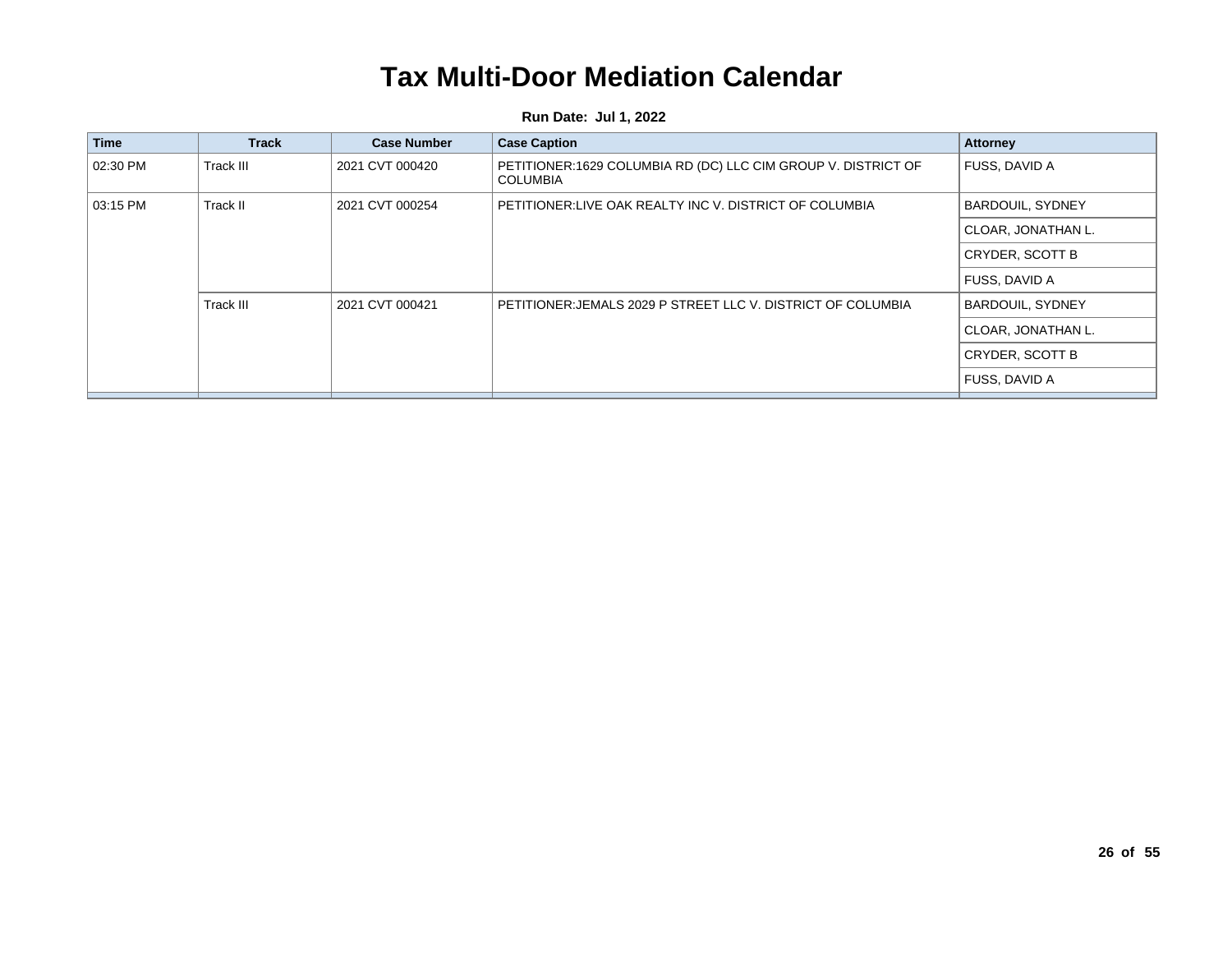| <b>Time</b> | <b>Track</b>     | <b>Case Number</b> | <b>Case Caption</b>                                                             | <b>Attorney</b>         |
|-------------|------------------|--------------------|---------------------------------------------------------------------------------|-------------------------|
| 09:00 AM    | Track II         | 2021 CVT 000566    | PETITIONER: DOMINION ASSOCIATES LLC V. DISTRICT OF COLUMBIA                     | AHRENS, MATTHEW G       |
|             |                  |                    |                                                                                 | MAX, KENNETH A A        |
|             |                  |                    |                                                                                 | MITCHEL, ALEXANDER T.   |
|             | <b>Track III</b> | 2021 CVT 000255    | PETITIONER: HUMAN RIGHTS CAMPAIGN FOUNDATION V. DISTRICT OF                     | <b>BARDOUIL, SYDNEY</b> |
|             |                  |                    | <b>COLUMBIA</b>                                                                 | CLOAR, JONATHAN L.      |
|             |                  |                    |                                                                                 | CRYDER, SCOTT B         |
|             |                  |                    |                                                                                 | FUSS, DAVID A           |
| 09:45 AM    | Track II         | 2021 CVT 000567    | PETITIONER: RUBEN NEW LLC V. DISTRICT OF COLUMBIA                               | AHRENS, MATTHEW G       |
|             |                  |                    |                                                                                 | MAX, KENNETH A A        |
|             |                  |                    |                                                                                 | MITCHEL, ALEXANDER T.   |
|             | <b>Track III</b> | 2021 CVT 000256    | PETITIONER: AMERICAN SOCIETY FOR MICROBIOLOGY V. DISTRICT OF<br><b>COLUMBIA</b> | BARDOUIL, SYDNEY        |
|             |                  |                    |                                                                                 | CLOAR, JONATHAN L.      |
|             |                  |                    |                                                                                 | CRYDER, SCOTT B         |
|             |                  |                    |                                                                                 | FUSS, DAVID A           |
| 10:30 AM    | Track II         | 2021 CVT 000568    | PETITIONER: RUBEN CONN LLC V. DISTRICT OF COLUMBIA                              | AHRENS, MATTHEW G       |
|             |                  |                    |                                                                                 | MAX, KENNETH A A        |
|             |                  |                    |                                                                                 | MITCHEL, ALEXANDER T.   |
|             | <b>Track III</b> | 2021 CVT 000257    | PETITIONER: 1828 L STREET ASSOCIATES LLC V. DISTRICT OF COLUMBIA                | BARDOUIL, SYDNEY        |
|             |                  |                    |                                                                                 | CLOAR, JONATHAN L.      |
|             |                  |                    |                                                                                 | CRYDER, SCOTT B         |
|             |                  |                    |                                                                                 | FUSS, DAVID A           |
| 11:15 AM    | Track II         | 2021 CVT 000569    | PETITIONER: 2340 WISCONSIN AVENUE LLC V. DISTRICT OF COLUMBIA                   | AHRENS, MATTHEW G       |
|             |                  |                    |                                                                                 | LENIHAN, ELIZABETH R    |
|             |                  |                    |                                                                                 | MAX, KENNETH A A        |
|             |                  |                    |                                                                                 | MITCHEL, ALEXANDER T.   |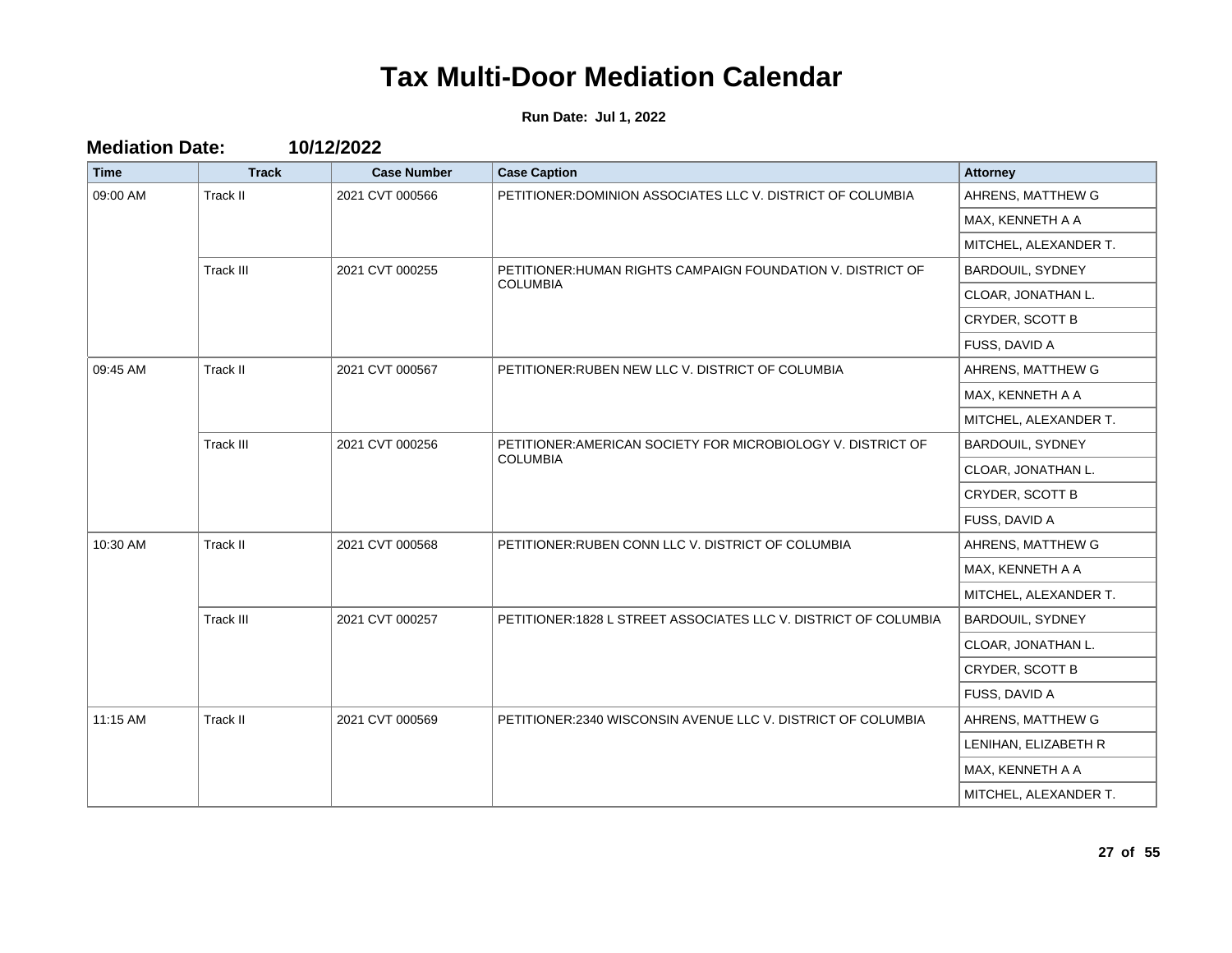| <b>Time</b>                                     | <b>Track</b>                                             | <b>Case Number</b> | <b>Case Caption</b>                                                | <b>Attorney</b>    |
|-------------------------------------------------|----------------------------------------------------------|--------------------|--------------------------------------------------------------------|--------------------|
| 11:15 AM                                        | Track III                                                | 2021 CVT 000258    | PETITIONER: 2000 L OWNER LLC V. DISTRICT OF COLUMBIA               | BARDOUIL, SYDNEY   |
|                                                 |                                                          |                    |                                                                    | CLOAR, JONATHAN L. |
|                                                 |                                                          |                    |                                                                    | CRYDER, SCOTT B    |
|                                                 |                                                          |                    |                                                                    | FUSS, DAVID A      |
| 01:00 PM                                        | Track II                                                 | 2021 CVT 000259    | PETITIONER:2233 WISCONSIN NY OWNER LLC V. DISTRICT OF COLUMBIA     | BARDOUIL, SYDNEY   |
|                                                 |                                                          |                    |                                                                    | CLOAR, JONATHAN L. |
|                                                 |                                                          |                    |                                                                    | CRYDER, SCOTT B    |
| Track III<br>2021 CVT 000422<br><b>COLUMBIA</b> |                                                          |                    |                                                                    | FUSS, DAVID A      |
|                                                 | PETITIONER: ALONZO O BLISS PROPERTIES LLC V. DISTRICT OF | BARDOUIL, SYDNEY   |                                                                    |                    |
|                                                 |                                                          |                    |                                                                    | CLOAR, JONATHAN L. |
|                                                 |                                                          |                    |                                                                    | CRYDER, SCOTT B    |
|                                                 |                                                          |                    |                                                                    | FUSS, DAVID A      |
| Track II<br>01:45 PM<br>2021 CVT 000260         |                                                          |                    | PETITIONER:50 F STREET LLC V. DISTRICT OF COLUMBIA                 | BARDOUIL, SYDNEY   |
|                                                 |                                                          |                    |                                                                    | CLOAR, JONATHAN L. |
|                                                 |                                                          | CRYDER, SCOTT B    |                                                                    |                    |
|                                                 |                                                          |                    |                                                                    | FUSS, DAVID A      |
|                                                 | Track III                                                | 2021 CVT 000423    | PETITIONER: AMERICAN TRUCKING ASSOCIATIONS INC V. DISTRICT OF      | BARDOUIL, SYDNEY   |
|                                                 |                                                          |                    | <b>COLUMBIA</b>                                                    | CLOAR, JONATHAN L. |
|                                                 |                                                          |                    |                                                                    | CRYDER, SCOTT B    |
|                                                 |                                                          |                    |                                                                    | FUSS, DAVID A      |
| 02:30 PM                                        | Track III                                                | 2021 CVT 000425    | PETITIONER: DANCING CRAB LLC AND 10009 FIELDS ROAD INC V. DISTRICT | BARDOUIL, SYDNEY   |
|                                                 |                                                          |                    | OF COLUMBIA                                                        | CLOAR, JONATHAN L. |
|                                                 |                                                          |                    |                                                                    | CRYDER, SCOTT B    |
|                                                 |                                                          |                    |                                                                    | FUSS, DAVID A      |
|                                                 | Track II                                                 | 2021 CVT 000261    | PETITIONER:555 12TH REIT LLC V. DISTRICT OF COLUMBIA               | BARDOUIL, SYDNEY   |
|                                                 |                                                          |                    |                                                                    | CLOAR, JONATHAN L. |
|                                                 |                                                          |                    |                                                                    |                    |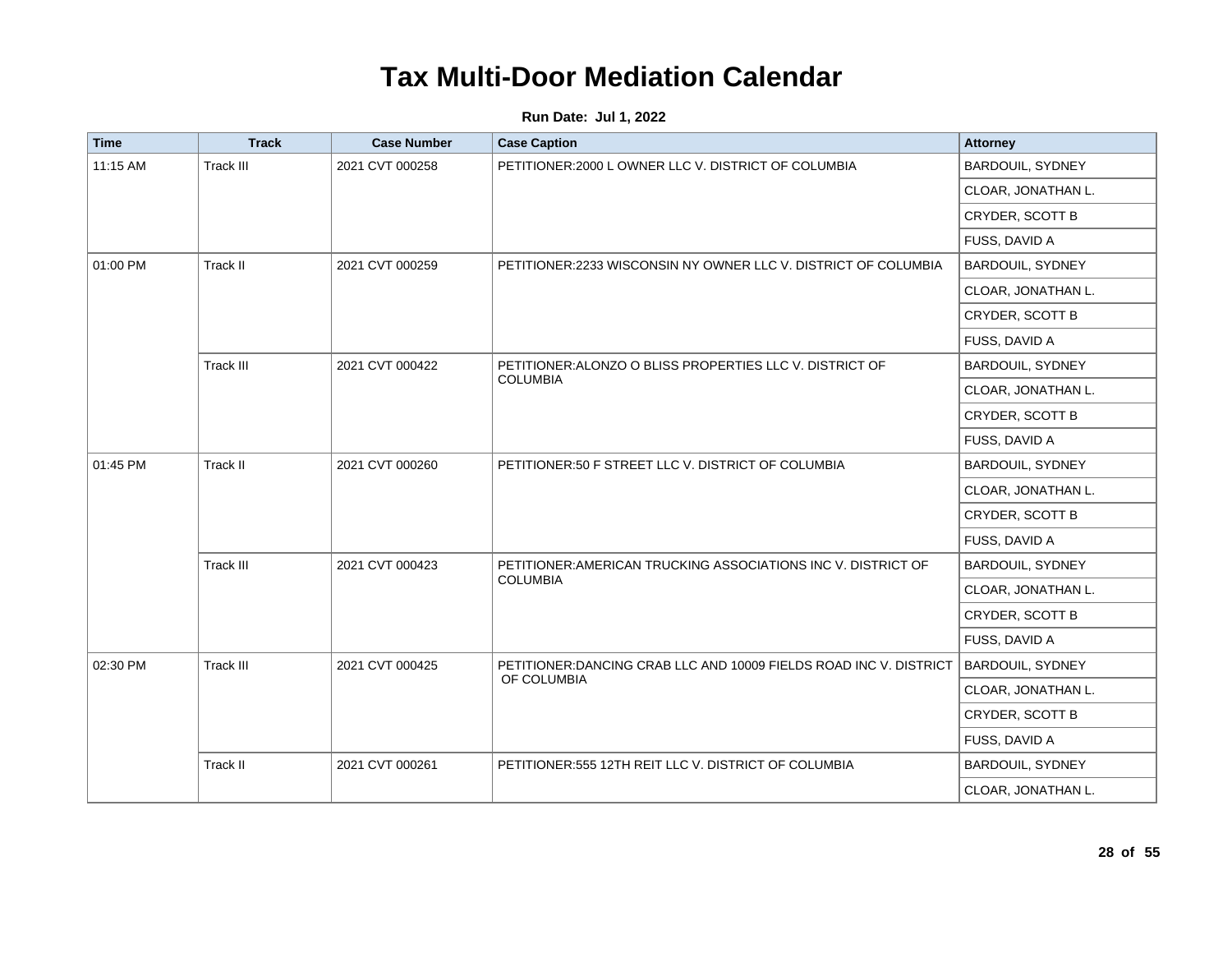| <b>Time</b> | <b>Track</b> | <b>Case Number</b> | <b>Case Caption</b>                                       | <b>Attorney</b>         |
|-------------|--------------|--------------------|-----------------------------------------------------------|-------------------------|
| 02:30 PM    | Track II     | 2021 CVT 000261    | PETITIONER:555 12TH REIT LLC V. DISTRICT OF COLUMBIA      | CRYDER, SCOTT B         |
|             |              |                    |                                                           | FUSS, DAVID A           |
| 03:15 PM    | Track III    | 2021 CVT 000594    | PETITIONER:CREDIT UNION HOUSE LLC V. DISTRICT OF COLUMBIA | <b>BARDOUIL, SYDNEY</b> |
|             |              |                    |                                                           | CLOAR, JONATHAN L.      |
|             |              |                    |                                                           | CRYDER, SCOTT B         |
|             |              |                    |                                                           | FUSS, DAVID A           |
|             | Track II     | 2021 CVT 000262    | PETITIONER:KING JEROME LLC V. DISTRICT OF COLUMBIA        | <b>BARDOUIL, SYDNEY</b> |
|             |              |                    |                                                           | CLOAR, JONATHAN L.      |
|             |              |                    |                                                           | CRYDER, SCOTT B         |
|             |              |                    |                                                           | FUSS, DAVID A           |
|             |              |                    |                                                           |                         |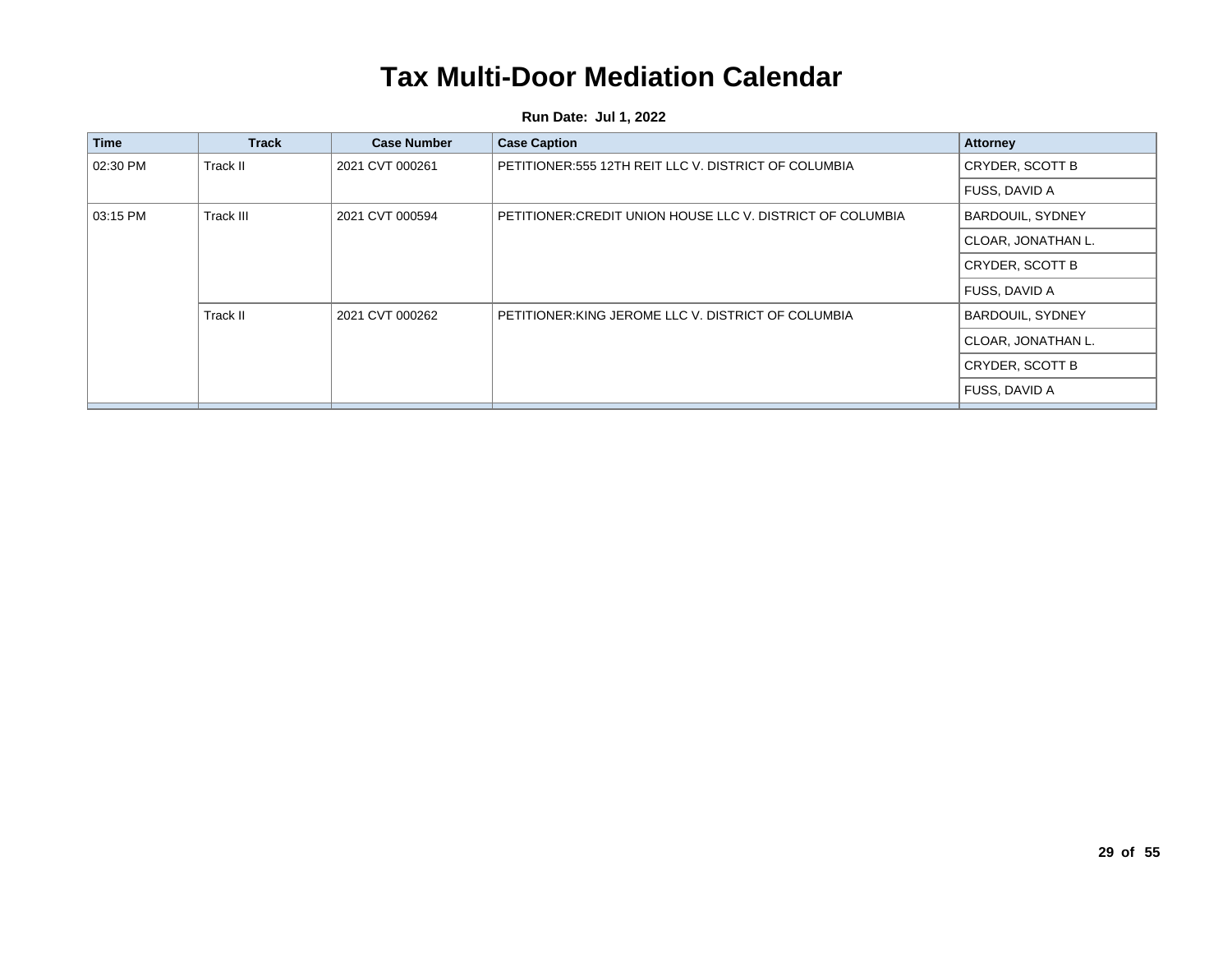| <b>Time</b>                                                                    | <b>Track</b>                                                   | <b>Case Number</b>      | <b>Case Caption</b>                                               | <b>Attorney</b>       |
|--------------------------------------------------------------------------------|----------------------------------------------------------------|-------------------------|-------------------------------------------------------------------|-----------------------|
| 09:00 AM                                                                       | Track II                                                       | 2021 CVT 000570         | PETITIONER: ISEN BROTHERS LLC V. DISTRICT OF COLUMBIA             | AHRENS, MATTHEW G     |
|                                                                                |                                                                |                         |                                                                   | MAX, KENNETH A A      |
|                                                                                |                                                                |                         |                                                                   | MITCHEL, ALEXANDER T. |
|                                                                                | Track III                                                      | 2021 CVT 000595         | PETITIONER: THOR 3000 M ST INVESTMENT LLC et al V. DISTRICT OF    | BARDOUIL, SYDNEY      |
|                                                                                |                                                                |                         | <b>COLUMBIA</b>                                                   | CLOAR, JONATHAN L.    |
|                                                                                |                                                                |                         |                                                                   | CRYDER, SCOTT B       |
|                                                                                |                                                                |                         |                                                                   | FUSS, DAVID A         |
| 09:45 AM<br><b>Track III</b><br>2021 CVT 000124<br>Track II<br>2021 CVT 000661 | PETITIONER: JEMAL'S DOUGLAS STEREO LLC V. DISTRICT OF COLUMBIA | <b>BARDOUIL, SYDNEY</b> |                                                                   |                       |
|                                                                                |                                                                |                         |                                                                   | CLOAR, JONATHAN L.    |
|                                                                                |                                                                |                         |                                                                   | CRYDER, SCOTT B       |
|                                                                                |                                                                |                         |                                                                   | FUSS, DAVID A         |
|                                                                                |                                                                |                         | PETITIONER: TRAILWAYS REAL ESTATE LLC V. DISTRICT OF COLUMBIA     | AHRENS, MATTHEW G     |
|                                                                                |                                                                |                         |                                                                   | MAX, KENNETH A A      |
|                                                                                |                                                                |                         |                                                                   | MITCHEL, ALEXANDER T. |
| 10:30 AM                                                                       | <b>Track III</b>                                               | 2021 CVT 000149         | PETITIONER: POTOMAC CENTER NORTH INC V. DISTRICT OF COLUMBIA      | BARDOUIL, SYDNEY      |
|                                                                                |                                                                |                         |                                                                   | CLOAR, JONATHAN L.    |
|                                                                                |                                                                |                         |                                                                   | CRYDER, SCOTT B       |
|                                                                                |                                                                |                         |                                                                   | FUSS, DAVID A         |
|                                                                                | Track II                                                       | 2021 CVT 000572         | PETITIONER: PARK THEATRE BOUTIQUES LLC V. DISTRICT OF COLUMBIA    | AHRENS, MATTHEW G     |
|                                                                                |                                                                |                         |                                                                   | MAX, KENNETH A A      |
|                                                                                |                                                                |                         |                                                                   | MITCHEL, ALEXANDER T. |
| 11:15 AM                                                                       | <b>Track III</b>                                               | 2021 CVT 000151         | PETITIONER: CITYLINE AT TENLEY CENTER INC V. DISTRICT OF COLUMBIA | BARDOUIL, SYDNEY      |
|                                                                                |                                                                |                         |                                                                   | CLOAR, JONATHAN L.    |
|                                                                                |                                                                |                         |                                                                   | CRYDER, SCOTT B       |
|                                                                                |                                                                |                         |                                                                   | FUSS, DAVID A         |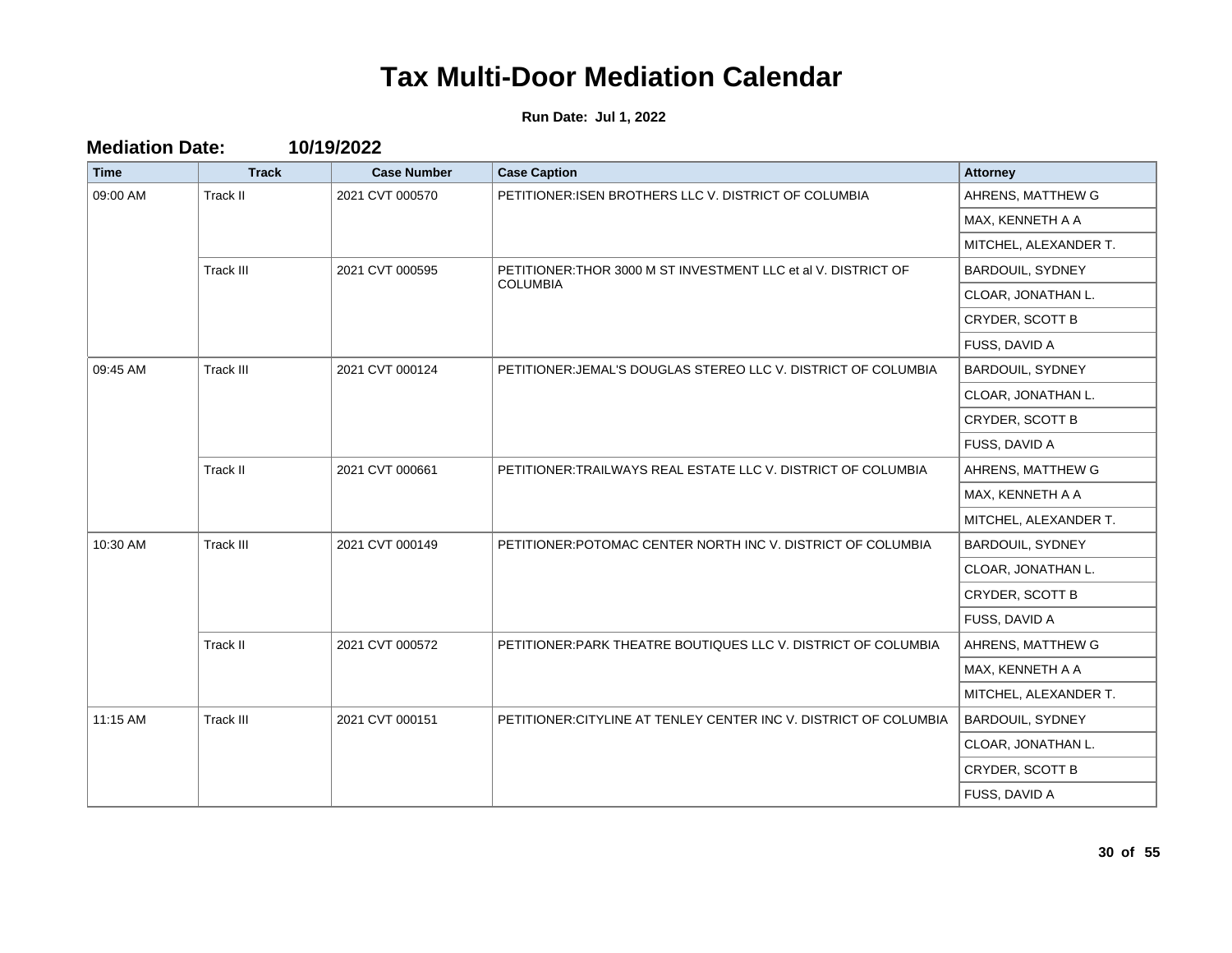| <b>Time</b>          | <b>Track</b>    | <b>Case Number</b> | <b>Case Caption</b>                                                                                                                                                                                                                      | <b>Attorney</b>       |
|----------------------|-----------------|--------------------|------------------------------------------------------------------------------------------------------------------------------------------------------------------------------------------------------------------------------------------|-----------------------|
| 11:15 AM             | Track II        | 2021 CVT 000573    | PETITIONER: FELDCO LLC V. DISTRICT OF COLUMBIA                                                                                                                                                                                           | AHRENS, MATTHEW G     |
|                      |                 |                    | PETITIONER: BP/CRF 901 NEW YORK AVENUE LLC V. DISTRICT OF<br><b>COLUMBIA</b><br>FUSS, DAVID A<br>PETITIONER:CONNECTICUT/DESALES LLC V. DISTRICT OF COLUMBIA<br>FUSS, DAVID A<br>PETITIONER:1101 NYA OWNER DE LLC V. DISTRICT OF COLUMBIA | MAX, KENNETH A A      |
|                      |                 |                    |                                                                                                                                                                                                                                          | MITCHEL, ALEXANDER T. |
| 01:00 PM<br>Track II | 2021 CVT 000264 |                    | BARDOUIL, SYDNEY                                                                                                                                                                                                                         |                       |
|                      |                 |                    |                                                                                                                                                                                                                                          | CLOAR, JONATHAN L.    |
|                      |                 |                    |                                                                                                                                                                                                                                          | CRYDER, SCOTT B       |
|                      |                 |                    |                                                                                                                                                                                                                                          |                       |
|                      | Track III       | 2021 CVT 000339    |                                                                                                                                                                                                                                          | BARDOUIL, SYDNEY      |
|                      |                 |                    |                                                                                                                                                                                                                                          | CLOAR, JONATHAN L.    |
|                      |                 |                    |                                                                                                                                                                                                                                          | CRYDER, SCOTT B       |
|                      |                 |                    |                                                                                                                                                                                                                                          |                       |
| 01:45 PM             | Track II        | 2021 CVT 000305    |                                                                                                                                                                                                                                          | BARDOUIL, SYDNEY      |
|                      |                 |                    |                                                                                                                                                                                                                                          | CLOAR, JONATHAN L.    |
|                      |                 |                    |                                                                                                                                                                                                                                          | CRYDER, SCOTT B       |
|                      |                 |                    |                                                                                                                                                                                                                                          | FUSS, DAVID A         |
|                      | Track III       | 2021 CVT 000340    | PETITIONER: WORLD WILDLIFE FUND INC V. DISTRICT OF COLUMBIA                                                                                                                                                                              | BARDOUIL, SYDNEY      |
|                      |                 |                    |                                                                                                                                                                                                                                          | CLOAR, JONATHAN L.    |
|                      |                 |                    |                                                                                                                                                                                                                                          | CRYDER, SCOTT B       |
|                      |                 |                    |                                                                                                                                                                                                                                          | FUSS, DAVID A         |
| 02:30 PM             | Track II        | 2021 CVT 000306    | PETITIONER: 1146 19TH LLC V. DISTRICT OF COLUMBIA                                                                                                                                                                                        | BARDOUIL, SYDNEY      |
|                      |                 |                    |                                                                                                                                                                                                                                          | CLOAR, JONATHAN L.    |
|                      |                 |                    |                                                                                                                                                                                                                                          | CRYDER, SCOTT B       |
|                      |                 |                    |                                                                                                                                                                                                                                          | FUSS, DAVID A         |
|                      | Track III       | 2021 CVT 000341    | PETITIONER: BGW LIMITED PARTNERSHIP V. DISTRICT OF COLUMBIA                                                                                                                                                                              | BARDOUIL, SYDNEY      |
|                      |                 |                    |                                                                                                                                                                                                                                          | CLOAR, JONATHAN L.    |
|                      |                 |                    |                                                                                                                                                                                                                                          | CRYDER, SCOTT B       |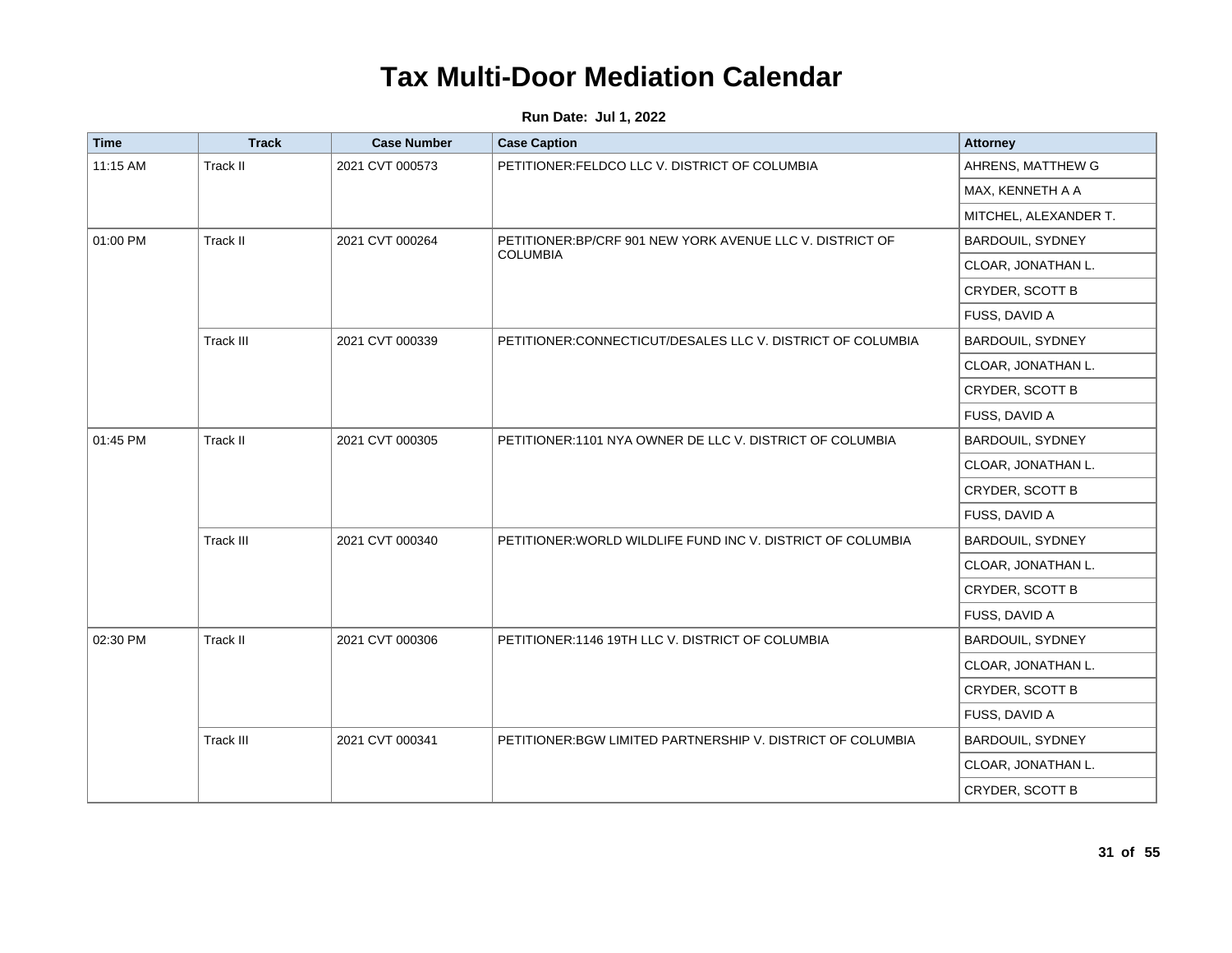| <b>Time</b> | <b>Track</b> | <b>Case Number</b> | <b>Case Caption</b>                                        | <b>Attorney</b>         |
|-------------|--------------|--------------------|------------------------------------------------------------|-------------------------|
| 02:30 PM    | Track III    | 2021 CVT 000341    | PETITIONER:BGW LIMITED PARTNERSHIP V. DISTRICT OF COLUMBIA | FUSS, DAVID A           |
| 03:15 PM    | Track II     | 2021 CVT 000307    | PETITIONER:JEMAL'S BALLPARK LLC V. DISTRICT OF COLUMBIA    | <b>BARDOUIL, SYDNEY</b> |
|             |              |                    |                                                            | CLOAR, JONATHAN L.      |
|             |              |                    |                                                            | CRYDER, SCOTT B         |
|             |              |                    |                                                            | FUSS, DAVID A           |
|             | Track III    | 2021 CVT 000342    | PETITIONER:DESALES VENTURE, L.L.C. V. DISTRICT OF COLUMBIA | <b>BARDOUIL, SYDNEY</b> |
|             |              |                    |                                                            | CLOAR, JONATHAN L.      |
|             |              |                    |                                                            | CRYDER, SCOTT B         |
|             |              |                    |                                                            | FUSS, DAVID A           |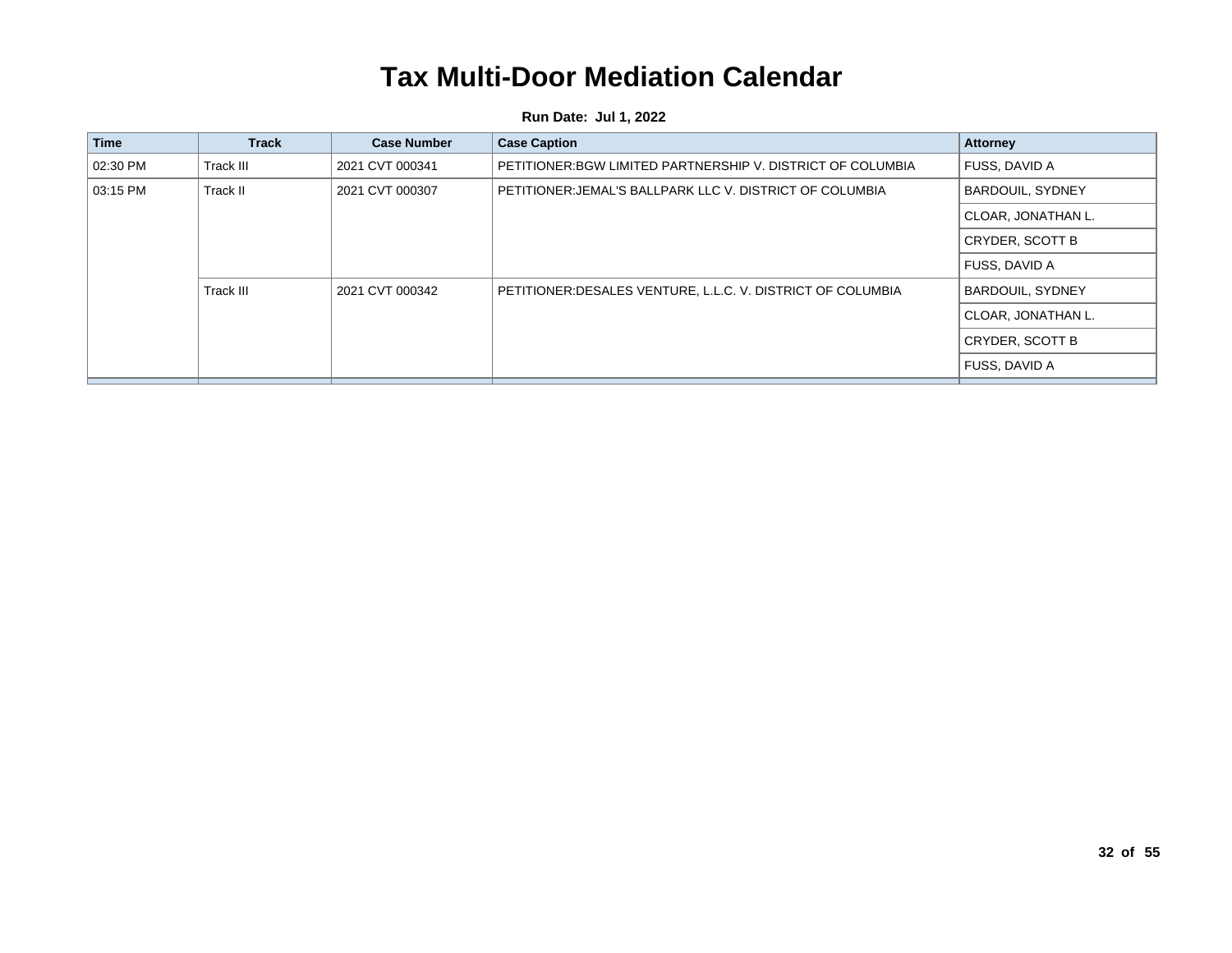**Run Date: Jul 1, 2022**

**Mediation Date: 10/26/2022**

| <b>Time</b> | <b>Track</b>     | <b>Case Number</b>                                             | <b>Case Caption</b>                                                                              | <b>Attorney</b>         |
|-------------|------------------|----------------------------------------------------------------|--------------------------------------------------------------------------------------------------|-------------------------|
| 09:00 AM    | Track III        | 2021 CVT 000188                                                | PETITIONER: SIRIUS LLC V. DISTRICT OF COLUMBIA                                                   | BARDOUIL, SYDNEY        |
|             |                  |                                                                |                                                                                                  | CLOAR, JONATHAN L.      |
|             |                  |                                                                |                                                                                                  | CRYDER, SCOTT B         |
|             |                  |                                                                |                                                                                                  | FUSS, DAVID A           |
|             | Track II         | 2021 CVT 000574<br>PETITIONER:1341 LLC V. DISTRICT OF COLUMBIA | AHRENS, MATTHEW G                                                                                |                         |
|             |                  |                                                                |                                                                                                  | MAX, KENNETH A A        |
|             |                  |                                                                |                                                                                                  | MITCHEL, ALEXANDER T.   |
| 09:45 AM    | Track III        | 2021 CVT 000194                                                | PETITIONER:1350 OKIE STREET LLC V. DISTRICT OF COLUMBIA                                          | <b>BARDOUIL, SYDNEY</b> |
| Track II    |                  |                                                                |                                                                                                  | CLOAR, JONATHAN L.      |
|             |                  |                                                                |                                                                                                  | CRYDER, SCOTT B         |
|             |                  |                                                                |                                                                                                  | FUSS, DAVID A           |
|             |                  | 2021 CVT 000575                                                | PETITIONER: CARROLL, MARY & CICOLINI, JOSEPHINE & GOUZOULIS, C V.<br><b>DISTRICT OF COLUMBIA</b> | AHRENS, MATTHEW G       |
|             |                  |                                                                |                                                                                                  | MAX, KENNETH A A        |
|             |                  |                                                                |                                                                                                  | MITCHEL, ALEXANDER T.   |
| 10:30 AM    | <b>Track III</b> | 2021 CVT 000263                                                | PETITIONER: JEMAL'S CHANNING PLACE LLC V. DISTRICT OF COLUMBIA                                   | BARDOUIL, SYDNEY        |
|             |                  |                                                                |                                                                                                  | CLOAR, JONATHAN L.      |
|             |                  |                                                                |                                                                                                  | CRYDER, SCOTT B         |
|             |                  |                                                                |                                                                                                  | FUSS, DAVID A           |
|             | Track II         | 2021 CVT 000583                                                | PETITIONER:1615 AND 1617 SEVENTEENTH STREET ASSOCIATES LLC V.                                    | AHRENS, MATTHEW G       |
|             |                  |                                                                | DISTRICT OF COLUMBIA                                                                             | MAX, KENNETH A A        |
|             |                  |                                                                |                                                                                                  | MITCHEL, ALEXANDER T.   |
| 11:15 AM    | <b>Track III</b> | 2021 CVT 000308                                                | PETITIONER: JEMAL'S HECHT TOWER ORIGINAL LLC V. DISTRICT OF                                      | BARDOUIL, SYDNEY        |
|             |                  |                                                                | <b>COLUMBIA</b>                                                                                  | CLOAR, JONATHAN L.      |
|             |                  |                                                                |                                                                                                  | CRYDER, SCOTT B         |
|             |                  |                                                                |                                                                                                  | FUSS, DAVID A           |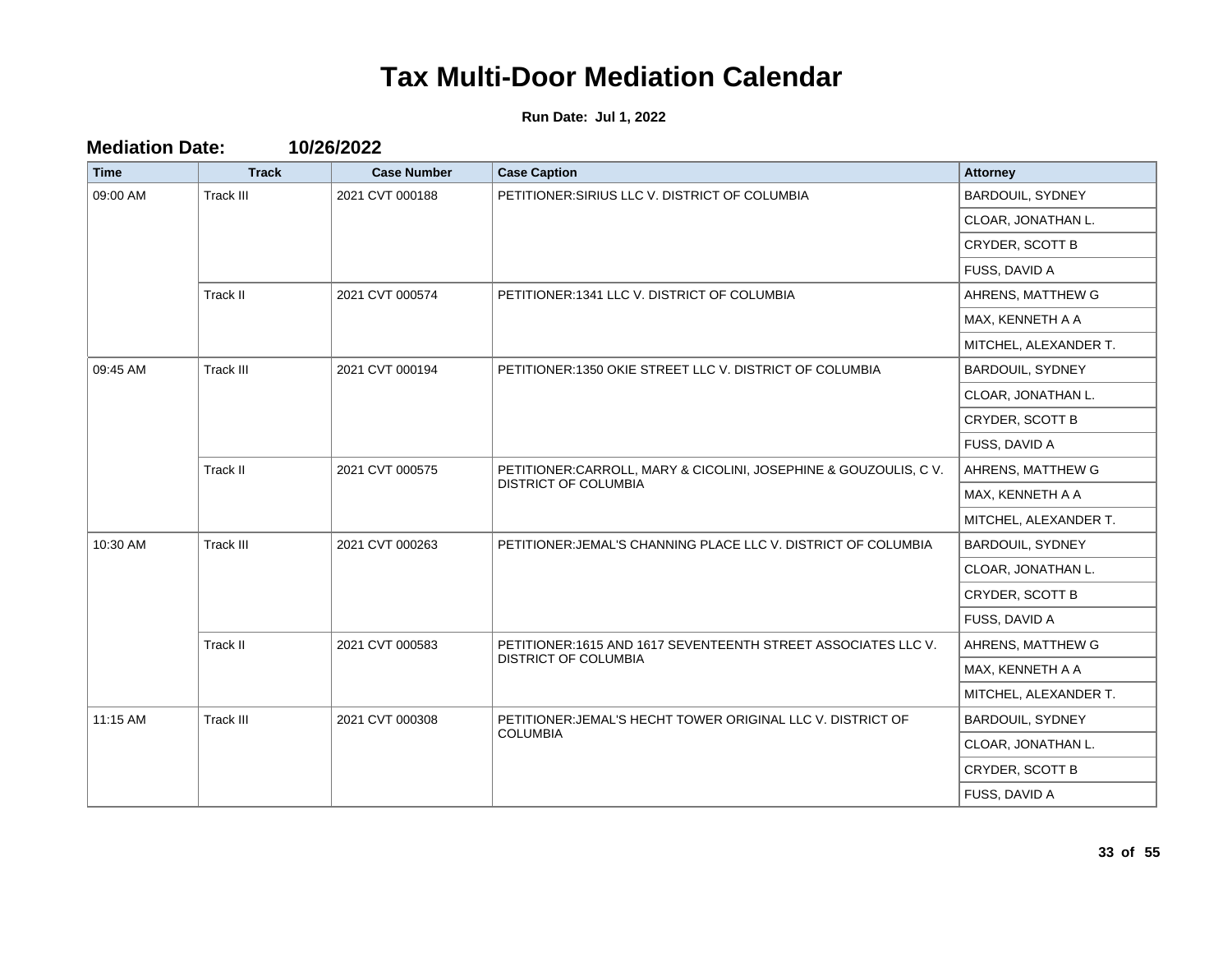| <b>Time</b> | <b>Track</b>     | <b>Case Number</b>                 | <b>Case Caption</b>                                               | <b>Attorney</b>         |
|-------------|------------------|------------------------------------|-------------------------------------------------------------------|-------------------------|
| 11:15 AM    | Track II         | 2021 CVT 000584                    | PETITIONER: MALA STIEGLITZ, TRUSTEE OF THE JOSEPH & MALA STIEG V. | AHRENS, MATTHEW G       |
|             |                  |                                    | <b>DISTRICT OF COLUMBIA</b>                                       | MAX, KENNETH A A        |
|             |                  |                                    |                                                                   | MITCHEL, ALEXANDER T.   |
| 01:00 PM    | Track II         | 2021 CVT 000309                    | PETITIONER: PPF OFF 1601 K ST LLC V. DISTRICT OF COLUMBIA         | BARDOUIL, SYDNEY        |
|             |                  |                                    |                                                                   | CLOAR, JONATHAN L.      |
|             |                  |                                    |                                                                   | CRYDER, SCOTT B         |
|             |                  |                                    |                                                                   | FUSS, DAVID A           |
|             | Track III        | 2021 CVT 000343                    | PETITIONER: ELEVEN-EIGHTEEN LIMITED PARTNERSHIP V. DISTRICT OF    | BARDOUIL, SYDNEY        |
|             |                  |                                    | <b>COLUMBIA</b>                                                   | CLOAR, JONATHAN L.      |
|             |                  |                                    |                                                                   | CRYDER, SCOTT B         |
|             |                  |                                    |                                                                   | FUSS, DAVID A           |
| 01:45 PM    | Track II         | 2021 CVT 000310                    | PETITIONER:1701 RHODE ISLAND INC V. DISTRICT OF COLUMBIA          | BARDOUIL, SYDNEY        |
|             |                  |                                    |                                                                   | CLOAR, JONATHAN L.      |
|             |                  |                                    |                                                                   | CRYDER, SCOTT B         |
|             |                  |                                    |                                                                   | FUSS, DAVID A           |
|             | Track III        | 2021 CVT 000344<br><b>COLUMBIA</b> | PETITIONER: DORCHESTER HOUSE ASSOCIATES LLC V. DISTRICT OF        | BARDOUIL, SYDNEY        |
|             |                  |                                    |                                                                   | CLOAR, JONATHAN L.      |
|             |                  |                                    |                                                                   | CRYDER, SCOTT B         |
|             |                  |                                    |                                                                   | FUSS, DAVID A           |
| 02:30 PM    | Track II         | 2021 CVT 000311                    | PETITIONER:RS WASHINGTON CORPORATION V. DISTRICT OF COLUMBIA      | BARDOUIL, SYDNEY        |
|             |                  |                                    |                                                                   | CLOAR, JONATHAN L.      |
|             |                  |                                    |                                                                   | CRYDER, SCOTT B         |
|             |                  |                                    |                                                                   | FUSS, DAVID A           |
|             | <b>Track III</b> | 2021 CVT 000345                    | PETITIONER: JUDICIARY PLAZA LLC V. DISTRICT OF COLUMBIA           | <b>BARDOUIL, SYDNEY</b> |
|             |                  |                                    |                                                                   | CLOAR, JONATHAN L.      |
|             |                  |                                    |                                                                   | CRYDER, SCOTT B         |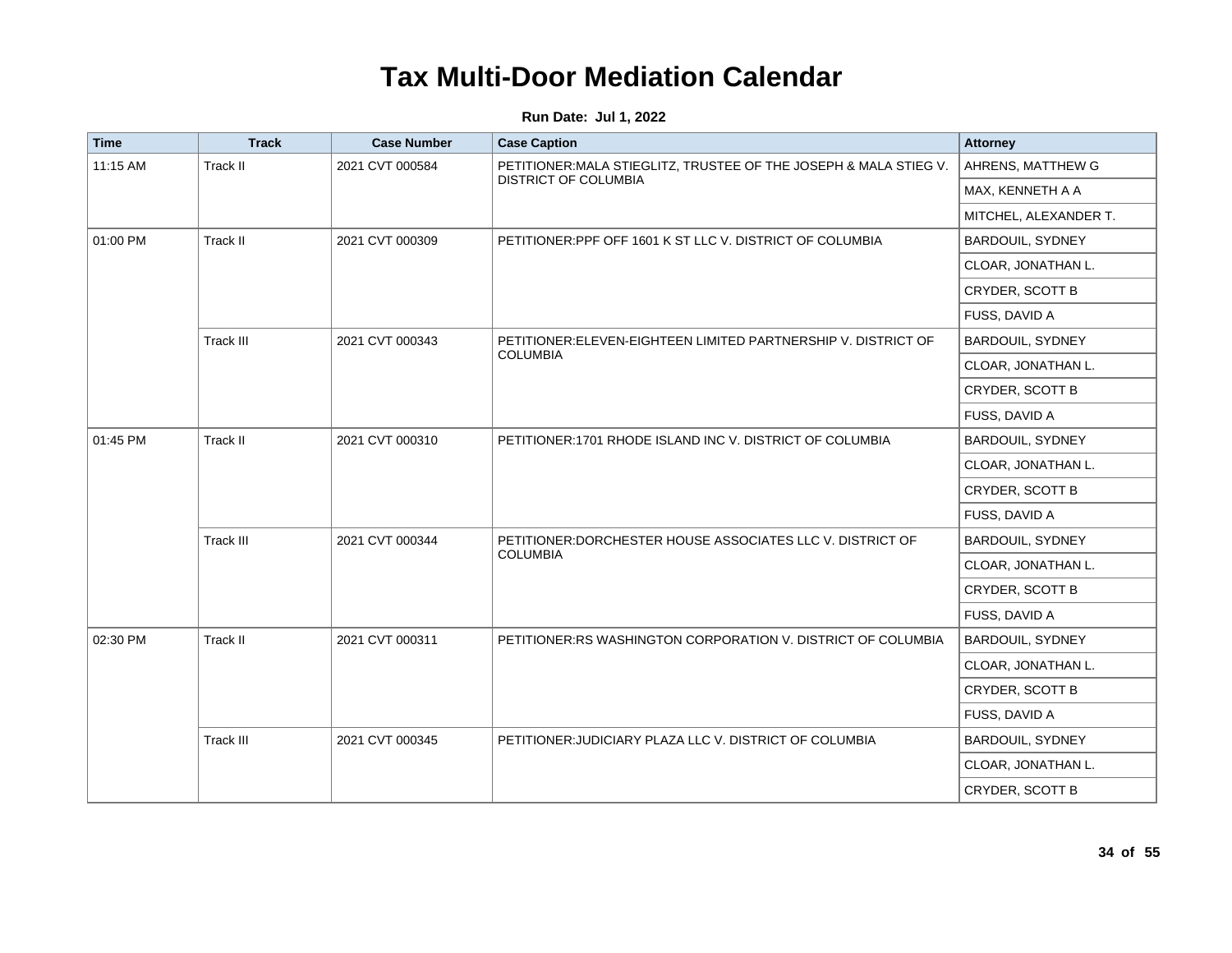| <b>Time</b> | <b>Track</b> | <b>Case Number</b> | <b>Case Caption</b>                                        | <b>Attorney</b>         |
|-------------|--------------|--------------------|------------------------------------------------------------|-------------------------|
| 02:30 PM    | Track III    | 2021 CVT 000345    | PETITIONER:JUDICIARY PLAZA LLC V. DISTRICT OF COLUMBIA     | <b>FUSS, DAVID A</b>    |
| 03:15 PM    | Track II     | 2021 CVT 000312    | PETITIONER:1899 L STREET TOWER LLC V. DISTRICT OF COLUMBIA | <b>BARDOUIL, SYDNEY</b> |
|             |              |                    |                                                            | CLOAR, JONATHAN L.      |
|             |              |                    |                                                            | CRYDER, SCOTT B         |
|             |              |                    |                                                            | FUSS, DAVID A           |
|             | Track III    | 2021 CVT 000346    | PETITIONER:500 8TH STREET PR LLC V. DISTRICT OF COLUMBIA   | <b>BARDOUIL, SYDNEY</b> |
|             |              |                    |                                                            | CLOAR, JONATHAN L.      |
|             |              |                    |                                                            | CRYDER, SCOTT B         |
|             |              |                    |                                                            | <b>FUSS, DAVID A</b>    |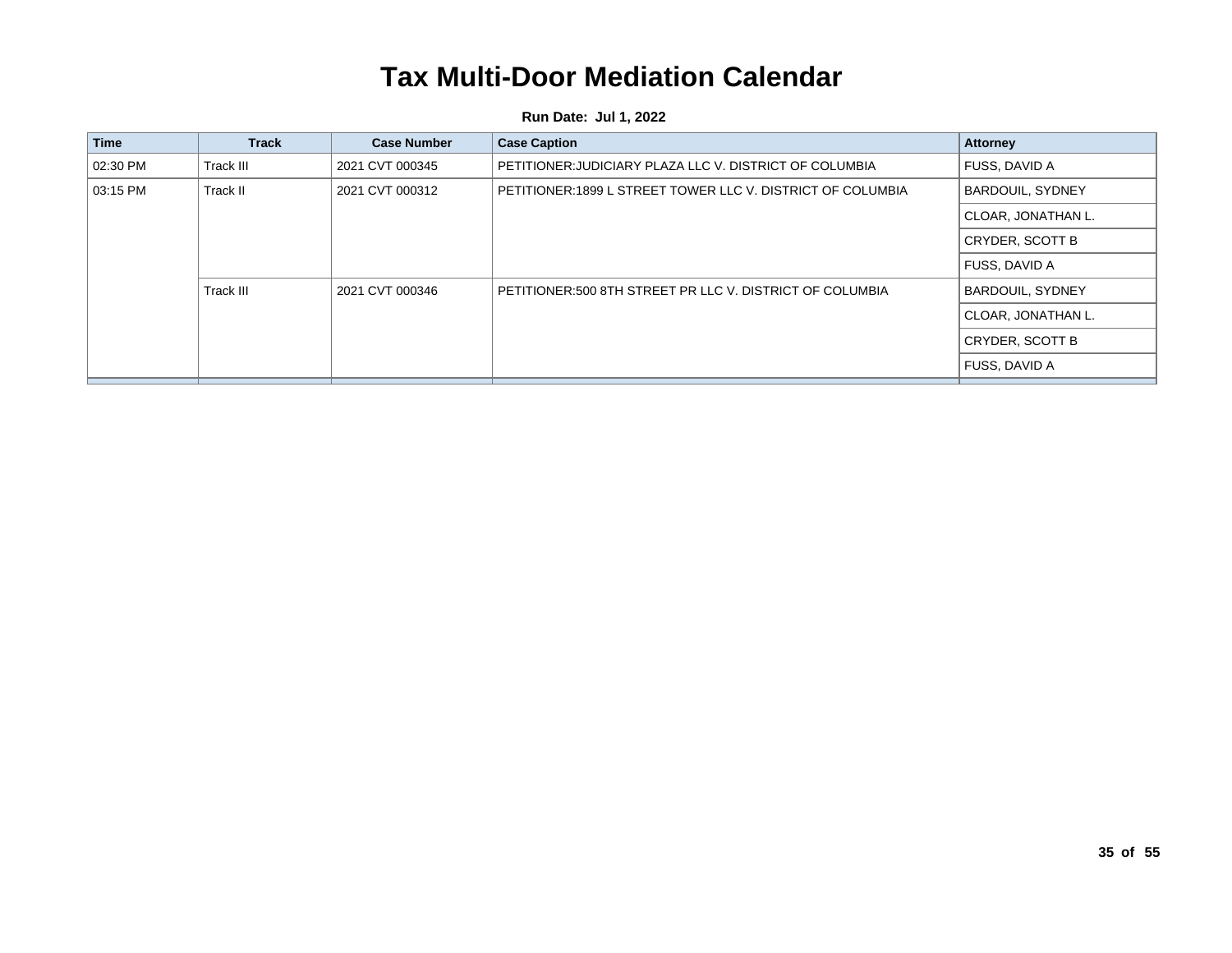| <b>Time</b> | <b>Track</b>     | <b>Case Number</b> | <b>Case Caption</b>                                          | <b>Attorney</b>       |
|-------------|------------------|--------------------|--------------------------------------------------------------|-----------------------|
| 09:00 AM    | Track III        | 2021 CVT 000316    | PETITIONER: JEMAL'S PENNMACK L.L.C. V. DISTRICT OF COLUMBIA  | BARDOUIL, SYDNEY      |
|             |                  |                    |                                                              | CLOAR, JONATHAN L.    |
|             |                  |                    |                                                              | CRYDER, SCOTT B       |
|             |                  |                    |                                                              | FUSS, DAVID A         |
|             | Track II         | 2021 CVT 000578    | PETITIONER:1515 OGDEN STREET LP V. DISTRICT OF COLUMBIA      | AHRENS, MATTHEW G     |
|             |                  |                    |                                                              | MAX, KENNETH A A      |
|             |                  |                    |                                                              | MITCHEL, ALEXANDER T. |
| 09:45 AM    | <b>Track III</b> | 2021 CVT 000317    | PETITIONER: JEMAL'S C&P LLC V. DISTRICT OF COLUMBIA          | BARDOUIL, SYDNEY      |
|             |                  |                    |                                                              | CLOAR, JONATHAN L.    |
|             |                  |                    |                                                              | CRYDER, SCOTT B       |
|             |                  |                    |                                                              | FUSS, DAVID A         |
|             | Track II         | 2021 CVT 000579    | PETITIONER: 1504-1506 21ST STREET LP V. DISTRICT OF COLUMBIA | AHRENS, MATTHEW G     |
|             |                  |                    |                                                              | MAX, KENNETH A A      |
|             |                  |                    |                                                              | MITCHEL, ALEXANDER T. |
| 10:30 AM    | <b>Track III</b> | 2021 CVT 000359    | PETITIONER: JEMAL'S KFC LLC V. DISTRICT OF COLUMBIA          | BARDOUIL, SYDNEY      |
|             |                  |                    |                                                              | CLOAR, JONATHAN L.    |
|             |                  |                    |                                                              | CRYDER, SCOTT B       |
|             |                  |                    |                                                              | FUSS, DAVID A         |
|             | Track II         | 2021 CVT 000580    | PETITIONER: HONEYBEE HOSPITALITY LLC V. DISTRICT OF COLUMBIA | AHRENS, MATTHEW G     |
|             |                  |                    |                                                              | MAX, KENNETH A A      |
|             |                  |                    |                                                              | MITCHEL, ALEXANDER T. |
| 11:15 AM    | <b>Track III</b> | 2021 CVT 000367    | PETITIONER: POTOMAC CENTER CF LLC V. DISTRICT OF COLUMBIA    | BARDOUIL, SYDNEY      |
|             |                  |                    |                                                              | CLOAR, JONATHAN L.    |
|             |                  |                    |                                                              | CRYDER, SCOTT B       |
|             |                  |                    |                                                              | FUSS, DAVID A         |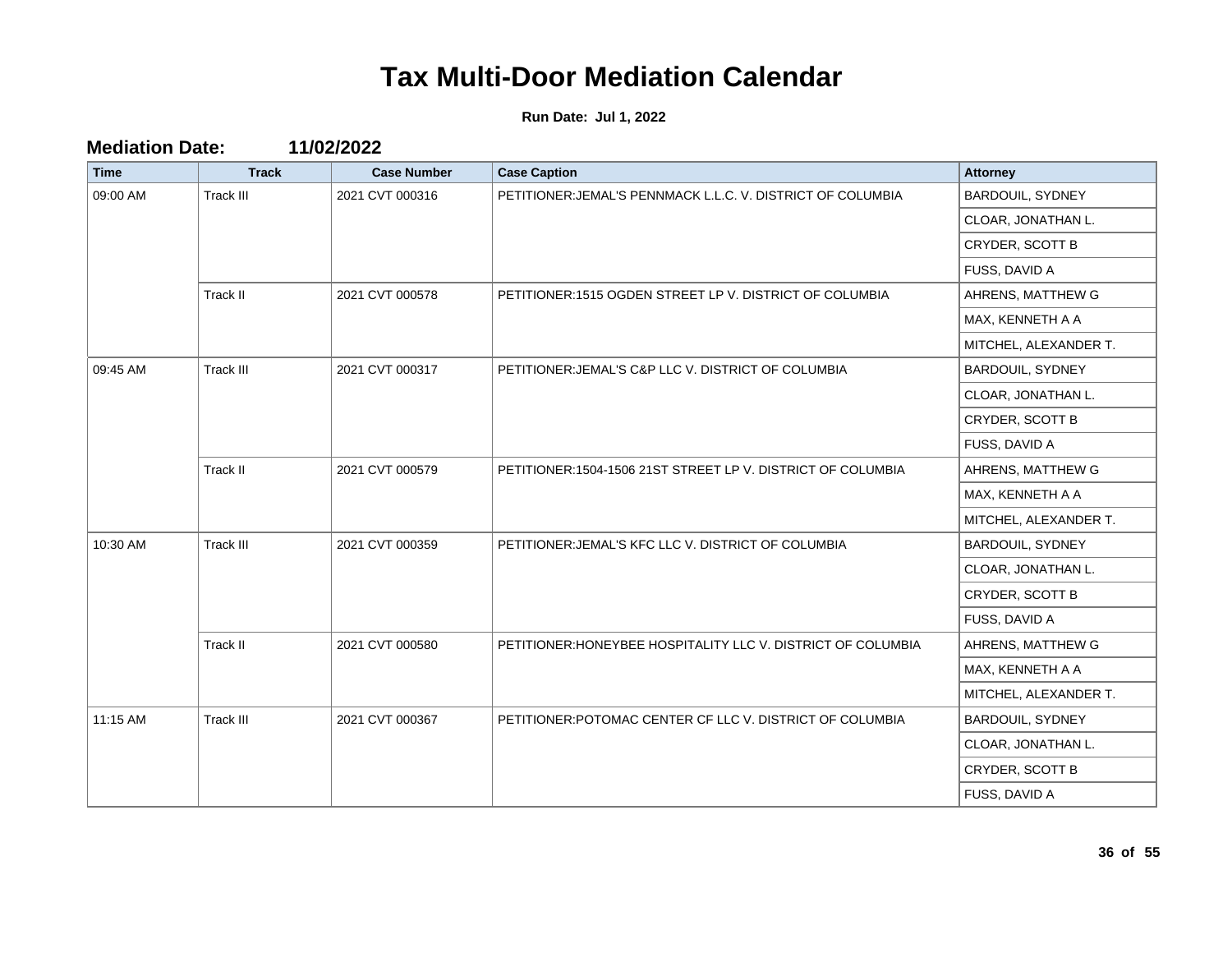| <b>Time</b> | <b>Track</b>    | <b>Case Number</b> | <b>Case Caption</b>                                             | <b>Attorney</b>         |
|-------------|-----------------|--------------------|-----------------------------------------------------------------|-------------------------|
| 11:15 AM    | Track II        | 2021 CVT 000581    | PETITIONER: CHERRY BLOSSOM HOSPITALITY LLC V. DISTRICT OF       | AHRENS, MATTHEW G       |
|             |                 |                    | <b>COLUMBIA</b>                                                 | MAX, KENNETH A A        |
|             |                 |                    |                                                                 | MITCHEL, ALEXANDER T.   |
| 01:00 PM    | Track II        | 2021 CVT 000313    | PETITIONER: PEPPERDINE UNIVERSITY V. DISTRICT OF COLUMBIA       | <b>BARDOUIL, SYDNEY</b> |
|             |                 |                    |                                                                 | CLOAR, JONATHAN L.      |
|             |                 |                    |                                                                 | CRYDER, SCOTT B         |
|             |                 |                    |                                                                 | FUSS, DAVID A           |
|             | Track III       | 2021 CVT 000347    | PETITIONER:5301 WISCONSIN AVENUE ASSOCIATES LLC V. DISTRICT OF  | CLOAR, JONATHAN L.      |
|             | <b>COLUMBIA</b> |                    | CRYDER, SCOTT B                                                 |                         |
|             |                 |                    |                                                                 | FUSS, DAVID A           |
| 01:45 PM    | Track II        | 2021 CVT 000314    | PETITIONER: WHDC OWNER LLC V. DISTRICT OF COLUMBIA              | BARDOUIL, SYDNEY        |
|             |                 |                    |                                                                 | CLOAR, JONATHAN L.      |
|             |                 |                    |                                                                 | CRYDER, SCOTT B         |
|             |                 |                    |                                                                 | FUSS, DAVID A           |
|             | Track III       | 2021 CVT 000348    | PETITIONER: BOYD DC I GSA, LLC V. DISTRICT OF COLUMBIA          | BARDOUIL, SYDNEY        |
|             |                 |                    |                                                                 | CLOAR, JONATHAN L.      |
|             |                 |                    |                                                                 | CRYDER, SCOTT B         |
|             |                 |                    |                                                                 | FUSS, DAVID A           |
| 02:30 PM    | Track II        | 2021 CVT 000318    | PETITIONER: NATTAK INVESTMENTS LLC V. DISTRICT OF COLUMBIA      | BARDOUIL, SYDNEY        |
|             |                 |                    |                                                                 | CLOAR, JONATHAN L.      |
|             |                 |                    |                                                                 | CRYDER, SCOTT B         |
|             |                 |                    |                                                                 | FUSS, DAVID A           |
|             | Track III       | 2021 CVT 000349    | PETITIONER:999 E STREET OWNER LLC et al V. DISTRICT OF COLUMBIA | BARDOUIL, SYDNEY        |
|             |                 |                    |                                                                 | CLOAR, JONATHAN L.      |
|             |                 |                    |                                                                 | CRYDER, SCOTT B         |
|             |                 |                    |                                                                 | FUSS, DAVID A           |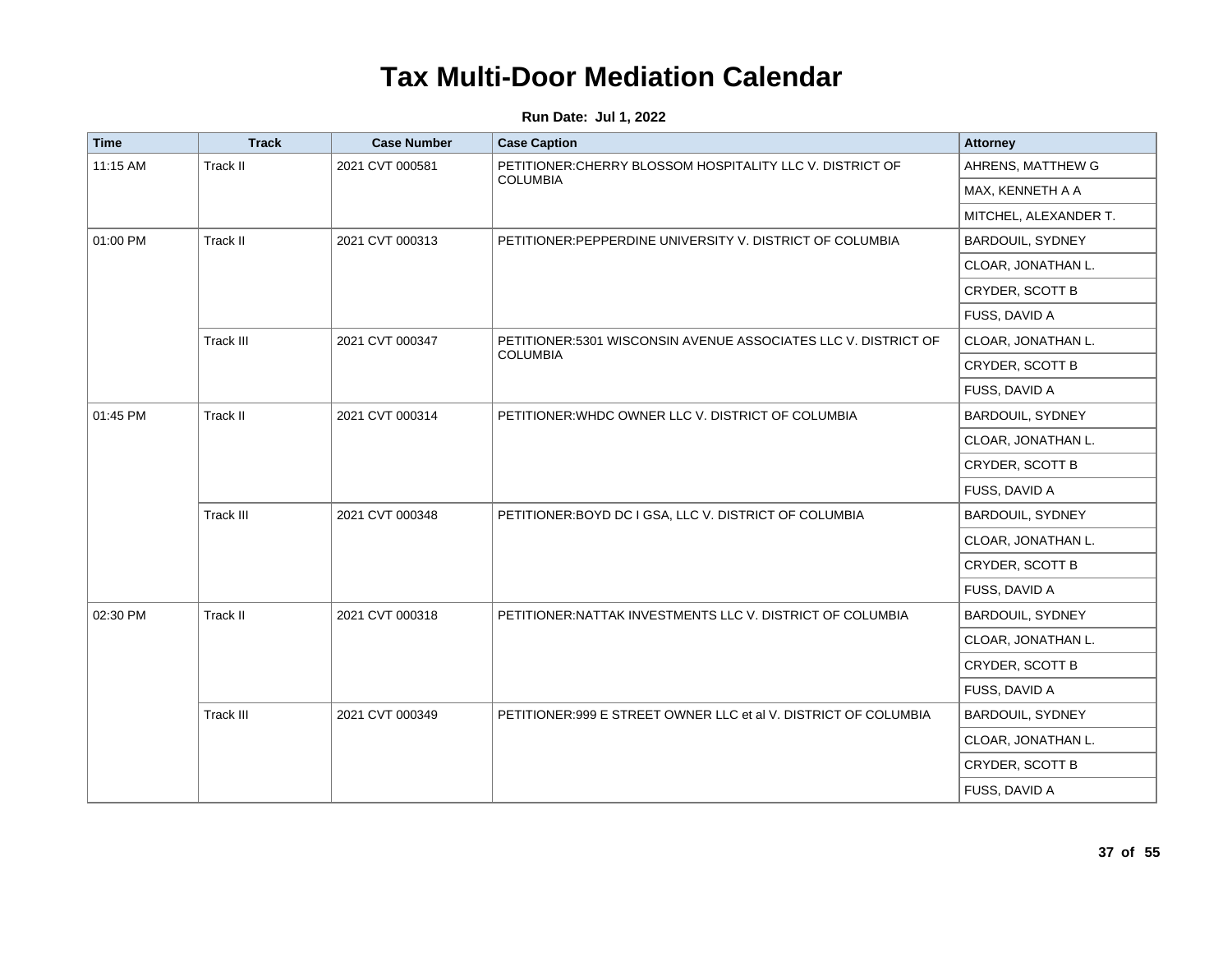| <b>Time</b> | <b>Track</b> | <b>Case Number</b> | <b>Case Caption</b>                                   | <b>Attorney</b>         |
|-------------|--------------|--------------------|-------------------------------------------------------|-------------------------|
| 03:15 PM    | Track II     | 2021 CVT 000319    | PETITIONER:BARR BUILDING LLC V. DISTRICT OF COLUMBIA  | <b>BARDOUIL, SYDNEY</b> |
|             |              |                    |                                                       | CLOAR, JONATHAN L.      |
|             |              |                    |                                                       | CRYDER, SCOTT B         |
|             |              |                    |                                                       | FUSS, DAVID A           |
|             | Track III    | 2021 CVT 000385    | PETITIONER:K-11 PARTNERS, LLC V. DISTRICT OF COLUMBIA | <b>BARDOUIL, SYDNEY</b> |
|             |              |                    |                                                       | CLOAR, JONATHAN L.      |
|             |              |                    | CRYDER, SCOTT B                                       |                         |
|             |              |                    |                                                       | FUSS, DAVID A           |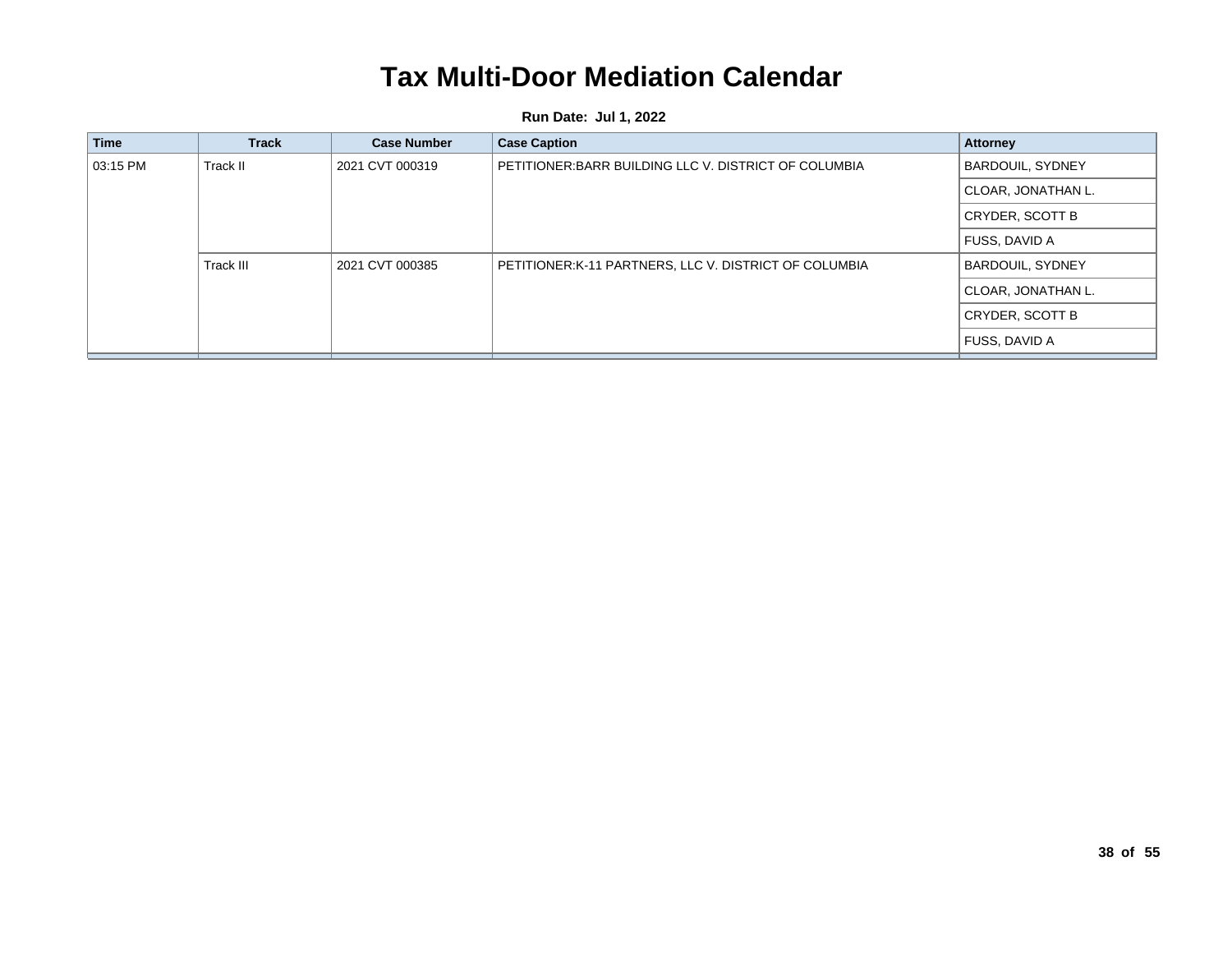**Run Date: Jul 1, 2022**

**Mediation Date: 11/09/2022**

| <b>Time</b> | <b>Track</b>     | <b>Case Number</b> | <b>Case Caption</b>                                                          | <b>Attorney</b>         |
|-------------|------------------|--------------------|------------------------------------------------------------------------------|-------------------------|
| 09:00 AM    | Track II         | 2021 CVT 000582    | PETITIONER: GRASSHOPPER HOSPITALITY LLC V. DISTRICT OF COLUMBIA              | AHRENS, MATTHEW G       |
|             |                  |                    |                                                                              | MAX, KENNETH A A        |
|             |                  |                    |                                                                              | MITCHEL, ALEXANDER T.   |
|             | Track III        | 2021 CVT 000368    | PETITIONER: ESP WAREHOUSE LLC V. DISTRICT OF COLUMBIA                        | BARDOUIL, SYDNEY        |
|             |                  |                    |                                                                              | CLOAR, JONATHAN L.      |
|             |                  |                    |                                                                              | CRYDER, SCOTT B         |
|             |                  |                    |                                                                              | FUSS, DAVID A           |
| 09:45 AM    | Track II         | 2021 CVT 000576    | PETITIONER: PACIFIC WASHINGTON DC CORPORATION V. DISTRICT OF                 | AHRENS, MATTHEW G       |
|             |                  |                    | <b>COLUMBIA</b>                                                              | MAX, KENNETH A A        |
|             |                  |                    |                                                                              | MITCHEL, ALEXANDER T.   |
|             | <b>Track III</b> | 2021 CVT 000369    | PETITIONER: IBEW HEADQUARTERS BUILDING LLC V. DISTRICT OF<br><b>COLUMBIA</b> | <b>BARDOUIL, SYDNEY</b> |
|             |                  |                    |                                                                              | CLOAR, JONATHAN L.      |
|             |                  |                    |                                                                              | CRYDER, SCOTT B         |
|             |                  |                    |                                                                              | FUSS, DAVID A           |
| 10:30 AM    | Track II         | 2021 CVT 000577    | PETITIONER: ELLINGTON BUILDING LLC V. DISTRICT OF COLUMBIA                   | AHRENS, MATTHEW G       |
|             |                  |                    |                                                                              | MAX, KENNETH A A        |
|             |                  |                    |                                                                              | MITCHEL, ALEXANDER T.   |
|             | <b>Track III</b> | 2021 CVT 000370    | PETITIONER: MASAVEU 900 G WASHINGTON, LLC V. DISTRICT OF                     | <b>BARDOUIL, SYDNEY</b> |
|             |                  |                    | <b>COLUMBIA</b>                                                              | CLOAR, JONATHAN L.      |
|             |                  |                    |                                                                              | CRYDER, SCOTT B         |
|             |                  |                    |                                                                              | FUSS, DAVID A           |
| 11:15 AM    | Track II         | 2021 CVT 000585    | PETITIONER: AMERICAN POSTAL WORKERS UNION HOLDING                            | AHRENS, MATTHEW G       |
|             |                  |                    | CORPORATION V. DISTRICT OF COLUMBIA                                          | MAX, KENNETH A A        |
|             |                  |                    |                                                                              | MITCHEL, ALEXANDER T.   |
|             | Track III        | 2021 CVT 000371    | PETITIONER: JEMAL'S ATLANTIC LLC V. DISTRICT OF COLUMBIA                     | <b>BARDOUIL, SYDNEY</b> |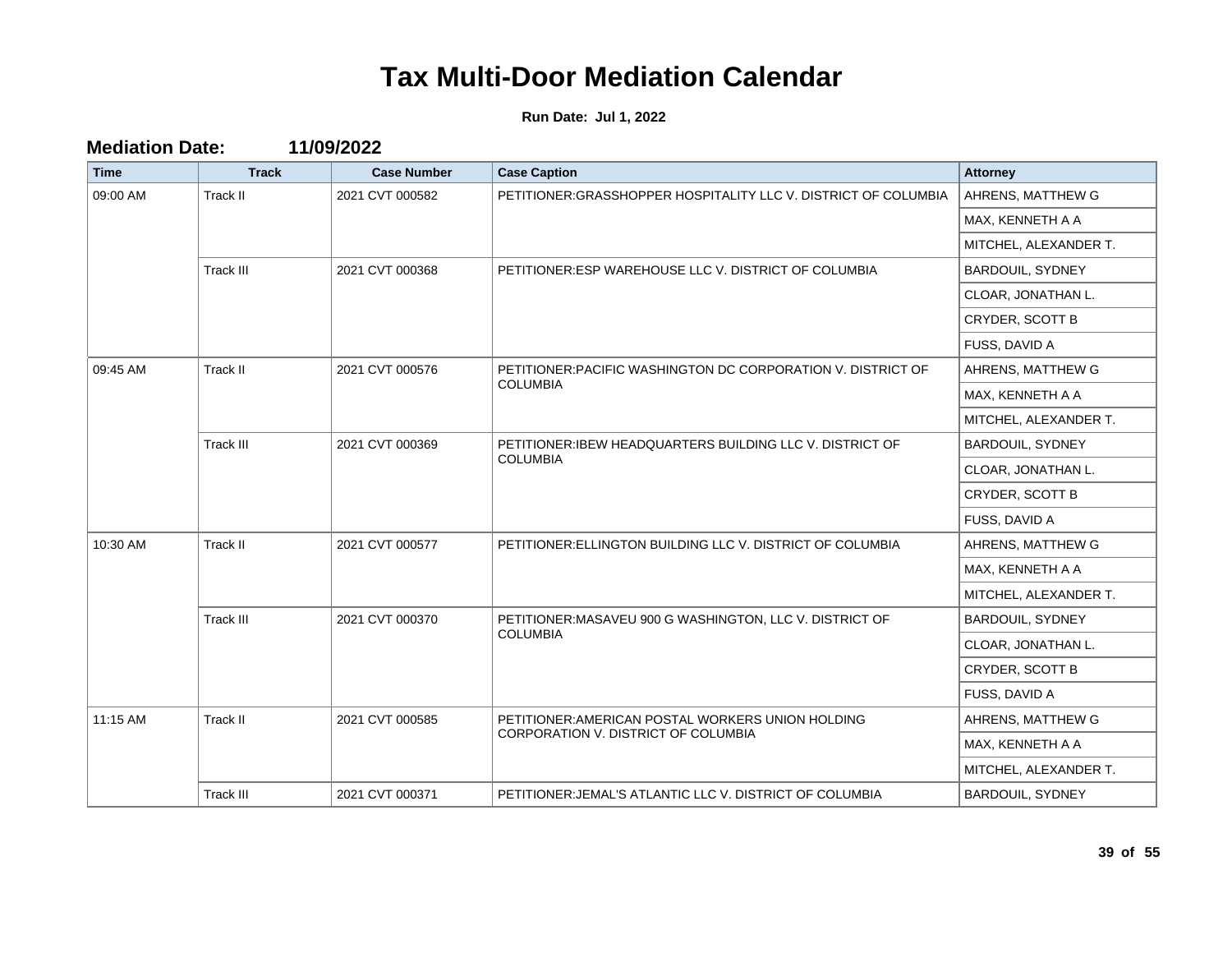| <b>Time</b> | <b>Track</b> | <b>Case Number</b> | <b>Case Caption</b>                                                                           | <b>Attorney</b>         |
|-------------|--------------|--------------------|-----------------------------------------------------------------------------------------------|-------------------------|
| 11:15 AM    | Track III    | 2021 CVT 000371    | PETITIONER: JEMAL'S ATLANTIC LLC V. DISTRICT OF COLUMBIA                                      | CLOAR, JONATHAN L.      |
|             |              |                    |                                                                                               | CRYDER, SCOTT B         |
|             |              |                    |                                                                                               | FUSS, DAVID A           |
| 01:00 PM    | Track II     | 2021 CVT 000355    | PETITIONER: JEMAL'S CAYRE WOODIES LIMITED LIABILITY COMPANY V.<br><b>DISTRICT OF COLUMBIA</b> | CRYDER, SCOTT B         |
|             | Track III    | 2021 CVT 000386    | PETITIONER: LCPC LAFAYETTE PROPERTY LLC V. DISTRICT OF COLUMBIA                               | <b>BARDOUIL, SYDNEY</b> |
|             |              |                    |                                                                                               | CLOAR, JONATHAN L.      |
|             |              |                    |                                                                                               | CRYDER, SCOTT B         |
|             |              |                    |                                                                                               | FUSS, DAVID A           |
| 01:45 PM    | Track III    | 2021 CVT 000387    | PETITIONER: JAGUAR PROPERTIES LLC V. DISTRICT OF COLUMBIA                                     | BARDOUIL, SYDNEY        |
|             |              |                    |                                                                                               | CLOAR, JONATHAN L.      |
|             |              |                    |                                                                                               | CRYDER, SCOTT B         |
|             |              |                    |                                                                                               | FUSS, DAVID A           |
|             | Track II     | 2021 CVT 000356    | PETITIONER:1129 20TH STREET NW OWNER LLC V. DISTRICT OF                                       | BARDOUIL, SYDNEY        |
|             |              |                    | <b>COLUMBIA</b>                                                                               | CLOAR, JONATHAN L.      |
|             |              |                    |                                                                                               | CRYDER, SCOTT B         |
|             |              |                    |                                                                                               | FUSS, DAVID A           |
| 02:30 PM    | Track III    | 2021 CVT 000388    | PETITIONER: CNBB OWNER LLC V. DISTRICT OF COLUMBIA                                            | BARDOUIL, SYDNEY        |
|             |              |                    |                                                                                               | CLOAR, JONATHAN L.      |
|             |              |                    |                                                                                               | CRYDER, SCOTT B         |
|             |              |                    |                                                                                               | FUSS, DAVID A           |
|             | Track II     | 2021 CVT 000357    | PETITIONER:1200 17TH STREET INVESTORS LLC V. DISTRICT OF                                      | BARDOUIL, SYDNEY        |
|             |              |                    | <b>COLUMBIA</b>                                                                               | CLOAR, JONATHAN L.      |
|             |              |                    |                                                                                               | CRYDER, SCOTT B         |
|             |              |                    |                                                                                               | FUSS, DAVID A           |
| 03:15 PM    | Track III    | 2021 CVT 000389    | PETITIONER:1620 K LLC V. DISTRICT OF COLUMBIA                                                 | BARDOUIL, SYDNEY        |
|             |              |                    |                                                                                               | CLOAR, JONATHAN L.      |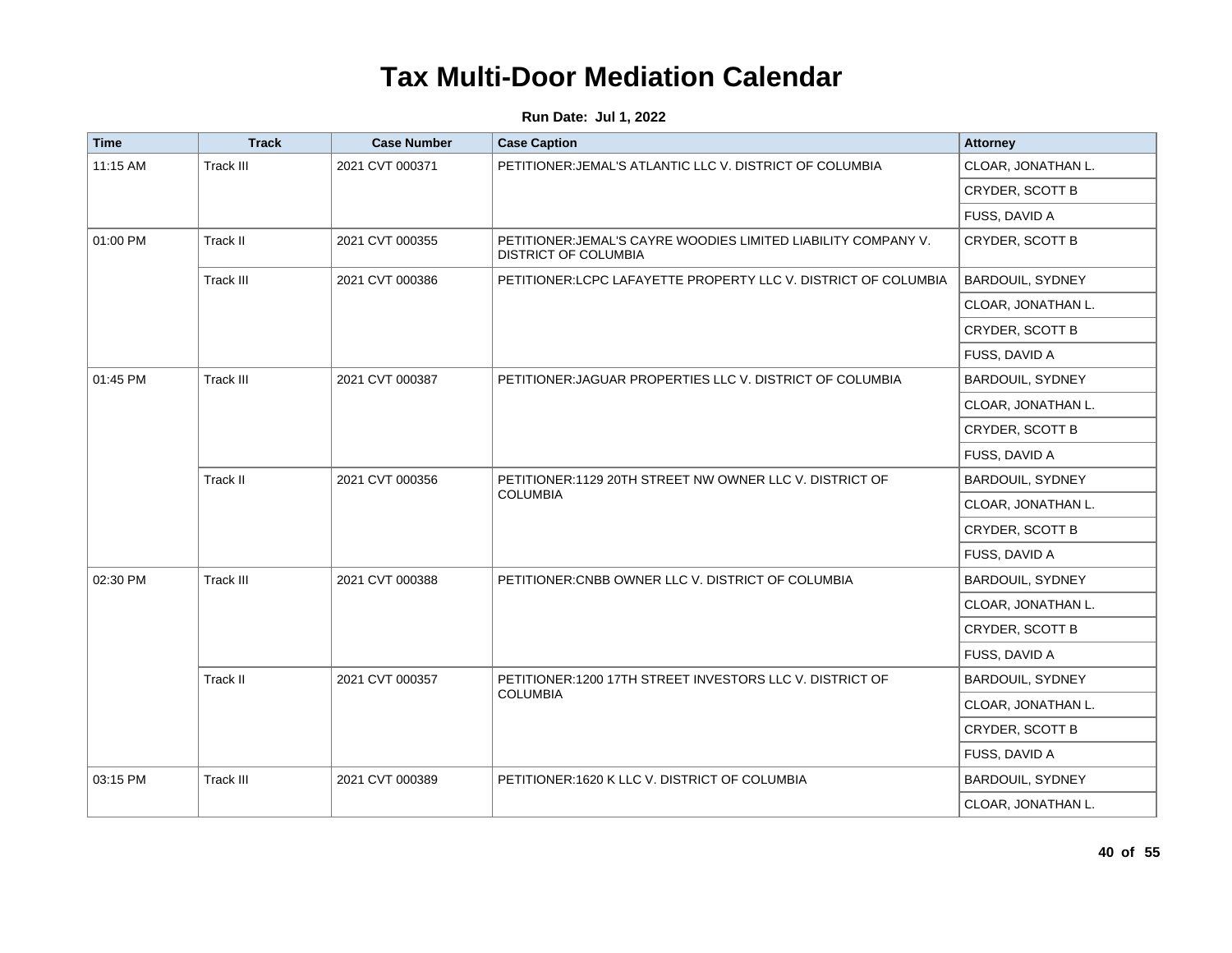| <b>Time</b> | Track     | <b>Case Number</b> | <b>Case Caption</b>                                               | <b>Attorney</b>         |
|-------------|-----------|--------------------|-------------------------------------------------------------------|-------------------------|
| 03:15 PM    | Track III | 2021 CVT 000389    | PETITIONER:1620 K LLC V. DISTRICT OF COLUMBIA                     | CRYDER, SCOTT B         |
|             |           |                    |                                                                   | FUSS, DAVID A           |
|             | Track II  | 2021 CVT 000358    | PETITIONER:1301 TRUSTEE, LLC AS TRUSTEE OF 1301 TRUST V. DISTRICT | <b>BARDOUIL, SYDNEY</b> |
|             |           | <b>OF COLUMBIA</b> | CLOAR, JONATHAN L.                                                |                         |
|             |           |                    | CRYDER, SCOTT B                                                   |                         |
|             |           |                    |                                                                   | FUSS, DAVID A           |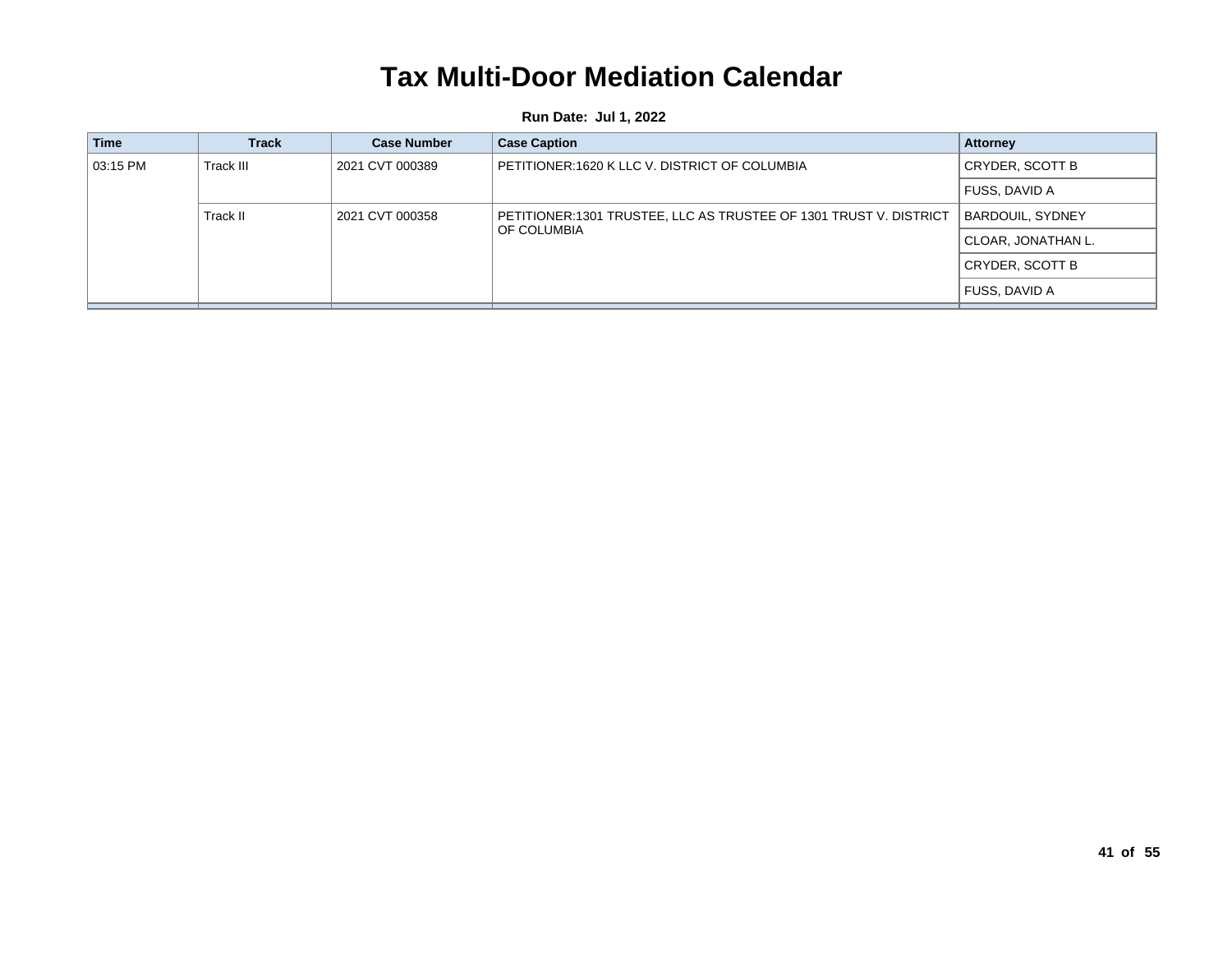| <b>Time</b> | <b>Track</b>     | <b>Case Number</b> | <b>Case Caption</b>                                                                       | <b>Attorney</b>         |
|-------------|------------------|--------------------|-------------------------------------------------------------------------------------------|-------------------------|
| 09:00 AM    | Track III        | 2021 CVT 000405    | PETITIONER: JEMALS JEFFERSON LP V. DISTRICT OF COLUMBIA                                   | BARDOUIL, SYDNEY        |
|             |                  |                    |                                                                                           | CLOAR, JONATHAN L.      |
|             |                  |                    |                                                                                           | CRYDER, SCOTT B         |
|             |                  |                    |                                                                                           | FUSS, DAVID A           |
|             | Track II         | 2021 CVT 000586    | PETITIONER: 717 14TH STREET LLC V. DISTRICT OF COLUMBIA                                   | AHRENS, MATTHEW G       |
|             |                  |                    |                                                                                           | MAX, KENNETH A A        |
|             |                  |                    |                                                                                           | MITCHEL, ALEXANDER T.   |
| 09:45 AM    | <b>Track III</b> | 2021 CVT 000406    | PETITIONER: JEMAL'S ORME LLC V. DISTRICT OF COLUMBIA                                      | <b>BARDOUIL, SYDNEY</b> |
|             |                  |                    |                                                                                           | CLOAR, JONATHAN L.      |
|             |                  |                    |                                                                                           | CRYDER, SCOTT B         |
|             |                  |                    |                                                                                           | FUSS, DAVID A           |
|             | Track II         | Space Available    |                                                                                           |                         |
| 10:30 AM    | Track III        | 2021 CVT 000407    | PETITIONER: NATIONAL GRANGE OF THE PATRONS OF HUSBANDRY V.<br><b>DISTRICT OF COLUMBIA</b> | BARDOUIL, SYDNEY        |
|             |                  |                    |                                                                                           | CLOAR, JONATHAN L.      |
|             |                  |                    |                                                                                           | CRYDER, SCOTT B         |
|             |                  |                    |                                                                                           | FUSS, DAVID A           |
|             | Track II         | Space Available    |                                                                                           |                         |
| 11:15 AM    | Track III        | 2021 CVT 000408    | PETITIONER:1717 PENNSYLVANIA AVENUE LLC V. DISTRICT OF COLUMBIA                           | <b>BARDOUIL, SYDNEY</b> |
|             |                  |                    |                                                                                           | CLOAR, JONATHAN L.      |
|             |                  |                    |                                                                                           | CRYDER, SCOTT B         |
|             |                  |                    |                                                                                           | FUSS, DAVID A           |
|             | Track II         | Space Available    |                                                                                           |                         |
| 01:00 PM    | Track II         | 2021 CVT 000360    | PETITIONER: JEMAL'S DUPONT LLC V. DISTRICT OF COLUMBIA                                    | <b>BARDOUIL, SYDNEY</b> |
|             |                  |                    |                                                                                           | CLOAR, JONATHAN L.      |
|             |                  |                    |                                                                                           | CRYDER, SCOTT B         |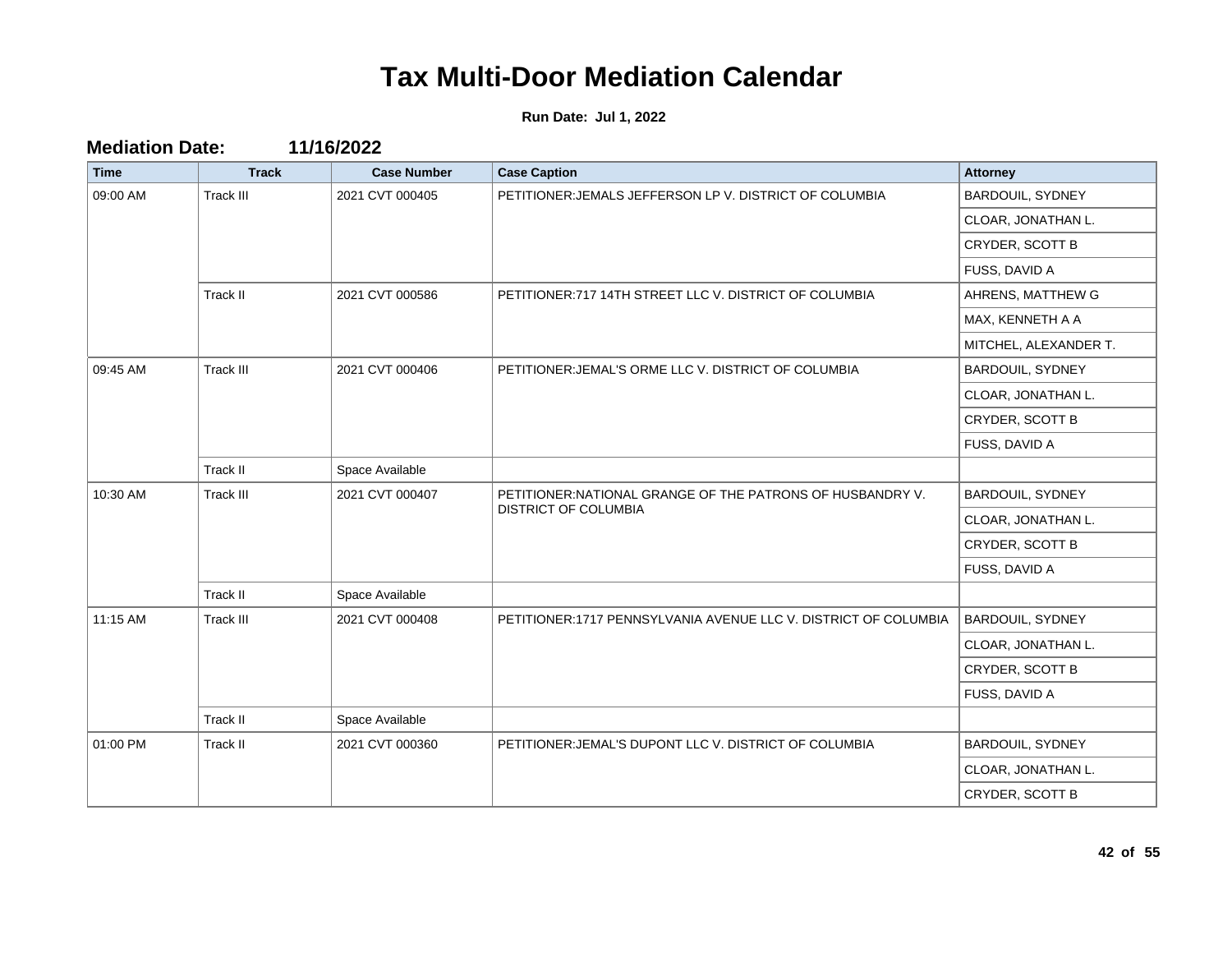| <b>Time</b> | <b>Track</b> | <b>Case Number</b> | <b>Case Caption</b>                                                                                                                                                                                                                                                                                                                                                                                                                                                                                                                                                                                                                                                                                                                                                                                                                                                                                          | <b>Attorney</b>         |
|-------------|--------------|--------------------|--------------------------------------------------------------------------------------------------------------------------------------------------------------------------------------------------------------------------------------------------------------------------------------------------------------------------------------------------------------------------------------------------------------------------------------------------------------------------------------------------------------------------------------------------------------------------------------------------------------------------------------------------------------------------------------------------------------------------------------------------------------------------------------------------------------------------------------------------------------------------------------------------------------|-------------------------|
| 01:00 PM    | Track II     | 2021 CVT 000360    | PETITIONER: JEMAL'S DUPONT LLC V. DISTRICT OF COLUMBIA                                                                                                                                                                                                                                                                                                                                                                                                                                                                                                                                                                                                                                                                                                                                                                                                                                                       | FUSS, DAVID A           |
|             | Track III    | 2021 CVT 000390    | PETITIONER: NORTHWESTERN DEVELOPMENT COMPANY V. DISTRICT OF                                                                                                                                                                                                                                                                                                                                                                                                                                                                                                                                                                                                                                                                                                                                                                                                                                                  | <b>BARDOUIL, SYDNEY</b> |
|             |              |                    |                                                                                                                                                                                                                                                                                                                                                                                                                                                                                                                                                                                                                                                                                                                                                                                                                                                                                                              | CLOAR, JONATHAN L.      |
|             |              |                    | <b>COLUMBIA</b><br>CRYDER, SCOTT B<br>FUSS, DAVID A<br>PETITIONER:1722 EYE STREET ASSOCIATES LIMITED PARTNERSHIP V.<br>BARDOUIL, SYDNEY<br><b>DISTRICT OF COLUMBIA</b><br>CLOAR, JONATHAN L.<br>CRYDER, SCOTT B<br>FUSS, DAVID A<br>BARDOUIL, SYDNEY<br>PETITIONER: CALVERT HOUSE ASSOCIATES LLC V. DISTRICT OF<br><b>COLUMBIA</b><br>CLOAR, JONATHAN L.<br>CRYDER, SCOTT B<br>FUSS, DAVID A<br>PETITIONER: RAR2 1800 K ST NW DC INC. V. DISTRICT OF COLUMBIA<br><b>BARDOUIL, SYDNEY</b><br>CLOAR, JONATHAN L.<br>CRYDER, SCOTT B<br>FUSS, DAVID A<br>PETITIONER: SIDWELL FRIENDS SCHOOL V. DISTRICT OF COLUMBIA<br>BARDOUIL, SYDNEY<br>CLOAR, JONATHAN L.<br>CRYDER, SCOTT B<br>FUSS, DAVID A<br>PETITIONER: CAPITOL CROSSING I LLC V. DISTRICT OF COLUMBIA<br>CRYDER, SCOTT B<br>PETITIONER: NATIONAL ASSOCIATION OF REALTORS, V. DISTRICT OF<br>BARDOUIL, SYDNEY<br><b>COLUMBIA</b><br>CLOAR, JONATHAN L. |                         |
|             |              |                    |                                                                                                                                                                                                                                                                                                                                                                                                                                                                                                                                                                                                                                                                                                                                                                                                                                                                                                              |                         |
| 01:45 PM    | Track II     | 2021 CVT 000361    |                                                                                                                                                                                                                                                                                                                                                                                                                                                                                                                                                                                                                                                                                                                                                                                                                                                                                                              |                         |
|             |              |                    |                                                                                                                                                                                                                                                                                                                                                                                                                                                                                                                                                                                                                                                                                                                                                                                                                                                                                                              |                         |
|             |              |                    |                                                                                                                                                                                                                                                                                                                                                                                                                                                                                                                                                                                                                                                                                                                                                                                                                                                                                                              |                         |
|             |              |                    |                                                                                                                                                                                                                                                                                                                                                                                                                                                                                                                                                                                                                                                                                                                                                                                                                                                                                                              |                         |
|             | Track III    | 2021 CVT 000391    |                                                                                                                                                                                                                                                                                                                                                                                                                                                                                                                                                                                                                                                                                                                                                                                                                                                                                                              |                         |
|             |              |                    |                                                                                                                                                                                                                                                                                                                                                                                                                                                                                                                                                                                                                                                                                                                                                                                                                                                                                                              |                         |
|             |              |                    |                                                                                                                                                                                                                                                                                                                                                                                                                                                                                                                                                                                                                                                                                                                                                                                                                                                                                                              |                         |
|             |              |                    |                                                                                                                                                                                                                                                                                                                                                                                                                                                                                                                                                                                                                                                                                                                                                                                                                                                                                                              |                         |
| 02:30 PM    | Track II     | 2021 CVT 000362    |                                                                                                                                                                                                                                                                                                                                                                                                                                                                                                                                                                                                                                                                                                                                                                                                                                                                                                              |                         |
|             |              |                    |                                                                                                                                                                                                                                                                                                                                                                                                                                                                                                                                                                                                                                                                                                                                                                                                                                                                                                              |                         |
|             |              |                    |                                                                                                                                                                                                                                                                                                                                                                                                                                                                                                                                                                                                                                                                                                                                                                                                                                                                                                              |                         |
|             |              |                    |                                                                                                                                                                                                                                                                                                                                                                                                                                                                                                                                                                                                                                                                                                                                                                                                                                                                                                              |                         |
|             | Track III    | 2021 CVT 000392    |                                                                                                                                                                                                                                                                                                                                                                                                                                                                                                                                                                                                                                                                                                                                                                                                                                                                                                              |                         |
|             |              |                    |                                                                                                                                                                                                                                                                                                                                                                                                                                                                                                                                                                                                                                                                                                                                                                                                                                                                                                              |                         |
|             |              |                    |                                                                                                                                                                                                                                                                                                                                                                                                                                                                                                                                                                                                                                                                                                                                                                                                                                                                                                              |                         |
|             |              |                    |                                                                                                                                                                                                                                                                                                                                                                                                                                                                                                                                                                                                                                                                                                                                                                                                                                                                                                              |                         |
| 03:15 PM    | Track II     | 2021 CVT 000363    |                                                                                                                                                                                                                                                                                                                                                                                                                                                                                                                                                                                                                                                                                                                                                                                                                                                                                                              |                         |
|             | Track III    | 2021 CVT 000393    |                                                                                                                                                                                                                                                                                                                                                                                                                                                                                                                                                                                                                                                                                                                                                                                                                                                                                                              |                         |
|             |              |                    |                                                                                                                                                                                                                                                                                                                                                                                                                                                                                                                                                                                                                                                                                                                                                                                                                                                                                                              |                         |
|             |              |                    |                                                                                                                                                                                                                                                                                                                                                                                                                                                                                                                                                                                                                                                                                                                                                                                                                                                                                                              | CRYDER, SCOTT B         |
|             |              |                    |                                                                                                                                                                                                                                                                                                                                                                                                                                                                                                                                                                                                                                                                                                                                                                                                                                                                                                              | FUSS, DAVID A           |
|             |              |                    |                                                                                                                                                                                                                                                                                                                                                                                                                                                                                                                                                                                                                                                                                                                                                                                                                                                                                                              |                         |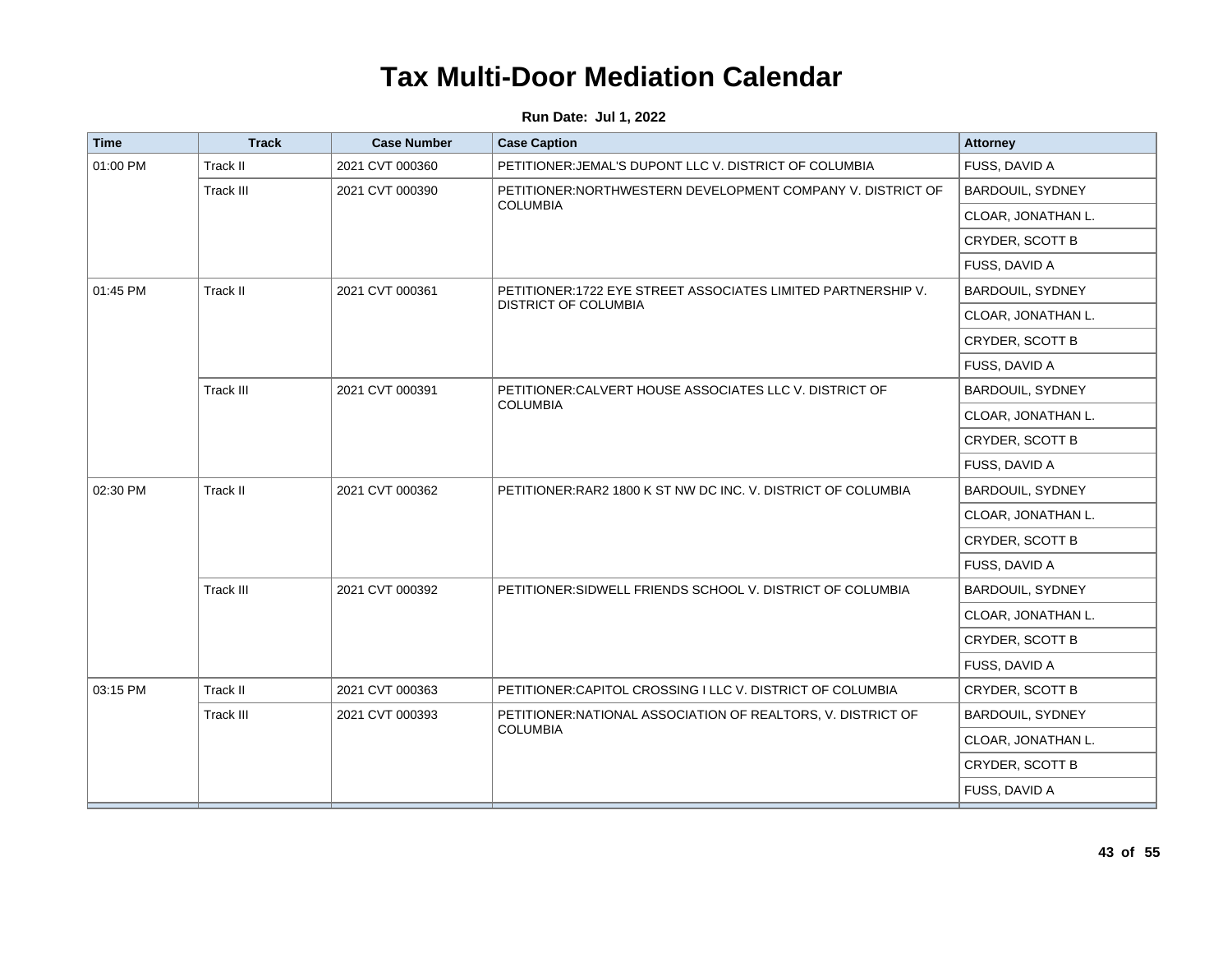| <b>Time</b> | <b>Track</b> | <b>Case Number</b> | <b>Case Caption</b> | <b>Attorney</b> |
|-------------|--------------|--------------------|---------------------|-----------------|
| 09:00 AM    | Track II     | Space Available    |                     |                 |
|             | Track III    | Space Available    |                     |                 |
| 09:45 AM    | Track II     | Space Available    |                     |                 |
|             | Track III    | Space Available    |                     |                 |
| 10:30 AM    | Track II     | Space Available    |                     |                 |
|             | Track III    | Space Available    |                     |                 |
| 11:15 AM    | Track II     | Space Available    |                     |                 |
|             | Track III    | Space Available    |                     |                 |
| 01:00 PM    | Track II     | Space Available    |                     |                 |
|             | Track III    | Space Available    |                     |                 |
| 01:45 PM    | Track II     | Space Available    |                     |                 |
|             | Track III    | Space Available    |                     |                 |
| 02:30 PM    | Track II     | Space Available    |                     |                 |
|             | Track III    | Space Available    |                     |                 |
| 03:15 PM    | Track II     | Space Available    |                     |                 |
|             | Track III    | Space Available    |                     |                 |
|             |              |                    |                     |                 |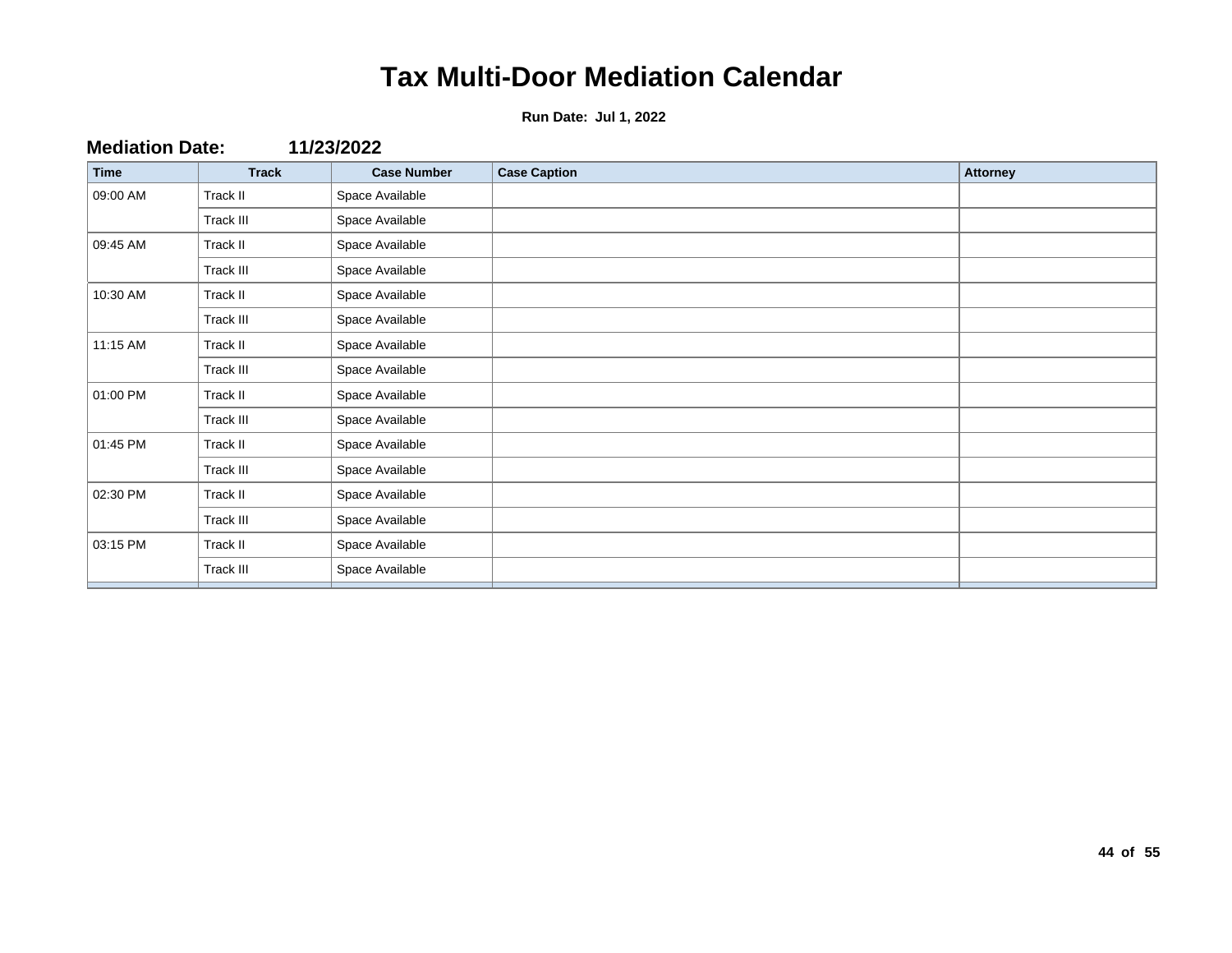| <b>Time</b> | <b>Track</b>     | <b>Case Number</b> | <b>Case Caption</b>                                                              | <b>Attorney</b>         |
|-------------|------------------|--------------------|----------------------------------------------------------------------------------|-------------------------|
| 09:00 AM    | <b>Track III</b> | 2021 CVT 000410    | PETITIONER: NINA JO ASSOCIATES LLC V. DISTRICT OF COLUMBIA                       | BARDOUIL, SYDNEY        |
|             |                  |                    |                                                                                  | CLOAR, JONATHAN L.      |
|             |                  |                    |                                                                                  | CRYDER, SCOTT B         |
|             |                  |                    |                                                                                  | FUSS, DAVID A           |
|             | Track II         | Space Available    |                                                                                  |                         |
| 09:45 AM    | <b>Track III</b> | 2021 CVT 000411    | PETITIONER: 2121 K LLC V. DISTRICT OF COLUMBIA                                   | BARDOUIL, SYDNEY        |
|             |                  |                    |                                                                                  | CLOAR, JONATHAN L.      |
|             |                  |                    |                                                                                  | CRYDER, SCOTT B         |
|             |                  |                    |                                                                                  | FUSS, DAVID A           |
|             | Track II         | Space Available    |                                                                                  |                         |
| 10:30 AM    | <b>Track III</b> | 2021 CVT 000415    | PETITIONER: JEMAL'S CHINATOWN HOLDINGS LLC V. DISTRICT OF<br><b>COLUMBIA</b>     | BARDOUIL, SYDNEY        |
|             |                  |                    |                                                                                  | CLOAR, JONATHAN L.      |
|             |                  |                    |                                                                                  | CRYDER, SCOTT B         |
|             |                  |                    |                                                                                  | FUSS, DAVID A           |
|             | Track II         | Space Available    |                                                                                  |                         |
| 11:15 AM    | <b>Track III</b> | 2021 CVT 000416    | PETITIONER: JEMAL'S ACTION JACKSON, LLC V. DISTRICT OF COLUMBIA                  | BARDOUIL, SYDNEY        |
|             |                  |                    |                                                                                  | CLOAR, JONATHAN L.      |
|             |                  |                    |                                                                                  | CRYDER, SCOTT B         |
|             |                  |                    |                                                                                  | FUSS, DAVID A           |
|             | Track II         | Space Available    |                                                                                  |                         |
| 01:00 PM    | Track II         | 2021 CVT 000364    | PETITIONER: DHP 2131 K ST., LLC V. DISTRICT OF COLUMBIA                          | <b>BARDOUIL, SYDNEY</b> |
|             |                  |                    |                                                                                  | CLOAR, JONATHAN L.      |
|             |                  |                    |                                                                                  | CRYDER, SCOTT B         |
|             |                  |                    |                                                                                  | FUSS, DAVID A           |
|             | <b>Track III</b> | 2021 CVT 000394    | PETITIONER: C L NORRIS TRUSTEES & J S NORRIS TRUSTEES V. DISTRICT<br>OF COLUMBIA | BARDOUIL, SYDNEY        |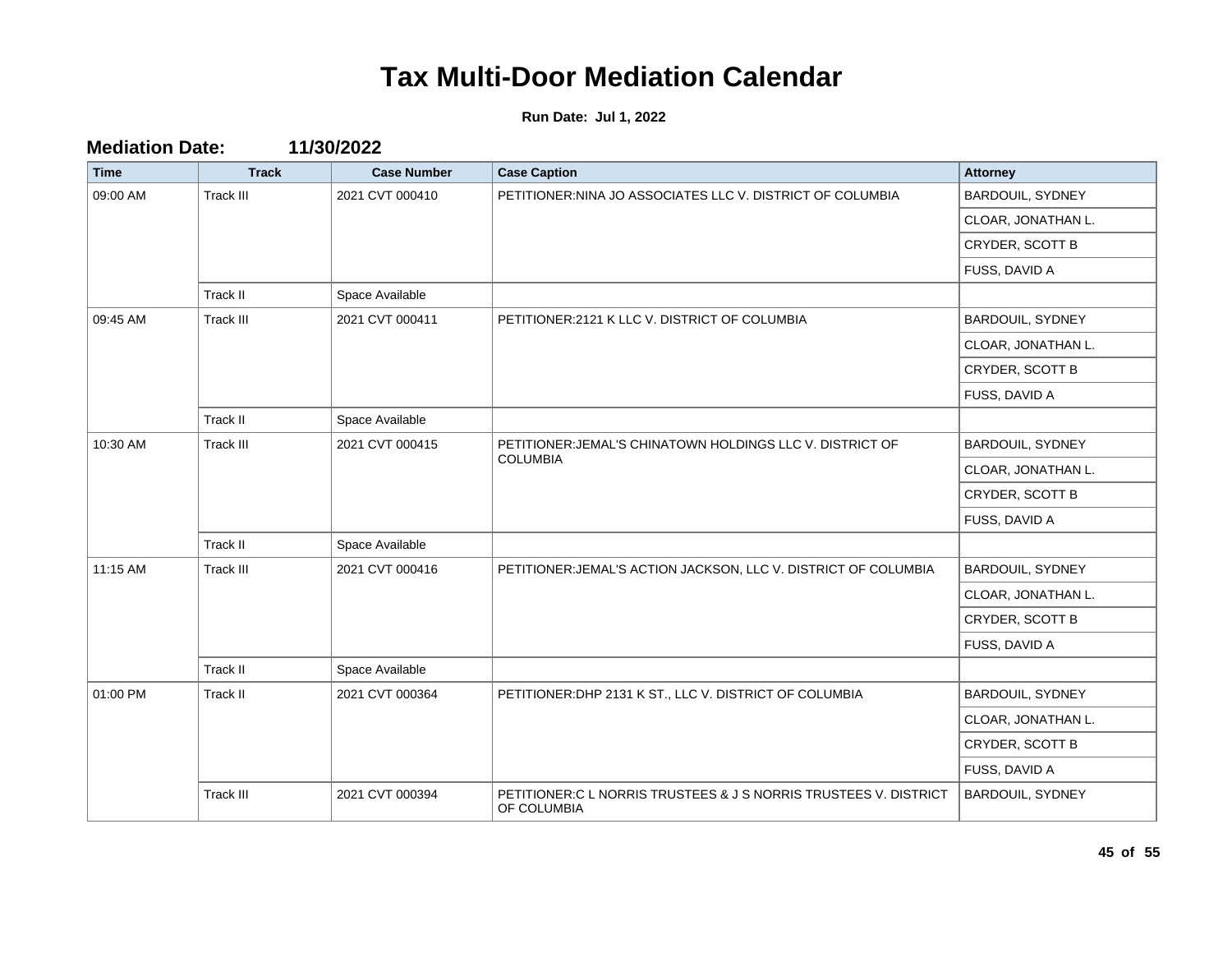| <b>Time</b> | <b>Track</b> | <b>Case Number</b> | <b>Case Caption</b>                                               | <b>Attorney</b>    |
|-------------|--------------|--------------------|-------------------------------------------------------------------|--------------------|
| 01:00 PM    | Track III    | 2021 CVT 000394    | PETITIONER: C L NORRIS TRUSTEES & J S NORRIS TRUSTEES V. DISTRICT | CLOAR, JONATHAN L. |
|             |              |                    | OF COLUMBIA                                                       | CRYDER, SCOTT B    |
|             |              |                    |                                                                   | FUSS, DAVID A      |
| 01:45 PM    | Track III    | 2021 CVT 000395    | PETITIONER: BFP 701 9TH CO LLC V. DISTRICT OF COLUMBIA            | BARDOUIL, SYDNEY   |
|             |              |                    |                                                                   | CLOAR, JONATHAN L. |
|             |              |                    |                                                                   | CRYDER, SCOTT B    |
|             |              |                    |                                                                   | FUSS, DAVID A      |
|             | Track II     | 2021 CVT 000402    | PETITIONER:1000 VERMONT AVENUE SPE LLC V. DISTRICT OF COLUMBIA    | BARDOUIL, SYDNEY   |
|             |              |                    |                                                                   | CLOAR, JONATHAN L. |
|             |              |                    |                                                                   | CRYDER, SCOTT B    |
|             |              |                    |                                                                   | FUSS, DAVID A      |
| 02:30 PM    | Track III    | 2021 CVT 000396    | PETITIONER: WASHINGTON DC V FGF, LLC V. DISTRICT OF COLUMBIA      | BARDOUIL, SYDNEY   |
|             |              |                    |                                                                   | CLOAR, JONATHAN L. |
|             |              |                    |                                                                   | CRYDER, SCOTT B    |
|             |              |                    |                                                                   | FUSS, DAVID A      |
|             | Track II     | 2021 CVT 000409    | PETITIONER: 1776 EYE SPE LLC V. DISTRICT OF COLUMBIA              | BARDOUIL, SYDNEY   |
|             |              |                    |                                                                   | CLOAR, JONATHAN L. |
|             |              |                    |                                                                   | CRYDER, SCOTT B    |
|             |              |                    |                                                                   | FUSS, DAVID A      |
| 03:15 PM    | Track III    | 2021 CVT 000165    | PETITIONER:1111 PENN PROPERTY CORP. V. DISTRICT OF COLUMBIA       | BARDOUIL, SYDNEY   |
|             |              |                    |                                                                   | CLOAR, JONATHAN L. |
|             |              |                    |                                                                   | CRYDER, SCOTT B    |
|             |              |                    |                                                                   | FUSS, DAVID A      |
|             | Track II     | 2021 CVT 000412    | PETITIONER: UNIZO REAL ESTATE DC SIX, LLC V. DISTRICT OF COLUMBIA | BARDOUIL, SYDNEY   |
|             |              |                    |                                                                   | CLOAR, JONATHAN L. |
|             |              |                    |                                                                   | CRYDER, SCOTT B    |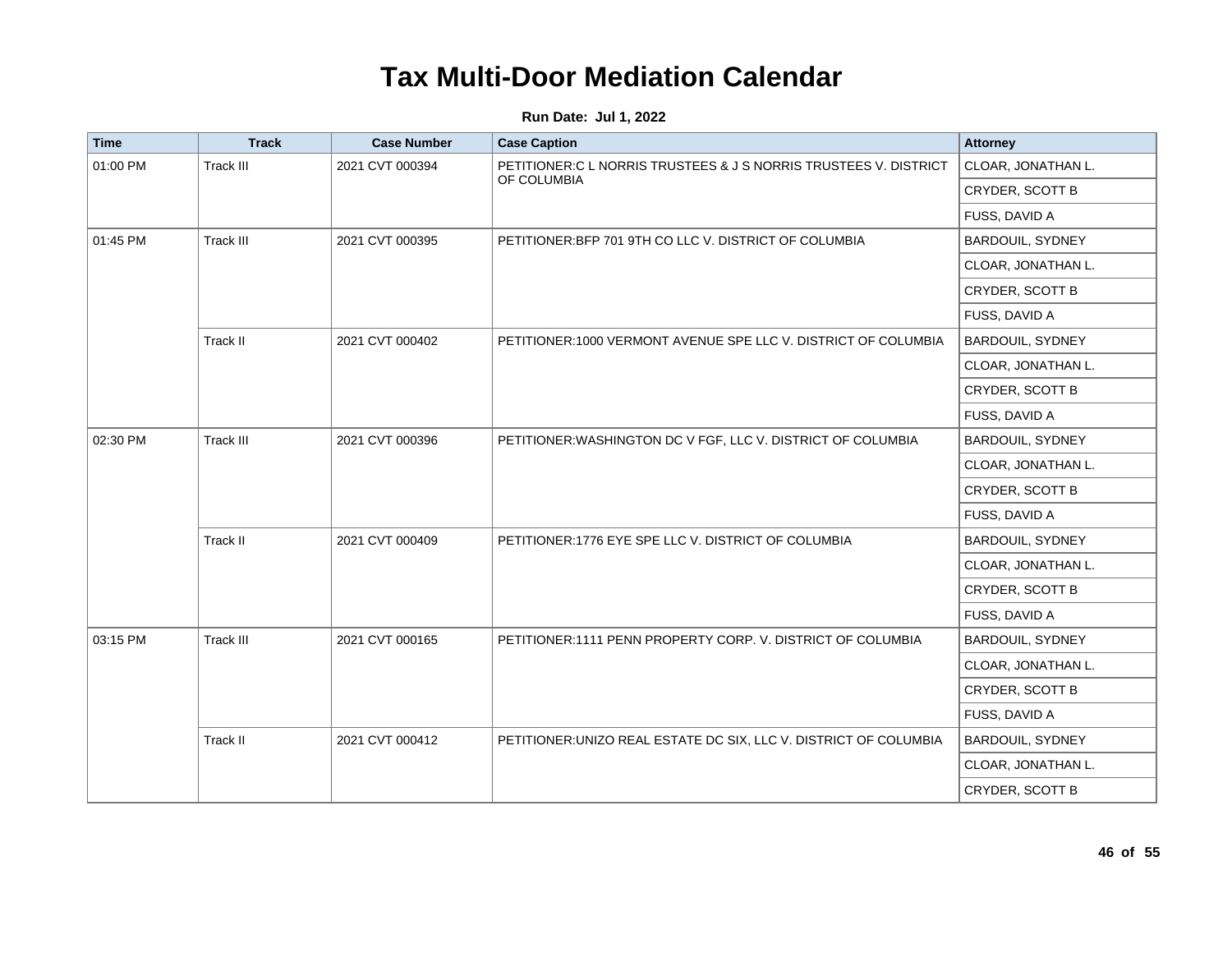| Time                | <b>Track</b> | <b>Case Number</b>                     | <b>Case Caption</b>                                                                                     | <b>Attorney</b>   |
|---------------------|--------------|----------------------------------------|---------------------------------------------------------------------------------------------------------|-------------------|
| $^{\circ}$ 03:15 PM | ⊺Track ı.    | $\bigcap \{T\}$<br>Г 000412<br>2021 CV | '. DISTRICT OF COLUMBIA<br>IONER:UNIZO REAL ESTATE DC SIX.<br>$\sqrt{2}$<br>$\blacksquare$ DET<br>LLG V | ≀ FUSS<br>DAVID A |
|                     |              |                                        |                                                                                                         |                   |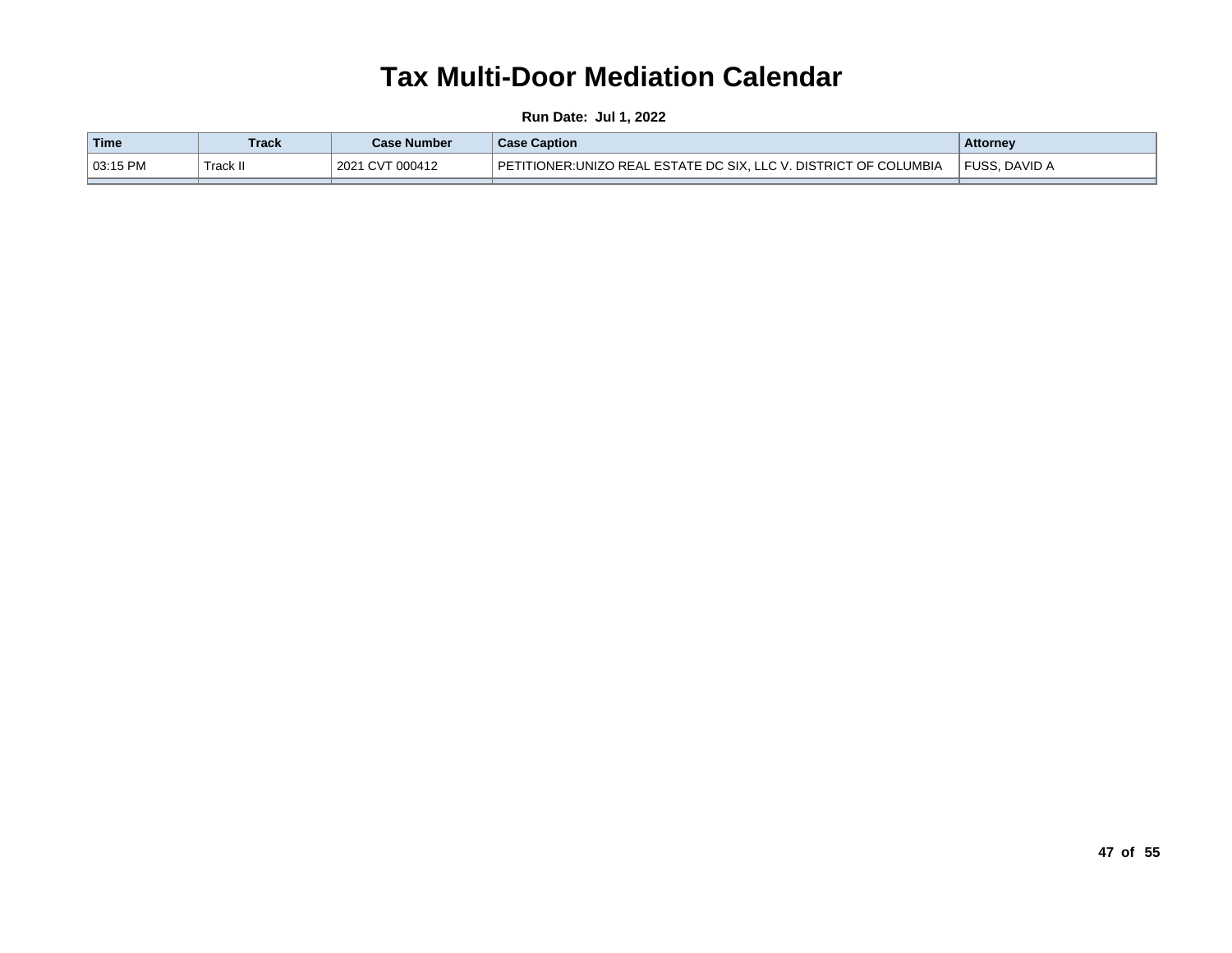| <b>Time</b> | <b>Track</b>     | <b>Case Number</b> | <b>Case Caption</b>                                                                | <b>Attorney</b>         |
|-------------|------------------|--------------------|------------------------------------------------------------------------------------|-------------------------|
| 09:00 AM    | <b>Track III</b> | 2021 CVT 000417    | PETITIONER: SQUARE 369 RESIDENCES SPE LLC V. DISTRICT OF<br><b>COLUMBIA</b>        | BARDOUIL, SYDNEY        |
|             |                  |                    |                                                                                    | CLOAR, JONATHAN L.      |
|             |                  |                    |                                                                                    | <b>CRYDER, SCOTT B</b>  |
|             |                  |                    |                                                                                    | FUSS, DAVID A           |
|             | Track II         | Space Available    |                                                                                    |                         |
| 09:45 AM    | <b>Track III</b> | 2021 CVT 000118    | PETITIONER: CCDC OFFICE LLC V. DISTRICT OF COLUMBIA                                | BARDOUIL, SYDNEY        |
|             |                  |                    |                                                                                    | CLOAR, JONATHAN L.      |
|             |                  |                    |                                                                                    | CRYDER, SCOTT B         |
|             |                  |                    |                                                                                    | FUSS, DAVID A           |
|             | Track II         | Space Available    |                                                                                    |                         |
| 10:30 AM    | <b>Track III</b> | 2021 CVT 000120    | PETITIONER: JEMAL'S HISTORIC ROW LLC V. DISTRICT OF COLUMBIA                       | BARDOUIL, SYDNEY        |
|             |                  |                    |                                                                                    | CLOAR, JONATHAN L.      |
|             |                  |                    |                                                                                    | <b>CRYDER, SCOTT B</b>  |
|             |                  |                    |                                                                                    | FUSS, DAVID A           |
|             | Track II         | Space Available    |                                                                                    |                         |
| 11:15 AM    | <b>Track III</b> | 2021 CVT 000132    | PETITIONER:1991 ACQUISITION FUND NO. 1 LIMITED PARTNERSHIP V.                      | BARDOUIL, SYDNEY        |
|             |                  |                    | <b>DISTRICT OF COLUMBIA</b>                                                        | CLOAR, JONATHAN L.      |
|             |                  |                    |                                                                                    | <b>CRYDER, SCOTT B</b>  |
|             |                  |                    |                                                                                    | FUSS, DAVID A           |
|             | Track II         | Space Available    |                                                                                    |                         |
| 01:00 PM    | <b>Track III</b> | 2021 CVT 000134    | PETITIONER: OXFORD BIT GALLERY PLACE PROPERTY OWNER LLC V.<br>DISTRICT OF COLUMBIA | BARDOUIL, SYDNEY        |
|             |                  |                    |                                                                                    | CLOAR, JONATHAN L.      |
|             |                  |                    |                                                                                    | <b>CRYDER, SCOTT B</b>  |
|             |                  |                    |                                                                                    | FUSS, DAVID A           |
|             | Track II         | 2021 CVT 000413    | PETITIONER: WILSON NPB LLC V. DISTRICT OF COLUMBIA                                 | <b>BARDOUIL, SYDNEY</b> |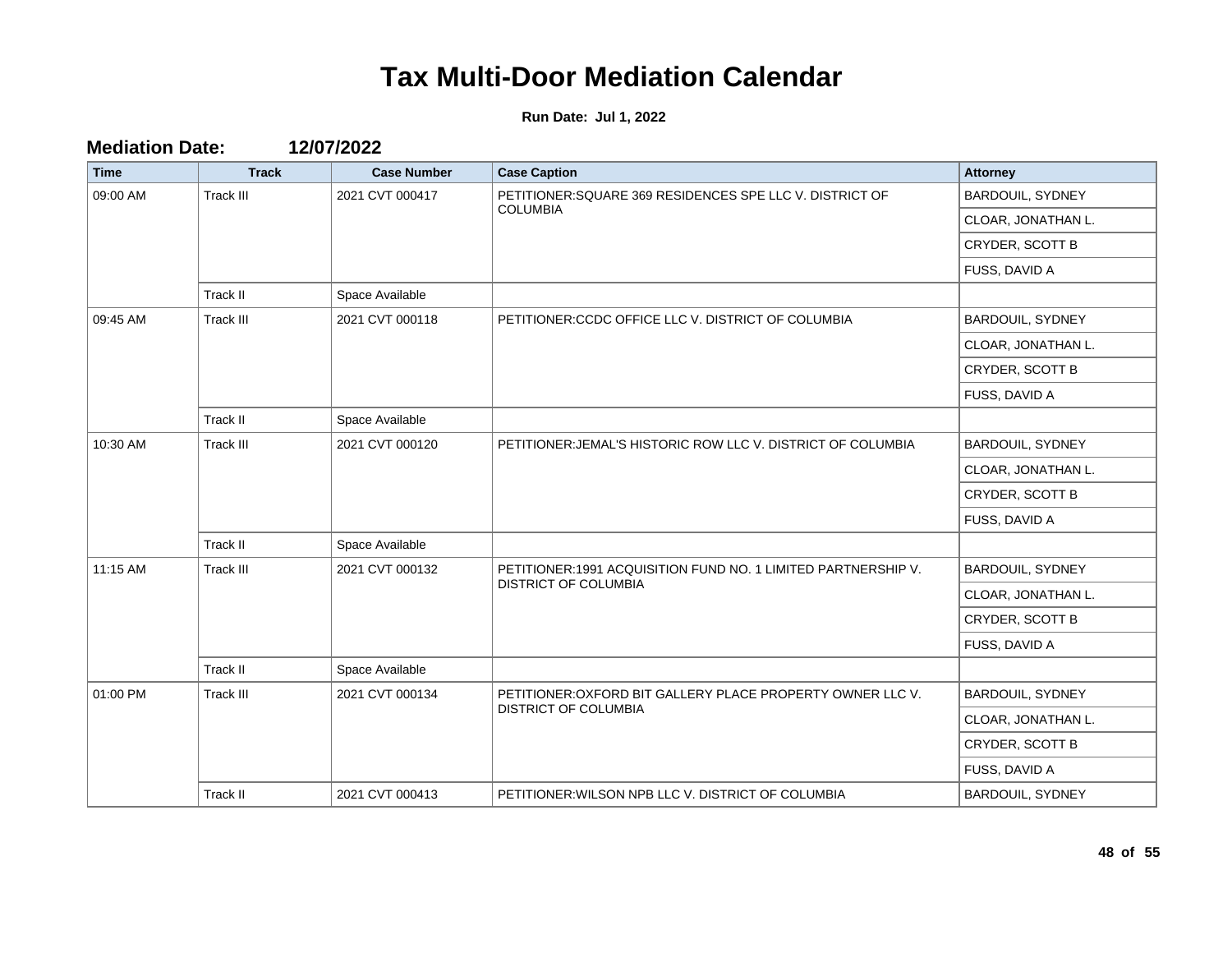| <b>Time</b> | <b>Track</b> | <b>Case Number</b> | <b>Case Caption</b>                                           | <b>Attorney</b>    |
|-------------|--------------|--------------------|---------------------------------------------------------------|--------------------|
| 01:00 PM    | Track II     | 2021 CVT 000413    | PETITIONER: WILSON NPB LLC V. DISTRICT OF COLUMBIA            | CLOAR, JONATHAN L. |
|             |              |                    |                                                               | CRYDER, SCOTT B    |
|             |              |                    |                                                               | FUSS, DAVID A      |
| 01:45 PM    | Track III    | 2021 CVT 000139    | PETITIONER: SHELDON B KAMINS TRUSTEES V. DISTRICT OF COLUMBIA | BARDOUIL, SYDNEY   |
|             |              |                    |                                                               | CLOAR, JONATHAN L. |
|             |              |                    |                                                               | CRYDER, SCOTT B    |
|             |              |                    |                                                               | FUSS, DAVID A      |
|             | Track II     | 2021 CVT 000414    | PETITIONER: STATION TOWNHOUSES LLC V. DISTRICT OF COLUMBIA    | BARDOUIL, SYDNEY   |
|             |              |                    |                                                               | CLOAR, JONATHAN L. |
|             |              |                    |                                                               | CRYDER, SCOTT B    |
|             |              |                    |                                                               | FUSS, DAVID A      |
| 02:30 PM    | Track II     | 2021 CVT 000058    | PETITIONER: CAYRE JEMAL'S NICK LLC V. DISTRICT OF COLUMBIA    | BARDOUIL, SYDNEY   |
|             |              |                    |                                                               | CLOAR, JONATHAN L. |
|             |              |                    |                                                               | CRYDER, SCOTT B    |
|             |              |                    |                                                               | FUSS, DAVID A      |
|             | Track III    | 2021 CVT 000152    | PETITIONER:1015 15TH STREET, INC. V. DISTRICT OF COLUMBIA     | BARDOUIL, SYDNEY   |
|             |              |                    |                                                               | CLOAR, JONATHAN L. |
|             |              |                    |                                                               | CRYDER, SCOTT B    |
|             |              |                    |                                                               | FUSS, DAVID A      |
| 03:15 PM    | Track II     | 2021 CVT 000063    | PETITIONER: CAYRE JEMAL'S NICK LLC DOUGLAS DEVELOPMENT V.     | BARDOUIL, SYDNEY   |
|             |              |                    | <b>DISTRICT OF COLUMBIA</b>                                   | CLOAR, JONATHAN L. |
|             |              |                    |                                                               | CRYDER, SCOTT B    |
|             |              |                    |                                                               | FUSS, DAVID A      |
|             | Track III    | 2021 CVT 000153    | PETITIONER: 440 K STREET LLC V. DISTRICT OF COLUMBIA          | BARDOUIL, SYDNEY   |
|             |              |                    |                                                               | CLOAR, JONATHAN L. |
|             |              |                    |                                                               | CRYDER, SCOTT B    |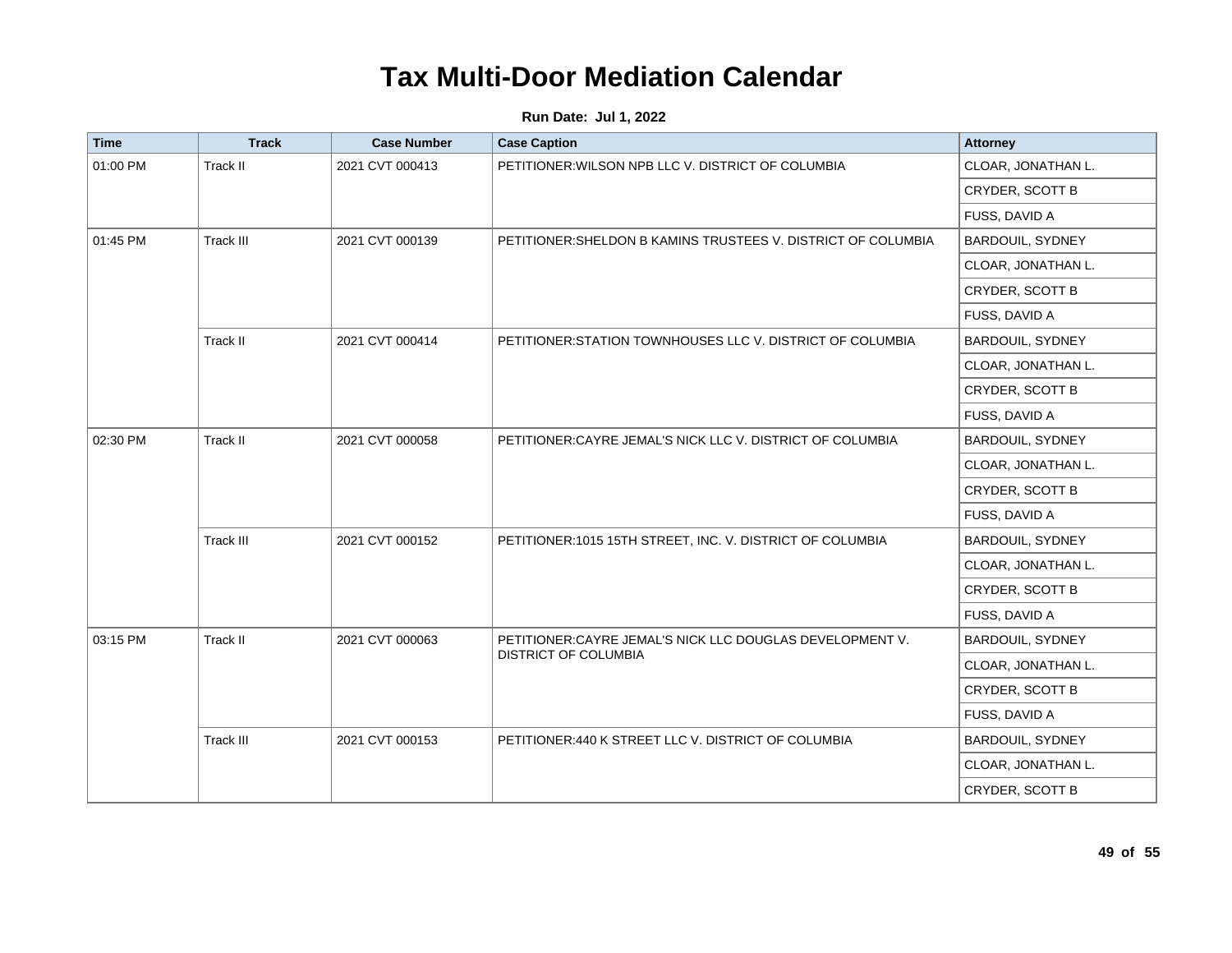| Time       | <b>Track</b> | <b>Case Number</b>    | <b>Case Caption</b>                                                         | <b>Attorney</b>        |
|------------|--------------|-----------------------|-----------------------------------------------------------------------------|------------------------|
| ' 03:15 PM | ∵Track Iı.   | CVT<br>000153<br>2021 | ົີ ∩F COLUMBIA<br>K STREET<br><b>DET</b><br>DISTRICT<br>TIONER:4<br>. 440 K | DAVID A<br><b>FUSS</b> |
|            |              |                       |                                                                             |                        |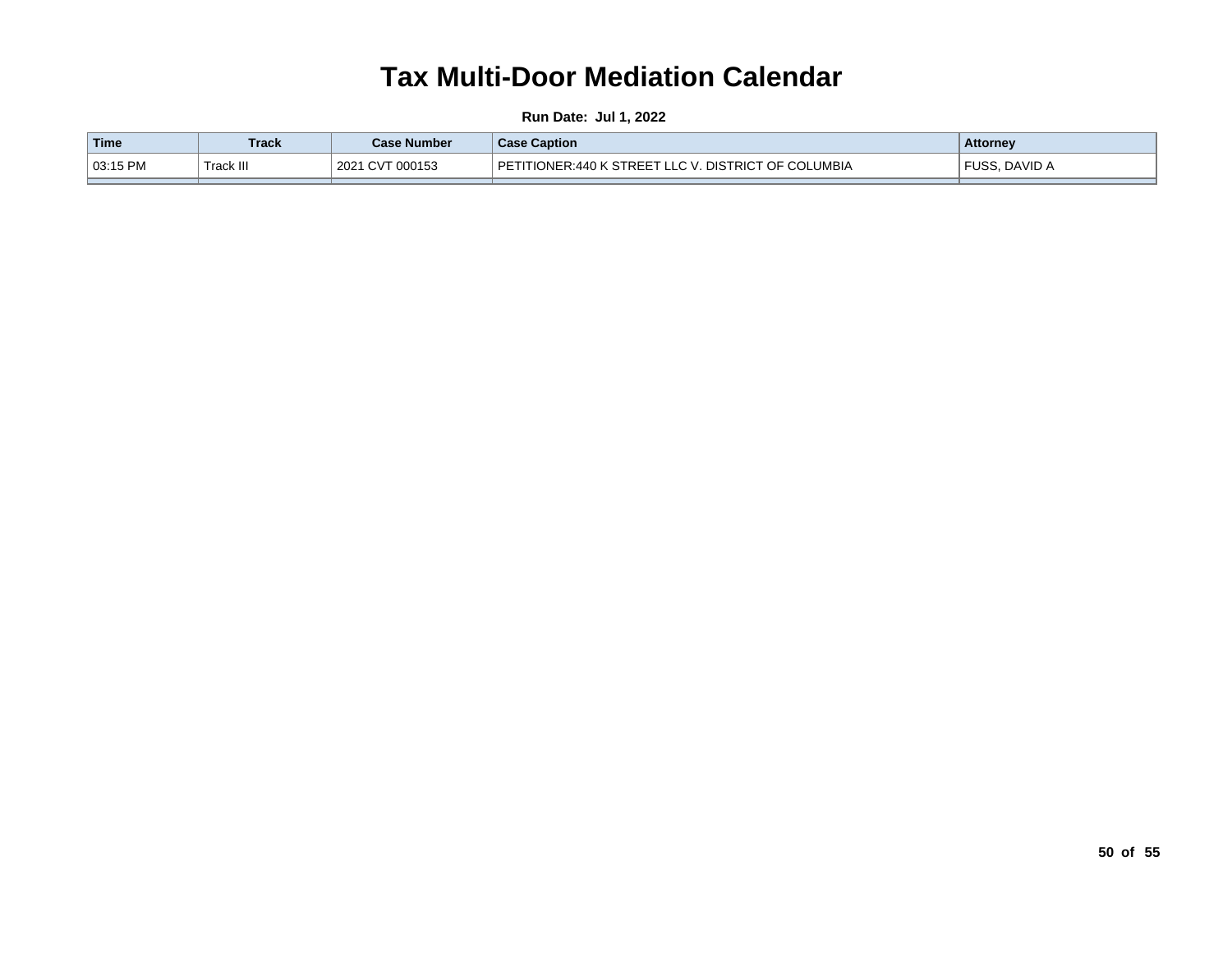| <b>Time</b> | <b>Track</b> | <b>Case Number</b> | <b>Case Caption</b>                                                                          | <b>Attorney</b>         |
|-------------|--------------|--------------------|----------------------------------------------------------------------------------------------|-------------------------|
| 09:00 AM    | Track III    | 2021 CVT 000154    | PETITIONER: JEMALS ALPERSTEIN L.L.C. V. DISTRICT OF COLUMBIA                                 | <b>BARDOUIL, SYDNEY</b> |
|             |              |                    |                                                                                              | CLOAR, JONATHAN L.      |
|             |              |                    |                                                                                              | CRYDER, SCOTT B         |
|             |              |                    |                                                                                              | FUSS, DAVID A           |
|             | Track II     | Space Available    |                                                                                              |                         |
| 09:45 AM    | Track III    | 2021 CVT 000158    | PETITIONER: 400 VIRGINIA AVENUE LLC V. DISTRICT OF COLUMBIA                                  | BARDOUIL, SYDNEY        |
|             |              |                    |                                                                                              | CLOAR, JONATHAN L.      |
|             |              |                    |                                                                                              | <b>CRYDER, SCOTT B</b>  |
|             |              |                    |                                                                                              | FUSS, DAVID A           |
|             | Track II     | Space Available    |                                                                                              |                         |
| 10:30 AM    | Track III    | 2021 CVT 000160    | PETITIONER: FEDERAL CENTER OFFICE ASSOCIATES LLC V. DISTRICT OF<br><b>COLUMBIA</b>           | CLOAR, JONATHAN L.      |
|             |              |                    |                                                                                              | CRYDER, SCOTT B         |
|             |              |                    |                                                                                              | FUSS, DAVID A           |
|             | Track II     | Space Available    |                                                                                              |                         |
| 11:15 AM    | Track III    | 2021 CVT 000161    | PETITIONER: ROCK CREEK PLAZA - WOODNER LIMITED PARTNERSHIP et al.<br>V. DISTRICT OF COLUMBIA | CLOAR, JONATHAN L.      |
|             |              |                    |                                                                                              | CRYDER, SCOTT B         |
|             |              |                    |                                                                                              | FUSS, DAVID A           |
|             | Track II     | Space Available    |                                                                                              |                         |
| 01:00 PM    | Track III    | 2021 CVT 000163    | PETITIONER: ROCK CREEK PLAZA - WOODNER LIMITED PARTNERSHIP et al.<br>V. DISTRICT OF COLUMBIA | <b>BARDOUIL, SYDNEY</b> |
|             |              |                    |                                                                                              | CLOAR, JONATHAN L.      |
|             |              |                    |                                                                                              | <b>CRYDER, SCOTT B</b>  |
|             |              |                    |                                                                                              | FUSS, DAVID A           |
|             | Track II     | 2021 CVT 000424    | PETITIONER: NEW JERSEY AT HILLC V. DISTRICT OF COLUMBIA                                      | BARDOUIL, SYDNEY        |
|             |              |                    |                                                                                              | CLOAR, JONATHAN L.      |
|             |              |                    |                                                                                              | CRYDER, SCOTT B         |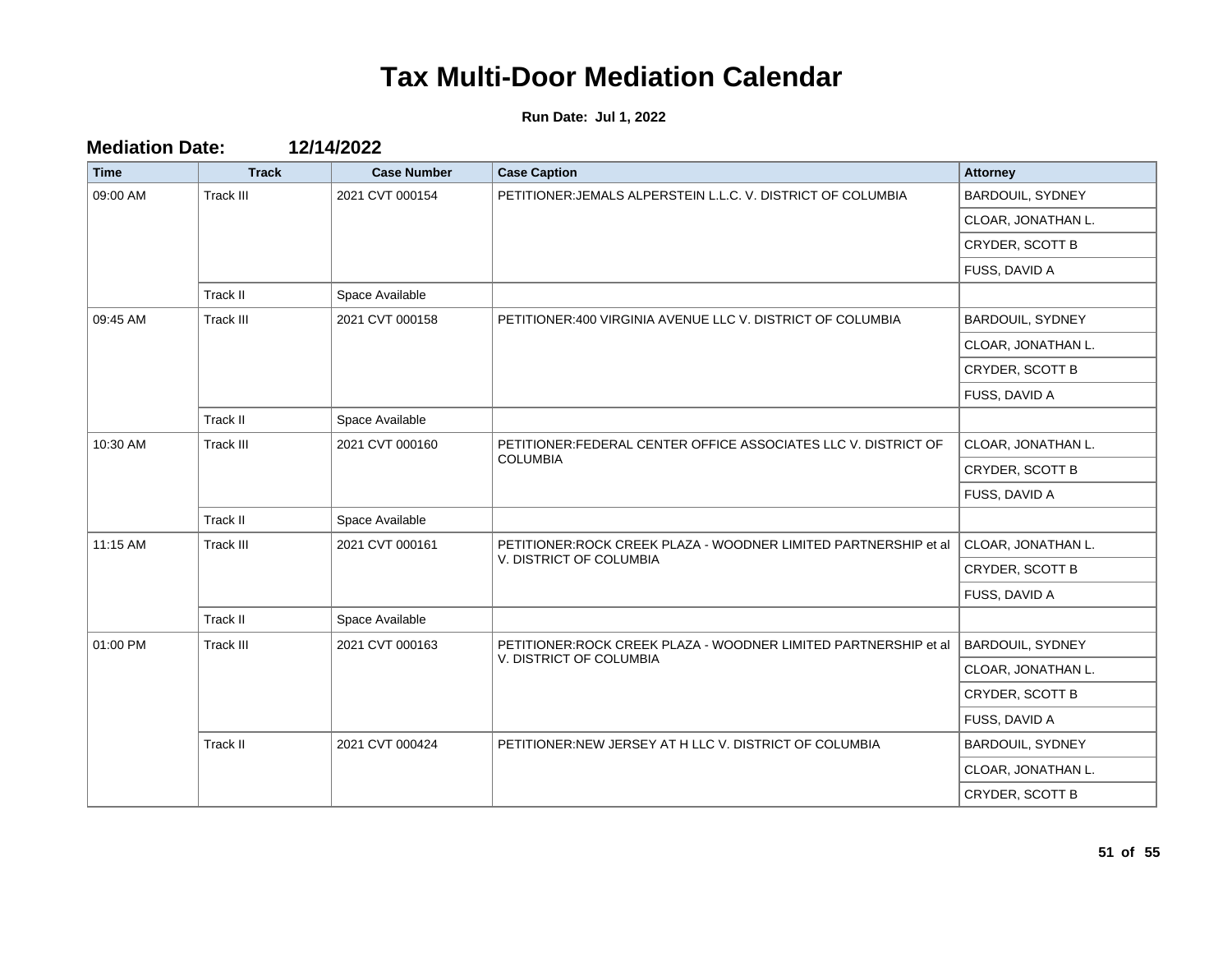| <b>Time</b> | <b>Track</b>    | <b>Case Number</b> | <b>Case Caption</b>                                            | <b>Attorney</b>         |
|-------------|-----------------|--------------------|----------------------------------------------------------------|-------------------------|
| 01:00 PM    | Track II        | 2021 CVT 000424    | PETITIONER: NEW JERSEY AT HILLC V. DISTRICT OF COLUMBIA        | FUSS, DAVID A           |
| 01:45 PM    | Track III       | 2021 CVT 000404    | PETITIONER:1155 CONNECTICUT AVENUE INC V. DISTRICT OF COLUMBIA | <b>BARDOUIL, SYDNEY</b> |
|             |                 |                    |                                                                | CLOAR, JONATHAN L.      |
|             |                 |                    |                                                                | CRYDER, SCOTT B         |
|             |                 |                    |                                                                | FUSS, DAVID A           |
|             | Track II        | Space Available    |                                                                |                         |
| 02:30 PM    | <b>Track II</b> | 2021 CVT 000705    | PETITIONER:950 SOUTH CAPITOL OWNER LLC V. DISTRICT OF COLUMBIA | BARDOUIL, SYDNEY        |
|             |                 |                    |                                                                | CLOAR, JONATHAN L.      |
|             |                 |                    |                                                                | CRYDER, SCOTT B         |
|             |                 |                    |                                                                | FUSS, DAVID A           |
|             | Track III       | Space Available    |                                                                |                         |
| 03:15 PM    | Track II        | Space Available    |                                                                |                         |
|             | Track III       | Space Available    |                                                                |                         |
|             |                 |                    |                                                                |                         |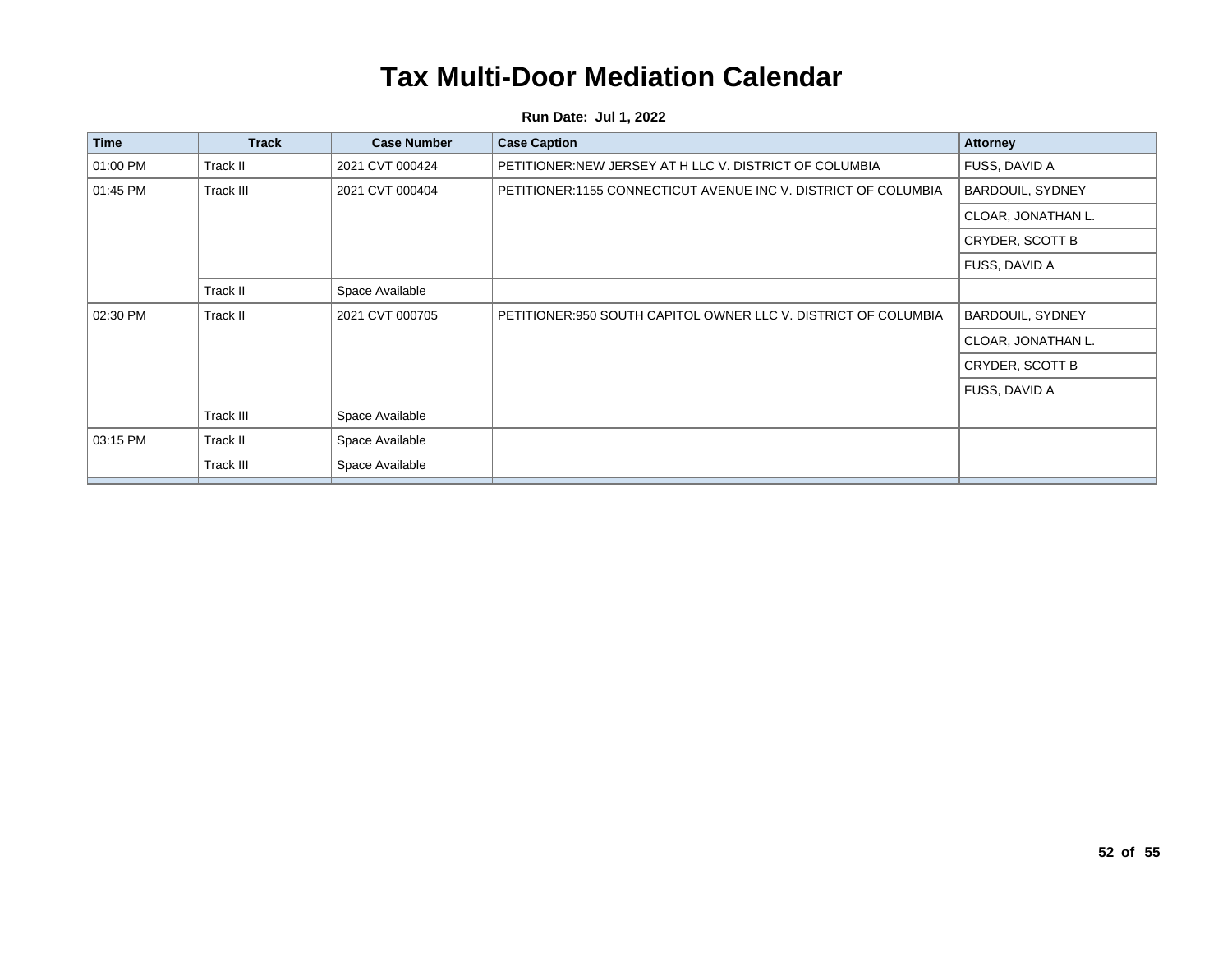| <b>Time</b> | <b>Track</b>     | <b>Case Number</b> | <b>Case Caption</b>                                                          | <b>Attorney</b>    |
|-------------|------------------|--------------------|------------------------------------------------------------------------------|--------------------|
| 09:00 AM    | Track II         | Space Available    |                                                                              |                    |
|             | Track III        | Space Available    |                                                                              |                    |
| 09:45 AM    | Track II         | Space Available    |                                                                              |                    |
|             | Track III        | Space Available    |                                                                              |                    |
| 10:30 AM    | Track II         | Space Available    |                                                                              |                    |
|             | Track III        | Space Available    |                                                                              |                    |
| 11:15 AM    | Track II         | Space Available    |                                                                              |                    |
|             | Track III        | Space Available    |                                                                              |                    |
| 01:00 PM    | Track III        | 2021 CVT 000189    | PETITIONER: HENRY J. KAISER FAMILY FOUNDATION V. DISTRICT OF                 | BARDOUIL, SYDNEY   |
|             |                  |                    | <b>COLUMBIA</b>                                                              | CLOAR, JONATHAN L. |
|             |                  |                    |                                                                              | CRYDER, SCOTT B    |
|             |                  |                    |                                                                              | FUSS, DAVID A      |
|             | Track II         | Space Available    |                                                                              |                    |
| 01:45 PM    | <b>Track III</b> | 2021 CVT 000192    | PETITIONER: UNIZO REAL ESTATE DC EIGHT LLC V. DISTRICT OF<br><b>COLUMBIA</b> | BARDOUIL, SYDNEY   |
|             |                  |                    |                                                                              | CLOAR, JONATHAN L. |
|             |                  |                    |                                                                              | CRYDER, SCOTT B    |
|             |                  |                    |                                                                              | FUSS, DAVID A      |
|             | Track II         | Space Available    |                                                                              |                    |
| 02:30 PM    | Track III        | 2021 CVT 000193    | PETITIONER:1350 CONNECTICUT AVE LP V. DISTRICT OF COLUMBIA                   | BARDOUIL, SYDNEY   |
|             |                  |                    |                                                                              | CLOAR, JONATHAN L. |
|             |                  |                    |                                                                              | CRYDER, SCOTT B    |
|             |                  |                    |                                                                              | FUSS, DAVID A      |
|             | Track II         | Space Available    |                                                                              |                    |
| 03:15 PM    | <b>Track III</b> | 2021 CVT 000200    | PETITIONER: JAMES CAMPBELL COMPANY LLC V. DISTRICT OF COLUMBIA               | BARDOUIL, SYDNEY   |
|             |                  |                    |                                                                              | CLOAR, JONATHAN L. |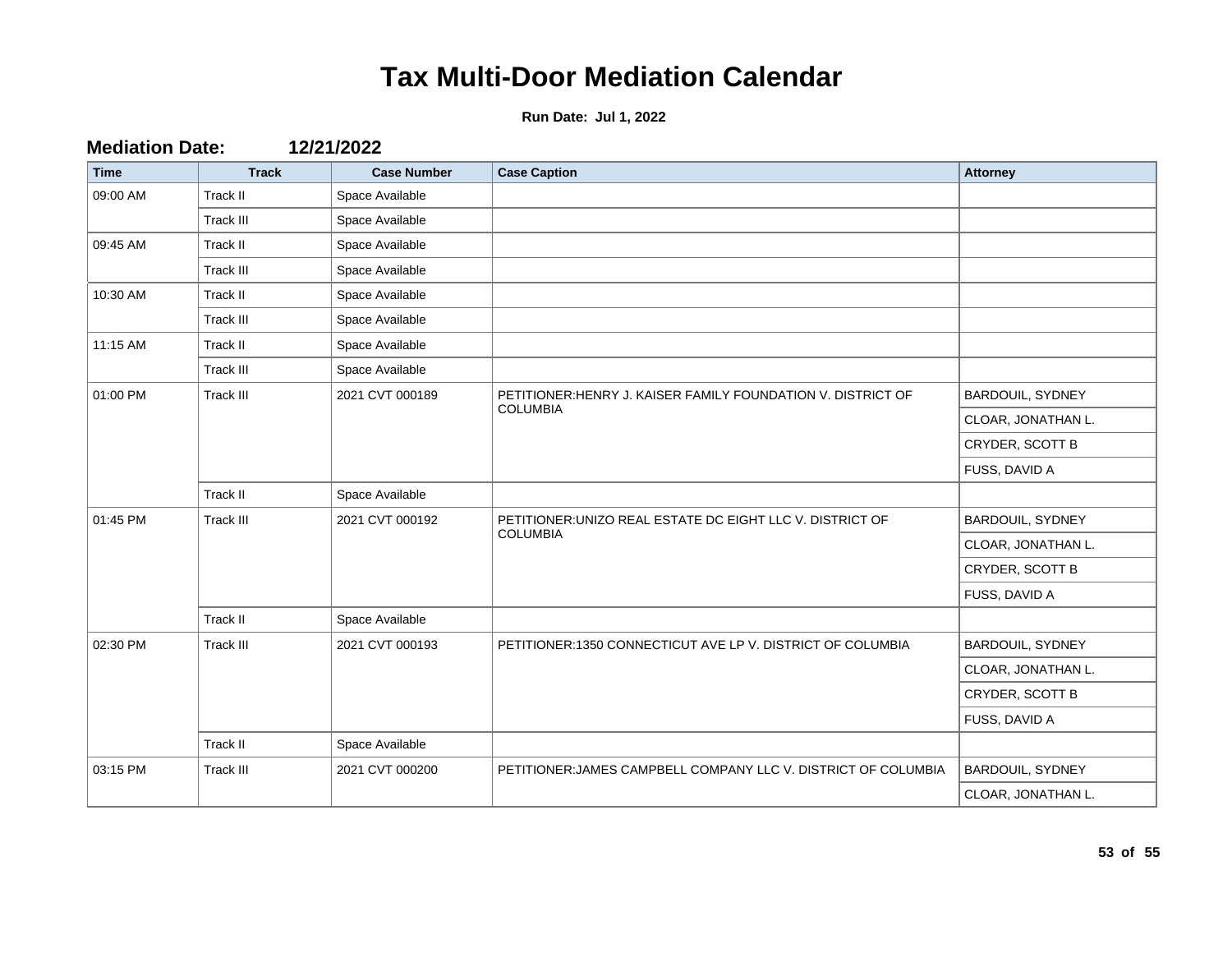| <b>Track</b> | <b>Case Number</b> | <b>Case Caption</b>                                           | <b>Attorney</b>      |
|--------------|--------------------|---------------------------------------------------------------|----------------------|
| Track III    | 2021 CVT 000200    | PETITIONER:JAMES CAMPBELL COMPANY LLC V. DISTRICT OF COLUMBIA | CRYDER. SCOTT B      |
|              |                    |                                                               | <b>FUSS, DAVID A</b> |
| Track II     | Space Available    |                                                               |                      |
|              |                    |                                                               |                      |